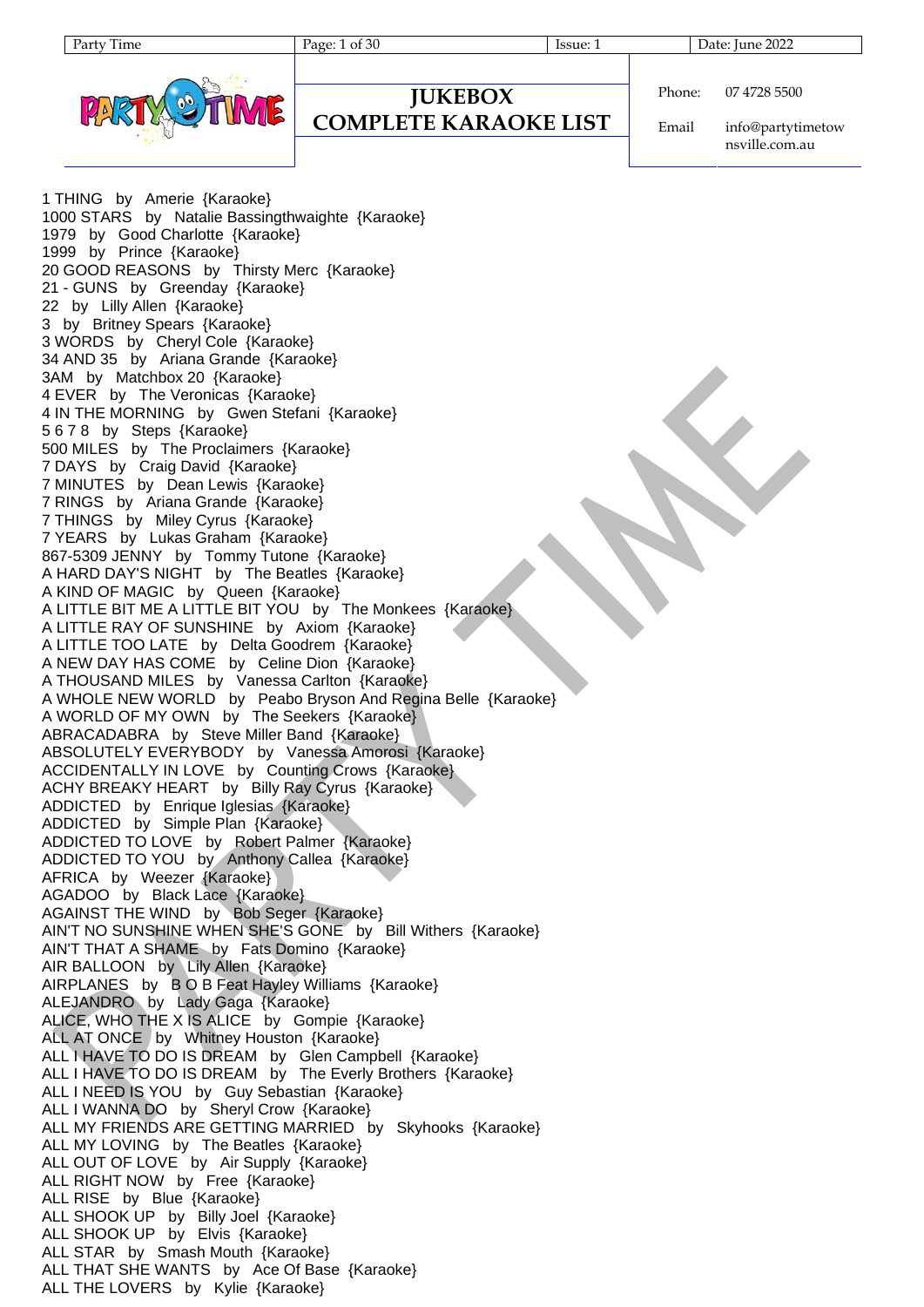Party Time Page: 2 of 30 Issue: 1 Date: June 2022



```
JUKEBOX
COMPLETE KARAOKE LIST
```
Phone: 07 4728 5500

Email info@partytimetow nsville.com.au

ALL THE SMALL THINGS by Blink 182 {Karaoke} ALL TO MYSELF by Guy Sebastian {Karaoke} ALL YOU NEED IS LOVE by The Beatles {Karaoke} ALMOST HERE by Delta Goodrem And Brian Mc Fadden {Karaoke} ALONE WITH YOU by Sunny Boys {Karaoke} ALWAYS by Samantha Jade {Karaoke} ALWAYS BE MY BABY by Mariah Carey {Karaoke} ALWAYS LOOK ON THE BRIGHT SIDE OF LIFE by Monte Python {Karaoke} AM I EVER GOING TO SEE YOUR FACE AGAIN by Angels {Karaoke} AM I EVER GONNA SEE THE BIFF AGAIN by Reg Reagan {Karaoke} AMAZING by Alex Lloyd {Karaoke} AMERICA THE BEAUTIFUL by Frank Sinatra {Karaoke} AMERICAN GIRL by Bonnie Mc Kee {Karaoke} AMERICAN IDIOT by Greenday {Karaoke} AMERICAN PIE by Don Mc Lean {Karaoke} AMERICAN WOMAN by Lenny Kravitz {Karaoke} AMERICAN WOMAN by The Guess Who {Karaoke} AND I LOVE HER SO by The Beatles {Karaoke} ANGEL by Amanda Perez {Karaoke} ANGEL by Shaggy {Karaoke} ANGEL EYES by Paulini {Karaoke} ANGEL OF HARLEM by U2 {Karaoke} ANGELS by Robbie Williams {Karaoke} ANGELS BROUGHT ME HERE by Guy Sebastian {Karaoke} ANGIE by Rolling Stones {Karaoke} ANNIE'S SONG by John Denver {Karaoke} ANOTHER BRICK IN THE WALL by Pink Floyd {Karaoke} ANOTHER CHANCE by Roger Sanchez {Karaoke} ANOTHER ONE BITES THE DUST by Queen {Karaoke} ANOTHER POINT OF VIEW by Db Boulervard {Karaoke} ANT MUSIC by Adam Ant {Karaoke} ANY TIME AT ALL by The Beatles {Karaoke} ANYTHING FOR YOU by Lee Harding {Karaoke} APRIL SUN IN CUBA by Dragon {Karaoke} ARE YOU GONNA BE MY GIRL by Jet {Karaoke} ARE YOU LONESOME TONIGHT by Elvis {Karaoke} ARE YOU OLD ENOUGH by Dragon {Karaoke} ARMY OF TWO by Olly Murs {Karaoke} AROUND THE WORLD by Aqua {Karaoke} AS LONG AS YOU FOLLOW by Fleetwood Mac {Karaoke} ASK ME WHY by The Beatles {Karaoke} AT LAST by Etta James {Karaoke} AT THE HOP by Danny And The Juniors {Karaoke} AVALON by Bryan Ferry {Karaoke} BABY by Justin Bieber {Karaoke} BABY CAN I HOLD YOU by Tracey Chapman {Karaoke} BABY DID A BAD BAD THING by Chris Isaak {Karaoke} BABY DON'T GET HOOKED ON ME by Mac Davis {Karaoke} BABY I LOVE YOUR WAY by Will To Power {Karaoke} BABY I'M A WANT YOU by Bread {Karaoke} BABY I'M GETTING BETTER by Gyroscope {Karaoke} BABY ONE MORE TIME by Britney Spears {Karaoke} BACK AT ONCE by Brian Mc Knight {Karaoke} BACK IN BLACK by Ac Dc {Karaoke} BACK IN MY LIFE by Alice D J {Karaoke} BACK IN THE U S S R by The Beatles {Karaoke} BACKSEAT OF MY MIND by Thelma Plum {Karaoke} BAD by Michael Jackson {Karaoke} BAD CASE OF LOVING YOU by Robert Palmer {Karaoke} BAD DAY by Daniel Powter {Karaoke} BAD MOON RISING by Creedence Clearwater Revival {Karaoke} BAD ROMANCE by Lady Gaga {Karaoke}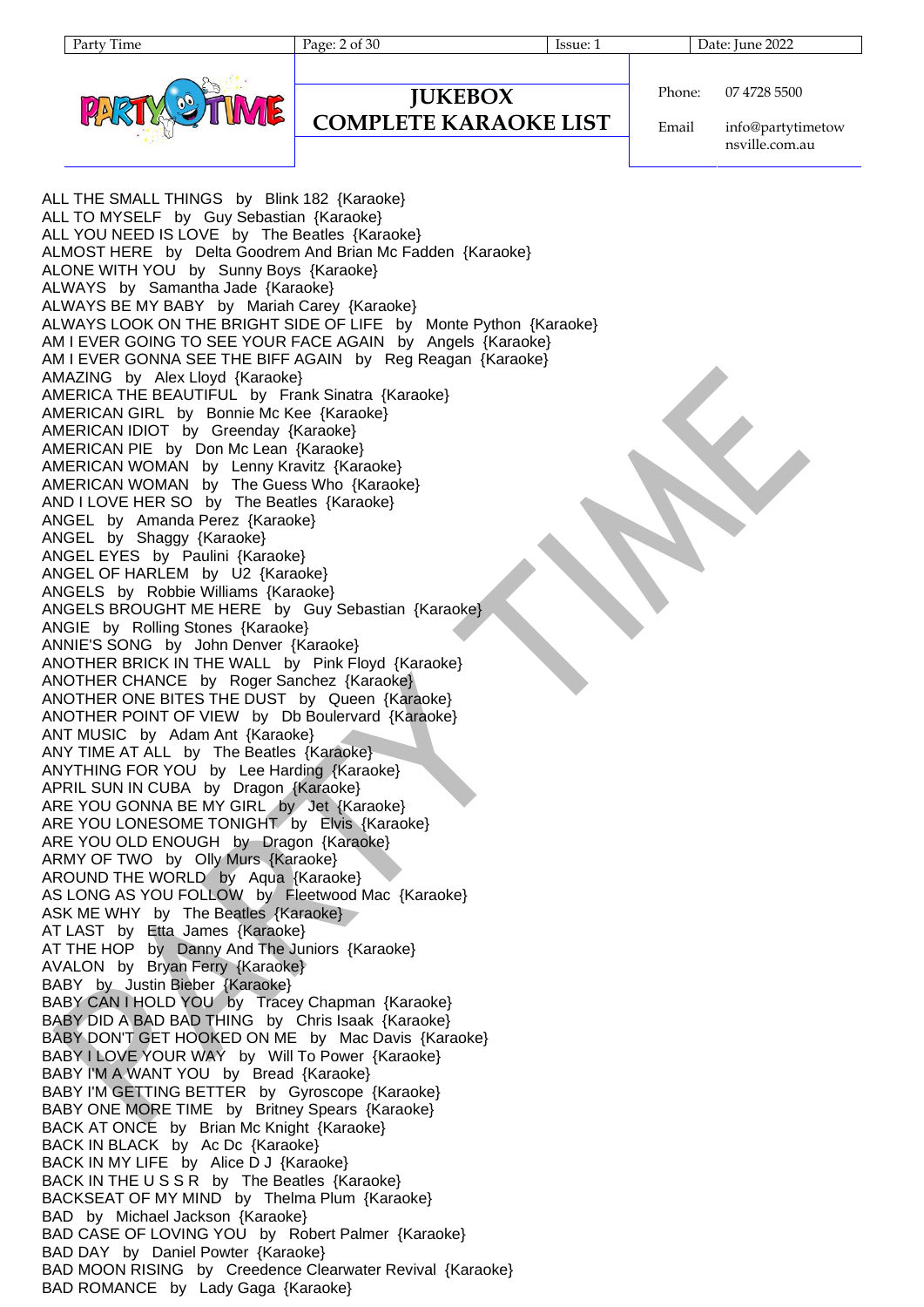Party Time Page: 3 of 30 Issue: 1 Date: June 2022



```
JUKEBOX
COMPLETE KARAOKE LIST
```
Phone: 07 4728 5500

Email info@partytimetow nsville.com.au

BAD TO THE BONE by George Thorogood {Karaoke} BAD TOUCH by Bloodhound Gang {Karaoke} BAILAMOS by Enrique Iglesias {Karaoke} BANKS OF THE OHIO by Olivia Newton John {Karaoke} BARBARA ANN by The Beach Boys {Karaoke} BE ALRIGHT by Dean Lewis {Karaoke} BE MY BABY by The Ronettes {Karaoke} BE MY LOVER by La Bouche {Karaoke} BE THE ONE by Dua Lipa {Karaoke} BEACH BABY by First Class {Karaoke} BEAST OF BURDEN by Bette Midler {Karaoke} BEAST OF BURDEN by Rolling Stones {Karaoke} BEAT IT by Michael Jackson {Karaoke} BEAUTIFUL by Bazzi {Karaoke} BEAUTIFUL by Disco Montego {Karaoke} BEAUTIFUL DAY by U2 {Karaoke} BEAUTIFUL GIRLS by Sean Kingston {Karaoke} BEAUTIFUL SOUL by Jesse Mc Cartney {Karaoke} BECAUSE OF YOU by Kelly Clarkson {Karaoke} BED OF LIES by Nicki Minaj And Skylar {Karaoke} BED OF ROSES by Bon Jovi {Karaoke} BEDS ARE BURNING by Midnight Oil {Karaoke} BEEN A LONG TIME by Wes Carr {Karaoke} BEEN WAITING by Jessica Mauboy {Karaoke} BEFORE I GO by Guy Sebastian {Karaoke} BEFORE TO LONG by Paul Kelly {Karaoke} BEHIND CLOSED DOORS by Charlie Rich {Karaoke} BEHIND THESE HAZEL EYES by Kelly Clarkson {Karaoke} BELIEVE by Cher {Karaoke} BEN by Michael Jackson {Karaoke} BENNIE AND THE JETS by Elton John {Karaoke} BENT by Matchbox 20 {Karaoke} BEST OF MY LOVE by Eagles {Karaoke} BEST SONG EVER by One Direction {Karaoke} BEST YEARS OF OUR LIVES by Baha Men {Karaoke} BET ON IT by High School Musical 2 {Karaoke} BETH by Kiss {Karaoke} BETTE DAVIS EYES by Gwyneth Paltrow {Karaoke} BETTER BE HOME SOON by Crowded House {Karaoke} BETTER DAYS by Pete Murray {Karaoke} BETTER IN TIME by Leona Lewis {Karaoke} BETTER MAN by Robbie Williams {Karaoke} BETTER OFF ALONE by Alice Deejay {Karaoke} BETTER THAN by John Butler Trio {Karaoke} BETTER THAN ME by Hinder {Karaoke} BICYCLE RACE by Queen {Karaoke} BIG GIRL by Mika {Karaoke} BIG GIRLS DON'T CRY by Fergie {Karaoke} BIG GIRLS DON'T CRY by Frankie Valli And The Four Seasons {Karaoke} BIG JET PLANE by Angus And Julia Stone {Karaoke} BIG SPENDER by Shirley Bassey {Karaoke} BIG YELLOW TAXI by Counting Crows {Karaoke} BILLIE JEAN by Michael Jackson {Karaoke} BIRD DOG by The Everly Brothers {Karaoke} BIRTHDAY by The Beatles {Karaoke} BITCH by Rolling Stones {Karaoke} BLACK AND GOLD by Sam Sparro {Karaoke} BLACK BETTY by Spiderbait {Karaoke} BLACK BOX by Stan Walker {Karaoke} BLACK BUGS by Regurgitator {Karaoke} BLACK FINGERNAILS RED WINE by Eskimo Joe {Karaoke} BLACK MAGIC by Little Mix {Karaoke}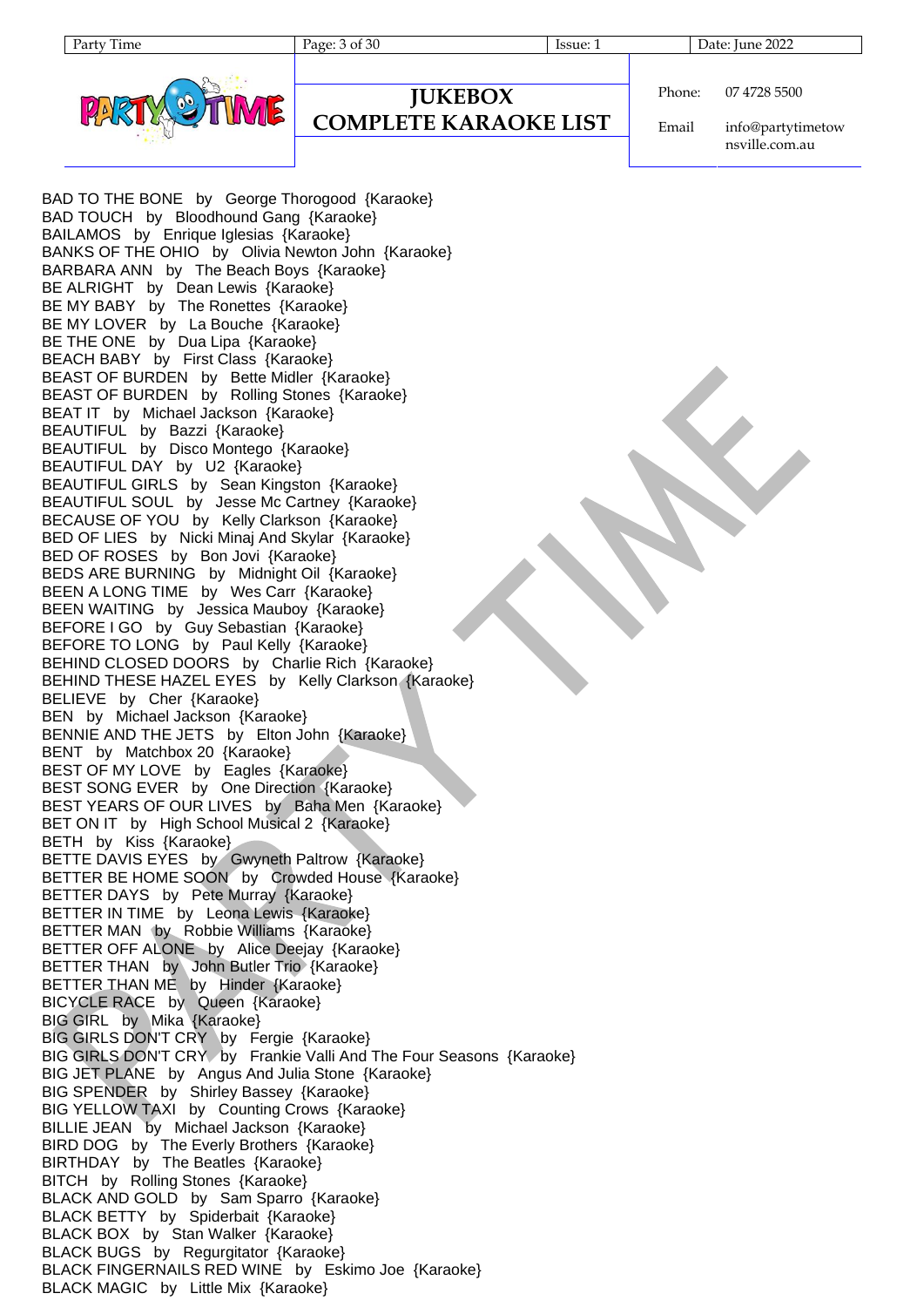

## **JUKEBOX**

#### **COMPLETE KARAOKE LIST**

Phone: 07 4728 5500

Email info@partytimetow nsville.com.au

BLACK MAGIC WOMAN by Santana {Karaoke} BLACK WATER by Doobie Brothers {Karaoke} BLAME IT ON ME by George Ezra {Karaoke} BLAME IT ON THE BOOGIE by The Jacksons {Karaoke} BLEEDING LOVE by Leona Lewis {Karaoke} BLISTER IN THE SUN by Violent Femmes {Karaoke} BLOW by Kesha {Karaoke} BLOW UP THE POKIES by The Whitlams {Karaoke} BLUE ANGEL by Roy Orbison {Karaoke} BLUE BAYOU by Roy Orbison {Karaoke} BLUE JEANS by Skyhooks {Karaoke} BLUE MOON by Grease (Sha Na Na ) {Karaoke} BLUE MOON by Marcels {Karaoke} BLUE SUEDE SHOES by Elvis {Karaoke} BLUEBERRY HILL by Fats Domino {Karaoke} BODIES by Robbie Williams {Karaoke} BOHEMIAN RHAPSODY by Queen {Karaoke} BOM BOM by Sam And The Womp {Karaoke} BON APPETIT by Katy Perry {Karaoke} BONES by Galantis {Karaoke} BOOGIE OOGIE OOGIE by Taste Of Honey {Karaoke} BOOGIE SHOES by K C And The Sunshine Band {Karaoke} BOOGIE WONDERLAND by Earth Wind And Fire {Karaoke} BOOTYLICIOUS by Destiny's Child {Karaoke} BORN IN THE USA by Bruce Springsteen {Karaoke} BORN TO BE WILD by Steppenwolf {Karaoke} BORN TO TRY by Delta Goodrem {Karaoke} BOULEVARD OF BROKEN DREAMS by Greenday {Karaoke} BOUNCE by Sarah Connor {Karaoke} BOYFRIEND by Ashlee Simpson {Karaoke} BOYS by The Beatles {Karaoke} BOYS FROM THE BUSH by Lee Kernaghan {Karaoke} BOYS LIGHT UP by Australian Crawl {Karaoke} BRAND NEW KEY by Melanie {Karaoke} BREAK EVEN by The Script {Karaoke} BREAKAWAY by Kelly Clarkson {Karaoke} BREATHE by Ricki Lee {Karaoke} BREATHLESS by Corrs {Karaoke} BRIDGE OF LIGHT by Pink {Karaoke} BRIDGE OVER TROUBLED WATERS by Simon And Garfunkle {Karaoke} BRIGHT LIGHTS by Matchbox 20 {Karaoke} BRIMFUL OF ASHA by Cornershop {Karaoke} BRING IT ALL BACK by S Club 7 {Karaoke} BRING ME TO LIFE by Evanescence {Karaoke} BROKEN by Seether {Karaoke} BROKEN HEARTED GIRL by Beyonce {Karaoke} BROWN EYED GIRL by Van Morrison {Karaoke} BROWN SUGAR by Rolling Stones {Karaoke} BUBBLY by Colbie Caillat {Karaoke} BUILD ME UP BUTTERCUP by The Foundations {Karaoke} BULLET PROOF by La Roux {Karaoke} BURN FOR YOU by Inxs {Karaoke} BURN IT DOWN by Linkin Park {Karaoke} BURNING DOWN THE HOUSE by Tom Jones With The Cardigans {Karaoke} BURNING LOVE by Elvis {Karaoke} BUSES AND TRAINS by Bachelor Girl {Karaoke} BUST A MOVE by Young M C {Karaoke} BUT IT'S BETTER IF YOU DO by Panic At The Disco {Karaoke} BUTTERFLY by Crazy Town {Karaoke} BY THE TIME I GET TO PHOENIX by Glen Campbell {Karaoke} BYE BYE BABY by Bay City Rollers {Karaoke} BYE BYE BYE by N Sync {Karaoke}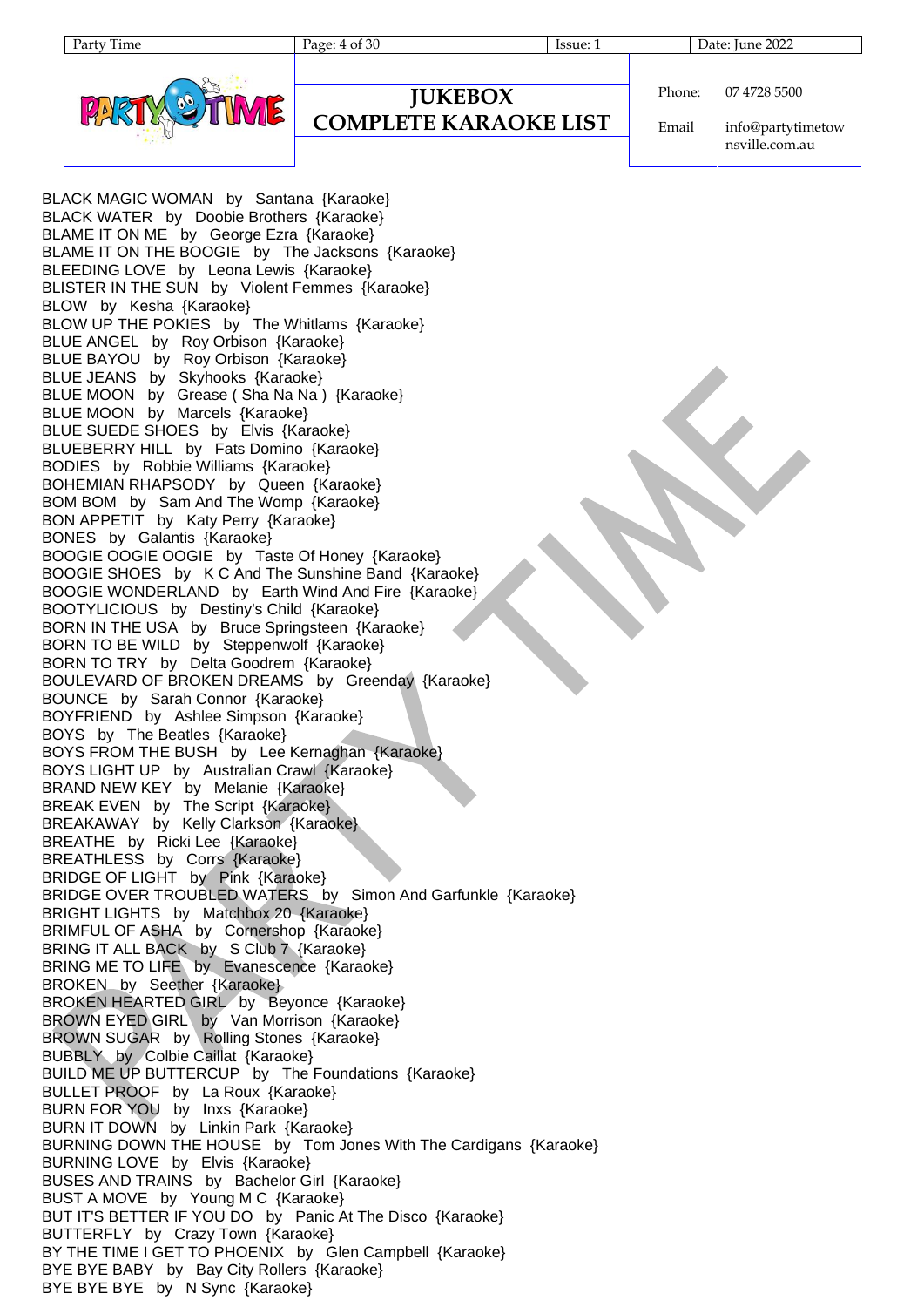Party Time Page: 5 of 30 Issue: 1 Date: June 2022



**JUKEBOX**

#### **COMPLETE KARAOKE LIST**

Phone: 07 4728 5500

Email info@partytimetow nsville.com.au

BYE BYE LOVE by The Everly Brothers {Karaoke} C'EST LA VIE by Bob Seger {Karaoke} C'MON AUSSIE C'MON by Shannon Noll {Karaoke} CAKE BY THE OCEAN by Dnce {Karaoke} CALENDAR GIRL by Neil Sedaka {Karaoke} CALIFORNIA GIRLS by David Lee Roth {Karaoke} CALIFORNIA GIRLS by The Beach Boys {Karaoke} CALIFORNIA GURLS by Katy Perry {Karaoke} CALL ME by Blondie {Karaoke} CALM DOWN by Killing Heidi {Karaoke} CALYPSO by Spiderbait {Karaoke} CAN WE FIX IT by Bob The Builder {Karaoke} CAN'T BE TAMED by Miley Cyrus {Karaoke} CAN'T BUY ME LOVE by The Beatles {Karaoke} CAN'T GET ENOUGH OF YOU BABY by Smash Mouth {Karaoke} CAN'T GET ENOUGH OF YOUR LOVE BABY by Barry White {Karaoke} CAN'T GET YOU OUT OF MY HEAD by Kylie {Karaoke} CAN'T HELP FALLING IN LOVE WITH YOU by Elvis {Karaoke} CAN'T STOP MYSELF FROM LOVING YOU by William Shakespeare {Karaoke} CAN'T STOP THE FEELING by Justin Timberlake {Karaoke} CAN'T YOU HEAR MY HEARTBEAT by Herman's Hermits {Karaoke} CANDLE IN THE WIND by Elton John {Karaoke} CAPTAIN ZERO by The Mixtures {Karaoke} CAR WASH by Christine Aguilera And Missy Elliott {Karaoke} CAR WASH by Rose Royce {Karaoke} CARIBBEAN QUEEN by Billy Ocean {Karaoke} CARRY ON by J J Cale {Karaoke} CASE OF THE EX by Mya {Karaoke} CATCH MY DISEASE by Ben Lee {Karaoke} CATCH MY FALL by Billy Idol {Karaoke} CATCHING FEELINGS by Drax Project {Karaoke} CAUGHT IN THE CROWD by Kate Miller - Heidke {Karaoke} CECILIA by Simon And Garfunkle {Karaoke} CELEBRATION by Kool And The Gang {Karaoke} CELEBRITY SKIN by Hole {Karaoke} CENTREFOLD by J Geils Band {Karaoke} CHAIN OF FOOLS by Jimmy Barnes {Karaoke} CHAINS by The Beatles {Karaoke} CHAINS by The Cookies {Karaoke} CHANGE YOUR LIFE by Little Mix {Karaoke} CHANTILLY LACE by The Big Bopper {Karaoke} CHAPEL OF LOVE by Dixie Cups {Karaoke} CHASING CARS by Snow Patrol {Karaoke} CHEAP WINE by Cold Chisel {Karaoke} CHECK IT OUT by John Cougar Mellencamp {Karaoke} CHEMICAL HEART by Grinspoon {Karaoke} CHEMISTRY by Mondo Rock {Karaoke} CHERISH by Madonna {Karaoke} CHERRY LIPPS ( GO BABY GO ) by Garbage {Karaoke} CHEYENNE by Jason Derulo {Karaoke} CHINA GROVE by Doobie Brothers {Karaoke} CHIRPY CHIRPY, CHEEP CHEEP by Middle Of The Road {Karaoke} CHOIR GIRL by Cold Chisel {Karaoke} CLARITY by Zedd {Karaoke} CLASSIC by Adrian Gurvitz {Karaoke} CLOCKS by Coldplay {Karaoke} CLOSE TO YOU by John Butler Trio {Karaoke} COCAINE by J J Cale {Karaoke} COCO JAMBOO by Mr President {Karaoke} COLD AS ICE by Foreigner {Karaoke} COLD HARD BITCH by Jet {Karaoke} COME BACK AGAIN by Daddy Cool {Karaoke}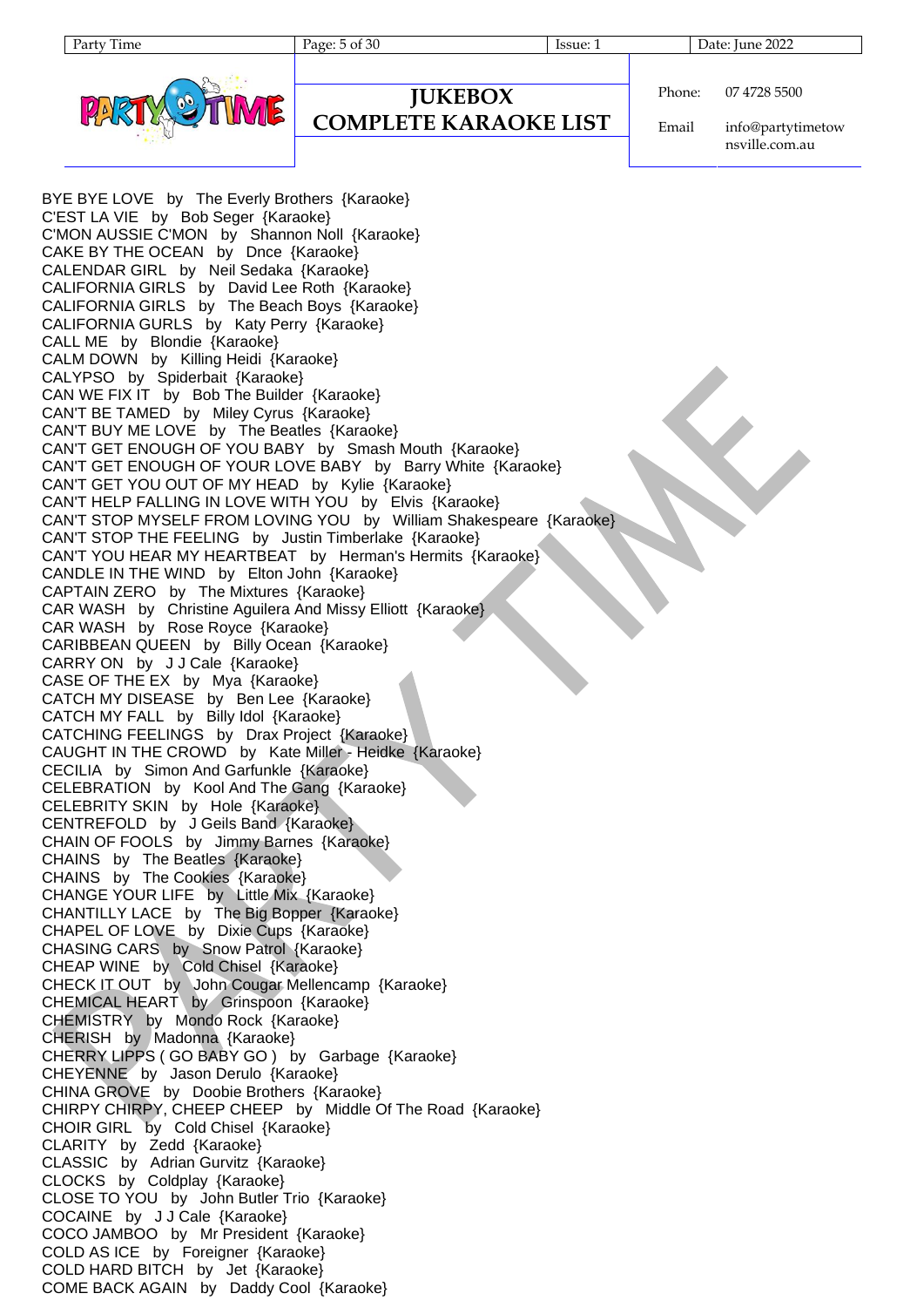

#### **JUKEBOX COMPLETE KARAOKE LIST**

Party Time Page: 6 of 30 Issue: 1 Date: June 2022

Phone: 07 4728 5500

Email info@partytimetow nsville.com.au

COME ON OVER BABY by Christina Aguilera {Karaoke} COME TOGETHER by The Beatles {Karaoke} COMING HOME by Sheppard {Karaoke} COMPANY by Justin Bieber {Karaoke} COMPLICATED by Avril Lavigne {Karaoke} CONGRATULATIONS by Cliff Richard {Karaoke} COOL by Gwen Stefani {Karaoke} COOL WORLD by Mondo Rock {Karaoke} COPPERHEAD ROAD by Steve Earle {Karaoke} COUNTING THE BEAT by The Swingers {Karaoke} COVER ME by Bruce Springsteen {Karaoke} COWARD OF THE COUNTY by Kenny Rogers {Karaoke} COWS WITH GUNS by Dana Lyons {Karaoke} CRACKLIN' ROSIE by Neil Diamond {Karaoke} CRASH AND BURN by Savage Garden {Karaoke} CRAZY by Gnarls Barkley {Karaoke} CRAZY by K - Ci And Jo Jo {Karaoke} CRAZY FOR YOU by Madonna {Karaoke} CRAZY IN LOVE by Beyonce {Karaoke} CRAZY LITTLE THING CALLED LOVE by Queen {Karaoke} CRAZY MAMA by J J Cale {Karaoke} CREAM by Prince {Karaoke} CROCODILE ROCK by Elton John {Karaoke} CRUSH by Darren Hayes {Karaoke} CRUSH by Jennifer Paige {Karaoke} CRY FOR YOU by September {Karaoke} CRYING by Roy Orbison {Karaoke} CRYING AT THE DISCOTHEQUE by Alcatraz {Karaoke} CRYING IN THE RAIN by The Everly Brothers {Karaoke} CUM ON FEEL THE NOISE by Slade {Karaoke} DA DA DA by Trio {Karaoke} DAMMIT JANET by Rocky Horror {Karaoke} DANCE AWAY by Bryan Ferry And Roxy Music {Karaoke} DANCE THE NIGHT AWAY by The Mavericks {Karaoke} DANCE THE WAY I FEEL by Ou Est Le Swimming Pool {Karaoke} DANCING by Kylie Minogue {Karaoke} DANCING IN THE MOONLIGHT by Toploader {Karaoke} DANCING QUEEN by Abba {Karaoke} DANCING SHOES by Jo Jo Zep And The Falcons {Karaoke} DANIEL by Elton John {Karaoke} DARE by Gorillaz {Karaoke} DAY AND NIGHT by Billie {Karaoke} DAY TRIPPER by The Beatles {Karaoke} DAYDEAM BELIEVER by The Monkees {Karaoke} DAYLIGHT by Maroon 5 {Karaoke} DE DO DO DO DE DA DA DA by The Police {Karaoke} DEAR MR PRESIDENT by Pink {Karaoke} DECEMBER 1963 by Frankie Valli And The Four Seasons {Karaoke} DELILAH by Tom Jones {Karaoke} DEPARTMENT OF YOUTH by Alice Cooper {Karaoke} DESPERADO by Eagles {Karaoke} DEVIL GATE DRIVE by Suzi Quatro {Karaoke} DEVIL IN DISGUISE by Elvis {Karaoke} DIANA by Paul Anka {Karaoke} DID IT AGAIN by Kylie {Karaoke} DIE YOUNG by Kesha {Karaoke} DIRTY DEEDS DONE DIRT CHEAP by Ac Dc {Karaoke} DISEASE by Matchbox 20 {Karaoke} DO IT AGAIN by The Beach Boys {Karaoke} DO IT WITH MADONNA by The Androids {Karaoke} DO SOMETHIN' by Britney Spears {Karaoke} DO THAT TO ME ONE MORE TIME by The Captain And Tennille {Karaoke}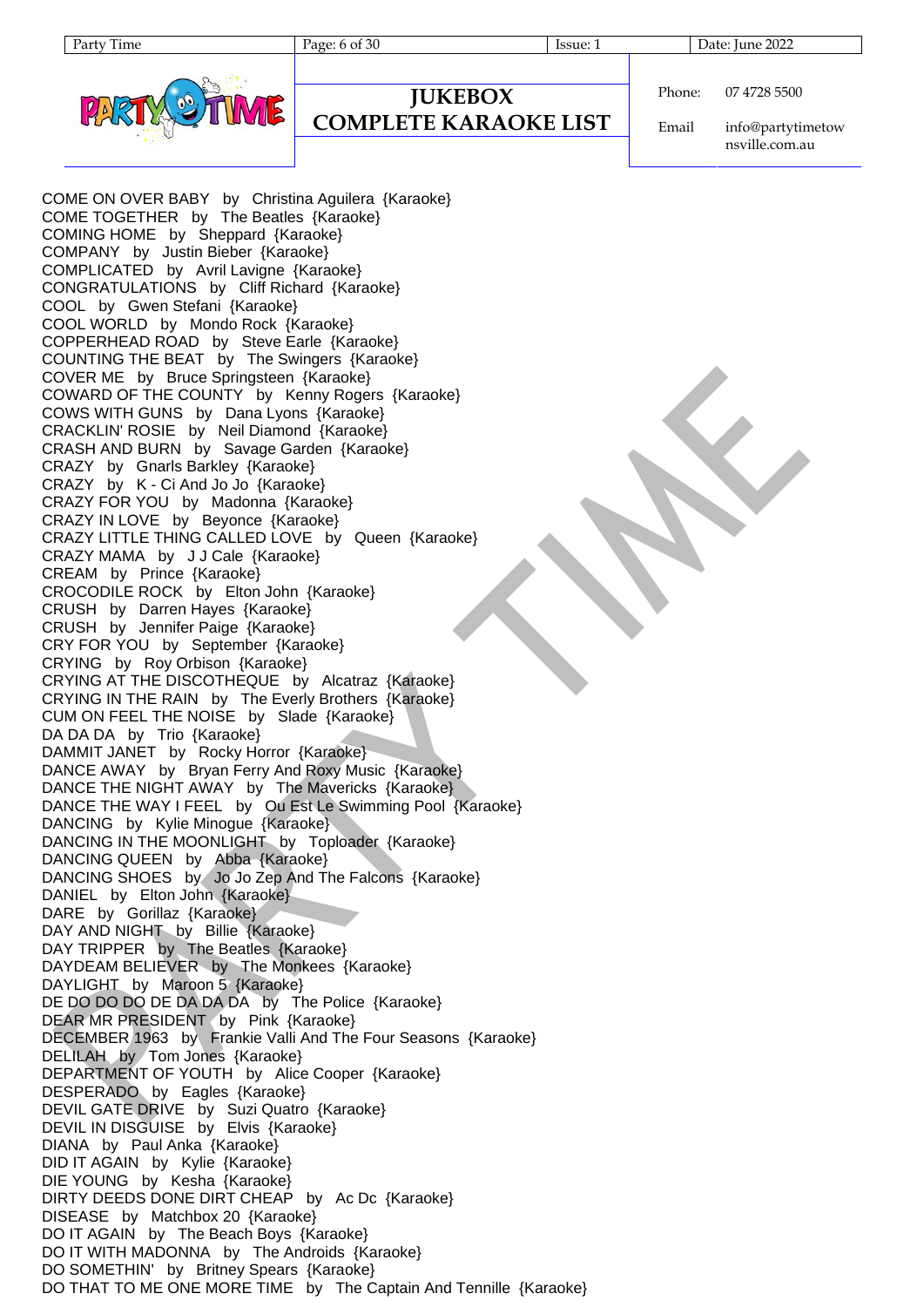Party Time Page: 7 of 30 Issue: 1 Date: June 2022

**JUKEBOX COMPLETE KARAOKE LIST**

Phone: 07 4728 5500

Email info@partytimetow nsville.com.au

DO WAH DIDDY DIDDY by Manfred Mann {Karaoke} DO YOU REALLY WANT TO HURT ME by Culture Club {Karaoke} DO YOU WANT TO KNOW A SECRET by The Beatles {Karaoke} DOCTOR DOCTOR by Thompson Twins {Karaoke} DOMINO by Jessie J {Karaoke} DON'T BE CRUEL by Cheap Trick {Karaoke} DON'T BE STUPID by Shania Twain {Karaoke} DON'T CHANGE by Inxs {Karaoke} DON'T FORGET TO REMEMBER by Bee Gees {Karaoke} DON'T GIVE UP by Shannon Noll And Natalie Bassingthwaighte {Karaoke} DON'T GO BREAKING MY HEART by Elton John And Kiki Dee {Karaoke} DON'T HOLD BACK by The Potbelleez {Karaoke} DON'T KNOW WHY by Norah Jones {Karaoke} DON'T LEAVE ME THIS WAY by Thelma Houston {Karaoke} DON'T LET ME DOWN by The Chainsmokers {Karaoke} DON'T MATTER by Akon {Karaoke} DON'T MESS WITH THE RADIO by Nivea {Karaoke} DON'T PHUNK WITH MY HEART by Black Eyed Peas {Karaoke} DON'T STOP BELIEVIN' by Glee Cast {Karaoke} DON'T STOP MOVING by S Club 7 {Karaoke} DON'T TELL ME by Avril Lavigne {Karaoke} DON'T THROW YOUR LOVE AWAY by The Searchers {Karaoke} DON'T WANNA GO HOME by Jason Derulo {Karaoke} DON'T WANNA LET YOU GO by Five {Karaoke} DON'T WORRY BE HAPPY by Bobby Mc Ferrin {Karaoke} DON'T YOU WANNA FEEL by Rogue Traders {Karaoke} DON'T YOU WANT ME by Alcazar {Karaoke} DON'T YOU WANT ME BABY by Human League {Karaoke} DONT STOP by Fleetwood Mac {Karaoke} DOODAH by Cartoons {Karaoke} DOWN DOWN by Status Quo {Karaoke} DOWN ON THE CORNER by Creedence Clearwater Revival {Karaoke} DOWN UNDER by Men At Work {Karaoke} DOWNTOWN by Petula Clark {Karaoke} DR JONES by Aqua {Karaoke} DREAM by Roy Orbison {Karaoke} DREAM A LITTLE DREAM OF ME by Mamas And The Papas {Karaoke} DREAM CATCH ME by Newton Faulkner {Karaoke} DREAM LOVER by Glen Shorrock {Karaoke} DREAMER by Supertramp {Karaoke} DREAMS by Fleetwood Mac {Karaoke} DRIVE by Shannon Noll {Karaoke} DRIVE BY by Train {Karaoke} DROPS OF JUPITER by Train {Karaoke} DRUNK by Ed Sheeran {Karaoke} DUDE ( LOOKS LIKE A LADY ) by Aerosmith {Karaoke} DUMB THINGS by Paul Kelly {Karaoke} DUNCAN by Slim Dusty {Karaoke} DUNE BUGGY by Presidents Of The Usa {Karaoke} E T by Katy Perry {Karaoke} EAGLE ROCK by Daddy Cool {Karaoke} ECHO BEACH by Martha And The Muffins {Karaoke} EGO by Skyhooks {Karaoke} EIGHT DAYS A WEEK by The Beatles {Karaoke} ELENORE RIGBY by The Beatles {Karaoke} ELEVATION by U2 {Karaoke} ELEVATOR LOVE by Guy Sebastian {Karaoke} END GAME by Taylor Swift Feat Ed Sheeran {Karaoke} ERROL by Australian Crawl {Karaoke} ESCAPE ( THE PINA COLADA SONG ) by Rupet Holmes {Karaoke} EVERY BREATH YOU TAKE by The Police {Karaoke} EVERY DAY I RIGHT THE BOOK by Elvis Costello {Karaoke}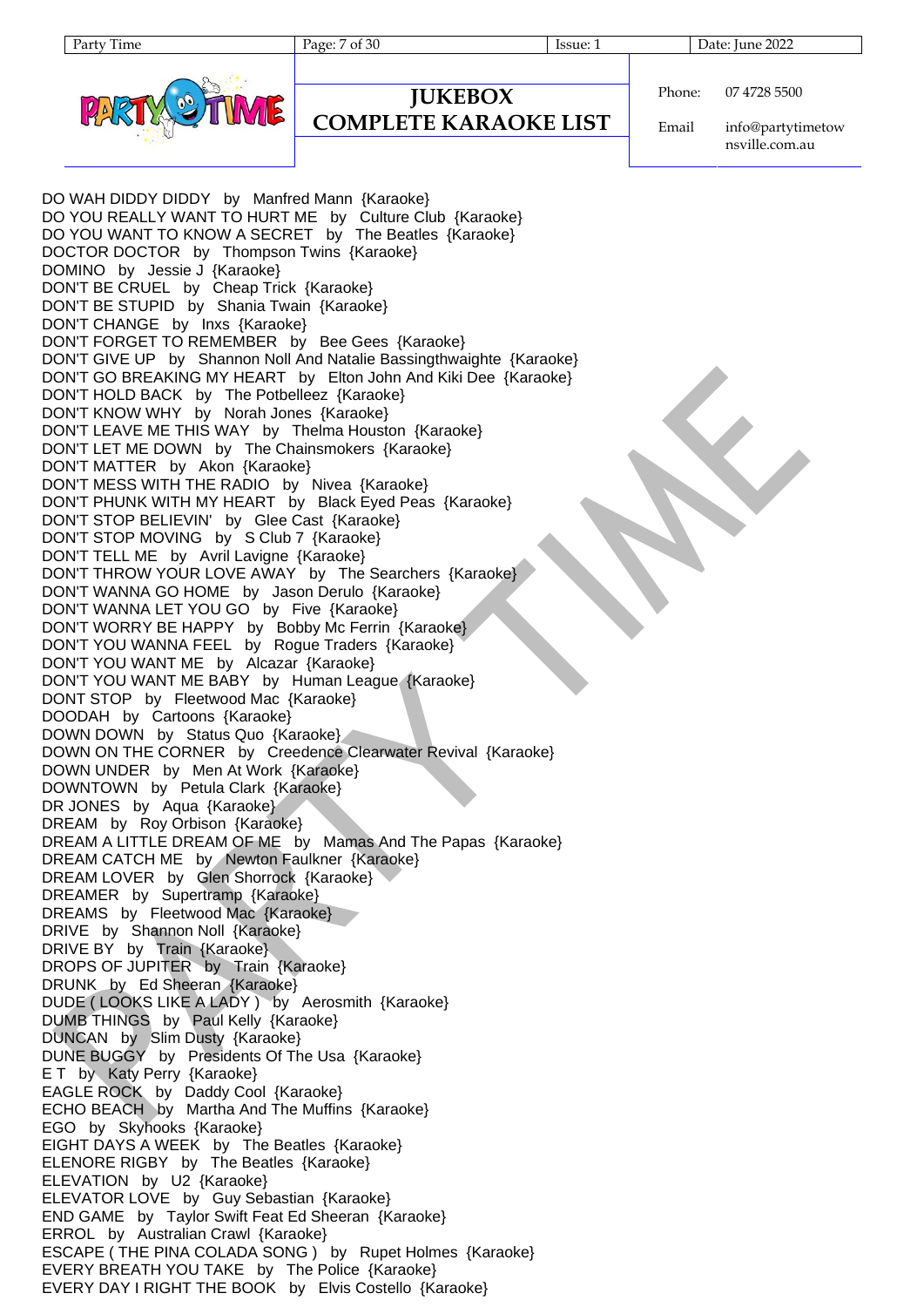Party Time Page: 8 of 30 Issue: 1 Date: June 2022



```
JUKEBOX
COMPLETE KARAOKE LIST
```
Phone: 07 4728 5500

Email info@partytimetow nsville.com.au

EVERY MORNING by Sugar Ray {Karaoke} EVERY TIME YOU GO AWAY by Paul Young {Karaoke} EVERYBODY by Martin Solveig {Karaoke} EVERYBODY HURTS by R E M {Karaoke} EVERYBODY'S FOOL by Evanescence {Karaoke} EVERYDAY by Bon Jovi {Karaoke} EVERYDAY by Buddy Holly {Karaoke} EVERYDAY FORMULA by Regurgitator {Karaoke} EVERYTHING I WANTED by Billie Eilish {Karaoke} EVERYTHING SHE DOES IS MAGIC by The Police {Karaoke} EVERYTIME by Britney Spears {Karaoke} EVERYTIME YOU CRY by John Farnham And Human Nature {Karaoke} EVERYTIME YOU NEED ME by Fragma {Karaoke} EVERYWHERE by Moustache {Karaoke} EX - GIRLFRIEND by No Doubt {Karaoke} EXS AND OHS by Elle King {Karaoke} F--K IT ( I DON'T WANT YOU BACK ) by Eamon {Karaoke} FADE OUT LINES by The Avener {Karaoke} FADED by Alan Walker {Karaoke} FALL OF ROME by James Reyne {Karaoke} FALL TO THE GROUND by Bodyjar {Karaoke} FAR AWAY by Nickelback {Karaoke} FAST CAR by Jonas Blue {Karaoke} FAST CAR by Tracey Chapman {Karaoke} FAT BOTTOMED GIRL by Queen {Karaoke} FATHER AND SON by Cat Stevens {Karaoke} FEEL GOOD INC by Gorillaz {Karaoke} FEELINGS by Morris Albert {Karaoke} FEELS LIKE by Wes Carr {Karaoke} FERNANDO by Abba {Karaoke} FERRY CROSSED THE MERSEY by Gerry And The Pacemakers {Karaoke} FIGHT FOR YOUR RIGHT by NYCC {Karaoke} FIGHTER by Christina Aguilera {Karaoke} FIGURED YOU OUT by Nickelback {Karaoke} FILL ME IN by Craig David {Karaoke} FIRE AND RAIN by James Taylor {Karaoke} FIREFLIES by Owl City {Karaoke} FIREWORK by Katy Perry {Karaoke} FLASH by Queen {Karaoke} FLASHDANCE by Deep Dish {Karaoke} FLY by Hilary Duff {Karaoke} FLY AWAY by Tones And I {Karaoke} FOLLOWING THE SUN by Super-hi X Neeka {Karaoke} FOOL TO CRY by Rolling Stones {Karaoke} FOOLISH by Ashaniti {Karaoke} FOOTLOOSE by Kenny Loggins {Karaoke} FOR ONCE IN MY LIFE by Stevie Wonder {Karaoke} FOR THE FIRST TIME by The Script {Karaoke} FOREVER NOW by Cold Chisel {Karaoke} FOREVER YOUNG by Youth Group {Karaoke} FOUR TO THE FLOOR by Starsailor {Karaoke} FREE by Mya {Karaoke} FREE by Pete Murray {Karaoke} FREEDOM OF CHOICE by Devo {Karaoke} FREESTYLER by Bombfunk M C {Karaoke} FREEZE FRAME by The J Geils Band {Karaoke} FRIDAY ON MY MIND by The Easybeats {Karaoke} FROM ME TO YOU by The Beatles {Karaoke} FROM THE BOTTOM OF MY HEART by Britney Spears {Karaoke} FROM THE SEA by Eskimo Joe {Karaoke} FUN FUN FUN by The Beach Boys {Karaoke} FUNHOUSE by Pink {Karaoke}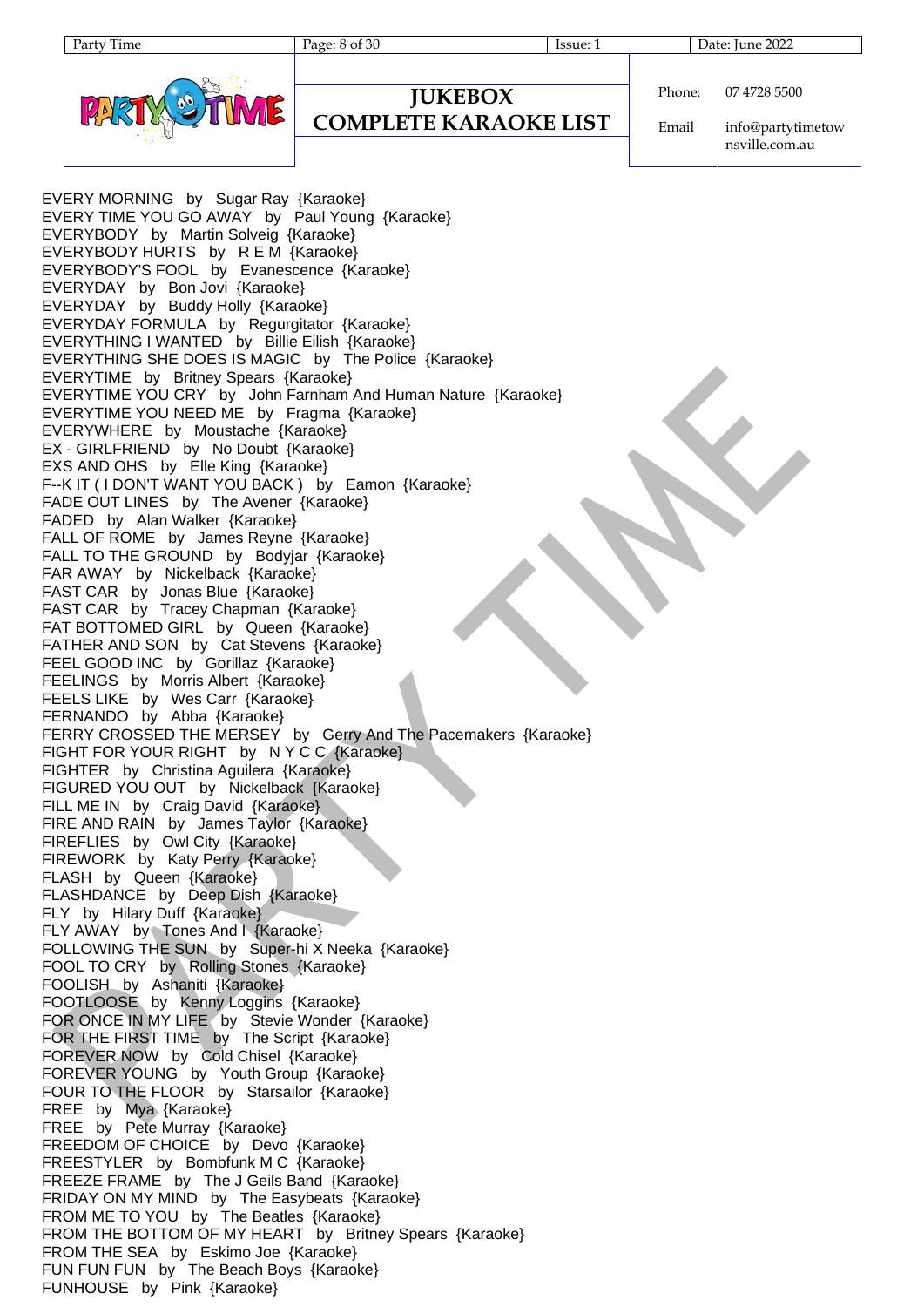Party Time Page: 9 of 30 Issue: 1 Date: June 2022



```
JUKEBOX
                        Phone:
```
#### **COMPLETE KARAOKE LIST**

Email 07 4728 5500

info@partytimetow nsville.com.au

FUNKY TOWN by Lipps Inc {Karaoke} GALAXY by Jessica Mauboy And Stan Walker {Karaoke} GALVESTON by Glen Campbell {Karaoke} GENIE IN A BOTTLE by Christina Aguilera {Karaoke} GET BACK by The Beatles {Karaoke} GET IT ON by Power Station {Karaoke} GET IT ON by T Rex {Karaoke} GET LUCKY by Daft Punk Feat Pharrell Williams {Karaoke} GET ME OUTTA HERE by Jet {Karaoke} GET OUTTA MY DREAMS GET INTO MY CAR by Billy Ocean {Karaoke} GET THE PARTY STARTED by Pink {Karaoke} GET TOGETHER by The Youngbloods {Karaoke} GETTIN JIGGY WIT IT by Will Smith {Karaoke} GHOST TOWN by Adam Lambert {Karaoke} GIMME A LITTLE SIGN by Peter Andre {Karaoke} GIMME GIMME GIMME by Abba {Karaoke} GIMME HEAD by Radiators {Karaoke} GIRL ON FIRE by Alicia Keys Feat Nicki Minaj {Karaoke} GIRLFRIEND by Avril Lavigne {Karaoke} GIRLFRIEND by N Sync {Karaoke} GIRLS AND BOYS by Good Charlotte {Karaoke} GIRLS CAN GET IT by Dr Hook {Karaoke} GIRLS GIRLS GIRLS by Sailor {Karaoke} GIRLS JUST WANT TO HAVE FUN by Cyndi Lauper {Karaoke} GIVE A LITTLE BIT by Supertramp {Karaoke} GIVE IT TO ME by Madonna {Karaoke} GIVE IT UP by K C And The Sunshine Band {Karaoke} GIVE ME ONE REASON by Tracey Chapman {Karaoke} GIVES YOU HELL by The All American Rejects {Karaoke} GIVING YOU UP by Kylie {Karaoke} GLAD ALL OVER by Hush {Karaoke} GLASS OF CHAMPAGNE by Sailor {Karaoke} GLORIA by Laura Brannigan {Karaoke} GLORIA by Van Morrison {Karaoke} GO YOUR OWN WAY by Fleetwood Mac {Karaoke} GODS PLAN by Drake {Karaoke} GOING UNDER by Evanescence {Karaoke} GOLDEN by Harry Styles {Karaoke} GOOD DAY SUNSHINE by The Beatles {Karaoke} GOOD GIRLS GO BAD by Cobra Starship Feat Leighton Meester {Karaoke} GOOD LUCK CHARM by Elvis {Karaoke} GOOD MORNING BALTIMORE by Hairspray {Karaoke} GOOD MORNING STARSHINE by Oliver {Karaoke} GOT TO GET YOU INTO MY LIFE by The Beatles {Karaoke} GOTTA BE SOMEBODY by Nickelback {Karaoke} GOTTA GO MY OWN WAY by High School Musical 2 {Karaoke} GOTTA TELL YOU by Samantha Mumba {Karaoke} GRACE KELLY by Mika {Karaoke} GREASED LIGHTNIN' by Grease {Karaoke} GREAT BALLS OF FIRE by Jerry Lee Lewis {Karaoke} GREATEST LOVE OF ALL by Whitney Houston {Karaoke} GREEN GREEN GRASS OF HOME by Tom Jones {Karaoke} GREEN RIVER by Creedence Clearwater Revival {Karaoke} GROOVE JET by Spiller {Karaoke} HANG ON SLOOPY by The Mc Coys {Karaoke} HANGING BY THE MOMENT by Life House {Karaoke} HAPPENIN' ALL OVER AGAIN by Young Divas {Karaoke} HAPPIER THAN EVER by Billie Eilish {Karaoke} HAPPY BIRTHDAY by Altered Images {Karaoke} HAPPY BIRTHDAY by Stevie Wonder {Karaoke} HAPPY ENDING by Mika {Karaoke} HAPPY TOGETHER by Turtles {Karaoke}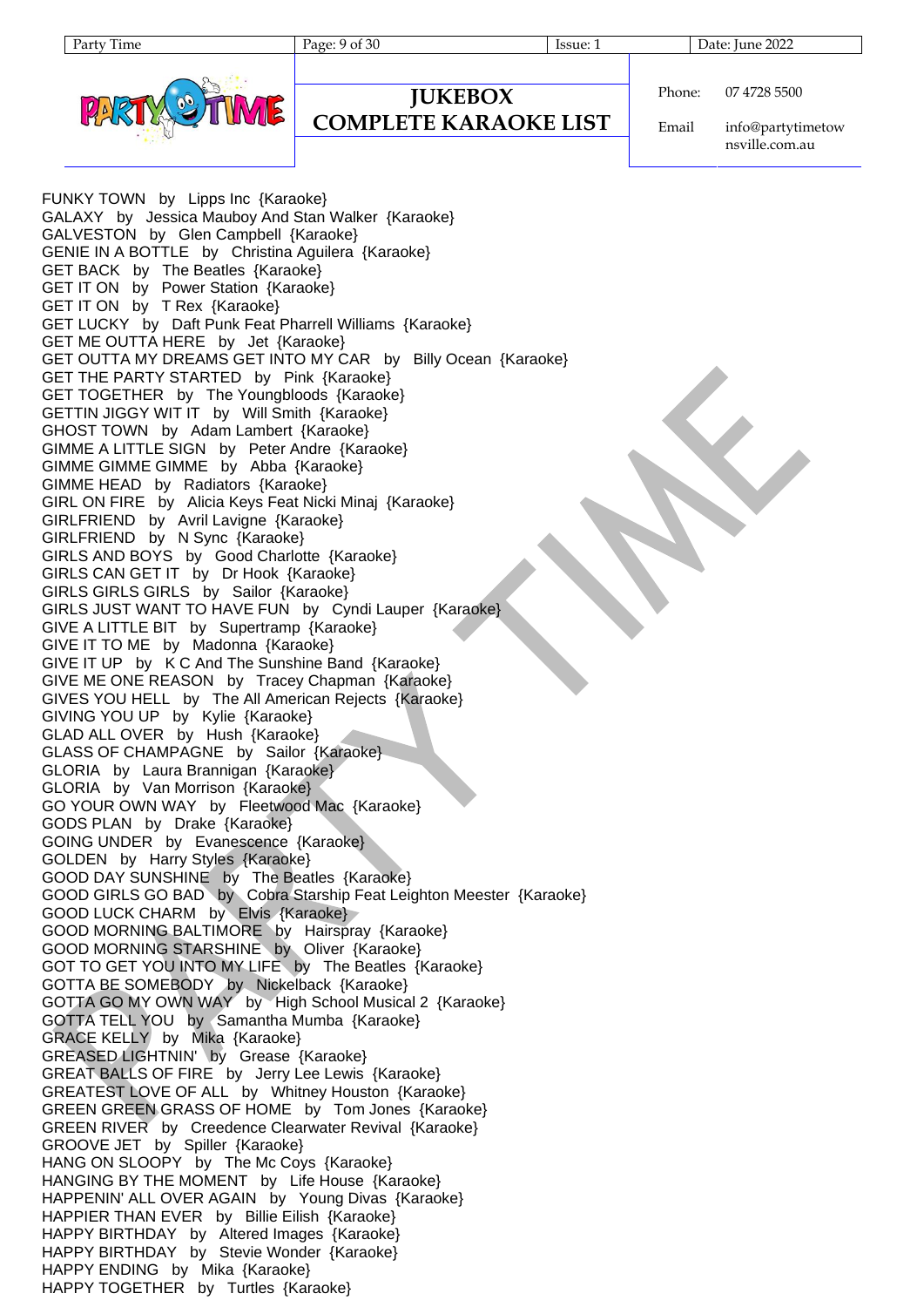Party Time Page: 10 of 30 Issue: 1 Date: June 2022



```
JUKEBOX
```
#### **COMPLETE KARAOKE LIST**

Phone: 07 4728 5500

Email info@partytimetow nsville.com.au

HARDER TO BREATHE by Maroon 5 {Karaoke} HARLEM SHUFFLE by Rolling Stones {Karaoke} HAVE A NICE DAY by Bon Jovi {Karaoke} HAVE I TOLD YOU LATELY by Van Morrison {Karaoke} HAVE IT ALL by Jason Mraz {Karaoke} HAVE YOU EVER SEEN THE RAIN by Creedence Clearwater Revival {Karaoke} HAVEN'T MET YOU YET by Michael Buble {Karaoke} HAZARDOUS by Vanessa Amorosi {Karaoke} HE AINT HEAVY HE'S MY BROTHER by The Hollies {Karaoke} HE DON'T LOVE YOU by Human Nature {Karaoke} HE WASN'T MAN ENOUGH by Toni Braxton {Karaoke} HE'S A REBEL by Crystals {Karaoke} HE'S MY NUMBER 1 by Christie Allen {Karaoke} HEADLIGHTS by Robin Schulz Feat Ilsey {Karaoke} HEART OF GLASS by Blondie {Karaoke} HEARTACHE TONIGHT by Eagles {Karaoke} HEARTBEAT by Buddy Holly {Karaoke} HEARTBEAT by Enrique Iglesias {Karaoke} HEARTBREAK HOTEL by Elvis {Karaoke} HEARTBREAK WARFARE by John Mayer {Karaoke} HEARTBREAKER by Dionne Warwick {Karaoke} HEATWAVE by Martha And The Vandellas {Karaoke} HEAVEN by Bryan Adams {Karaoke} HEAVEN ( CANDLELIGHT MIX ) by Dj Sammy {Karaoke} HEAVEY CROSS by Gossip {Karaoke} HELLO by Adele {Karaoke} HELLO GOODBYE by The Beatles {Karaoke} HELLO I LOVE YOU by The Doors {Karaoke} HELLO MARY LOU by Ricky Nelson {Karaoke} HELP by The Beatles {Karaoke} HELP ME RHONDA by The Beach Boys {Karaoke} HELP YOURSELF by Tom Jones {Karaoke} HER DIAMONDS by Rob Thomas {Karaoke} HERE COMES THAT RAINY DAY FEELING AGAIN by The Fortunes {Karaoke} HERE COMES THE SUN by The Beatles {Karaoke} HERE I GO AGAIN by Mario {Karaoke} HERE WITHOUT YOU by 3 Doors Down {Karaoke} HERE'S TO NEVER GROWING UP by Avril Lavigne {Karaoke} HEY BABY by Dj Otzi {Karaoke} HEY BABY by No Doubt {Karaoke} HEY BOYS AND GIRLS by Evermore {Karaoke} HEY JUDE by The Beatles {Karaoke} HEY SOUL SISTER by Train {Karaoke} HEY ST PETER by Flash And The Pan {Karaoke} HEY THERE DELILAH by Plain White T's {Karaoke} HEY TONIGHT by Creedence Clearwater Revival {Karaoke} HEY YA by Outkast {Karaoke} HIGH by Lighthouse Family {Karaoke} HIGHER GROUND by Red Hot Chili Peppers {Karaoke} HIGHER GROUND by Stevie Wonder {Karaoke} HIGHWAY TO HELL by Ac Dc {Karaoke} HIPPY HIPPY SHAKE by The Georgia Satelites {Karaoke} HIT ME WITH YOUR BEST SHOT by Pat Benatar {Karaoke} HIT ME WITH YOUR RHYTHM STICK by Ian Dury {Karaoke} HIT THAT by The Offspring {Karaoke} HIT THE ROAD JACK by Ray Charles {Karaoke} HIT'EM UP ( OOPS ) by Blu Cantrell {Karaoke} HOLD IT AGAINST ME by Britney Spears {Karaoke} HOLD ME NOW by The Thompson Twins {Karaoke} HOLD ME THRILL ME KISS ME by Gloria Estefan {Karaoke} HOLD MY HAND by Lady Gaga {Karaoke} HOLD ON TIGHT by ELO {Karaoke}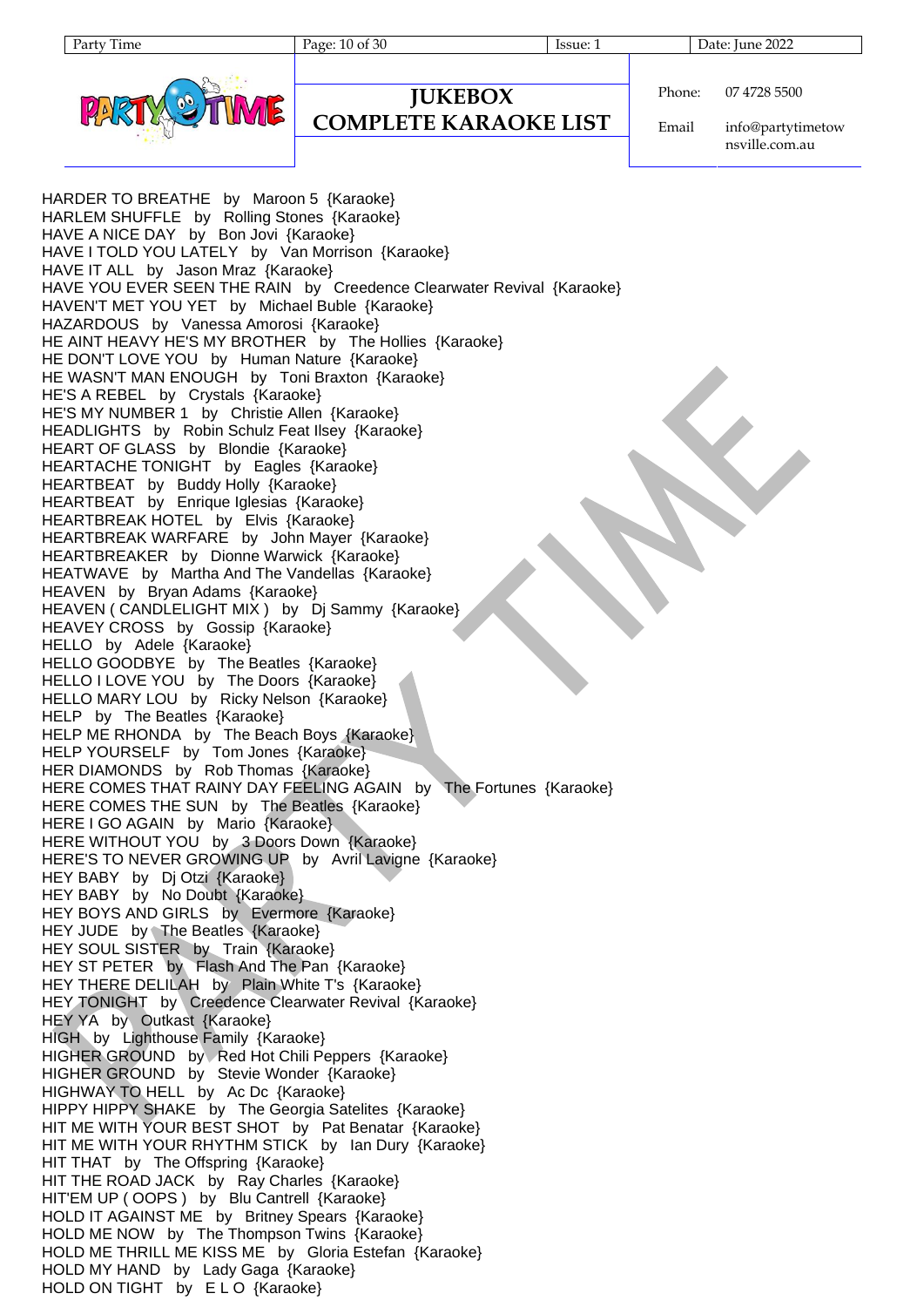Party Time Page: 11 of 30 Issue: 1 Date: June 2022



# **JUKEBOX**

#### **COMPLETE KARAOKE LIST**

Phone: 07 4728 5500

Email info@partytimetow nsville.com.au

HOLD THE LINE by Toto {Karaoke} HOLE IN THE HEAD by Sugar Babes {Karaoke} HOLIDAY by Greenday {Karaoke} HOLLYWOOD by Kasey Chambers {Karaoke} HOLLYWOOD by Madonna {Karaoke} HOME AMONG THE GUM TREES by Bullamakanka {Karaoke} HONEY HONEY by Abba {Karaoke} HONKY CAT by Elton John {Karaoke} HOOK ME UP by The Veronicas {Karaoke} HOOKED ON A FEELING by Blue Suede {Karaoke} HOPELESSLY DEVOTED TO YOU by Grease {Karaoke} HORROR MOVIE by Skyhooks {Karaoke} HOT by Avril Lavigne {Karaoke} HOT IN THE CITY by Billy Idol {Karaoke} HOT LEGS by Rod Stewart {Karaoke} HOT LOVE by T Rex {Karaoke} HOT N COLD by Katy Perry {Karaoke} HOT POTATO by The Wiggles {Karaoke} HOT STUFF by Donna Summer {Karaoke} HOTEL CALIFORNIA by Eagles {Karaoke} HOUND DOG by Elvis {Karaoke} HOUSE OF THE RISING SUN by The Animals {Karaoke} HOW CAN WE BE LOVERS by Michael Bolton {Karaoke} HOW CAN YOU MEND A BROKEN HEART by Bee Gees {Karaoke} HOW DEEP IS YOUR LOVE by Bee Gees {Karaoke} HOW DO YOU DO IT by Gerry And The Pacemakers {Karaoke} HOW FAR WE'VE COME by Matchbox 20 {Karaoke} HOW MUCH LOVE by Leo Sayer {Karaoke} HOW TO SAVE A LIFE by The Fray {Karaoke} HOW YOU GONNA SEE ME NOW by Alice Cooper {Karaoke} HOW YOU REMIND ME by Nickelback {Karaoke} HOWZAT by Sherbet {Karaoke} HUNG UP by Madonna {Karaoke} HUNGRY LIKE THE WOLF by Duran Duran {Karaoke} HURT by Christina Aguilera {Karaoke} HURTS SO BAD by Anthony Callea {Karaoke} HURTS SO GOOD by John Cougar {Karaoke} I AM by Killing Heidi {Karaoke} I AM I SAID by Neil Diamond {Karaoke} I AM WOMAN by Helen Reddy {Karaoke} I BELIEVE by Fantasia {Karaoke} I BELIEVE IN YOU by Kylie {Karaoke} I CAN HEAR MUSIC by The Beach Boys {Karaoke} I CAN MAKE YOU A MAN by Rocky Horror {Karaoke} I CAN'T GET NO SATISFACTION by The Rolling Stones {Karaoke} I DO by Toya {Karaoke} I DO I DO I DO I DO I DO by Abba {Karaoke} I DO NOT HOOK UP by Kelly Clarkson {Karaoke} I DON'T DO SURPRISES by Axle Whitehead {Karaoke} I DON'T FEEL LIKE DANCING by Scissor Sisters {Karaoke} I DON'T LIKE MONDAYS by The Boomtown Rats {Karaoke} I DON'T REMEMBER by Powderfinger {Karaoke} I DON'T WANT TO BE by Gavin De Graw {Karaoke} I DON'T WANT TO KNOW by Mario Winans {Karaoke} I DON'T WANT TO MISS A THING by Aerosmith {Karaoke} I DON'T WANT TO TALK ABOUT IT by Rod Stewart {Karaoke} I FEEL FINE by The Beatles {Karaoke} I GET A KICK OUT OF YOU by Frank Sinatra {Karaoke} I GET AROUND by The Beach Boys {Karaoke} I GO TO RIO by Peter Allen {Karaoke} I GOT YOU by Split Enz {Karaoke} I GOT YOU BABE by Ub40 {Karaoke}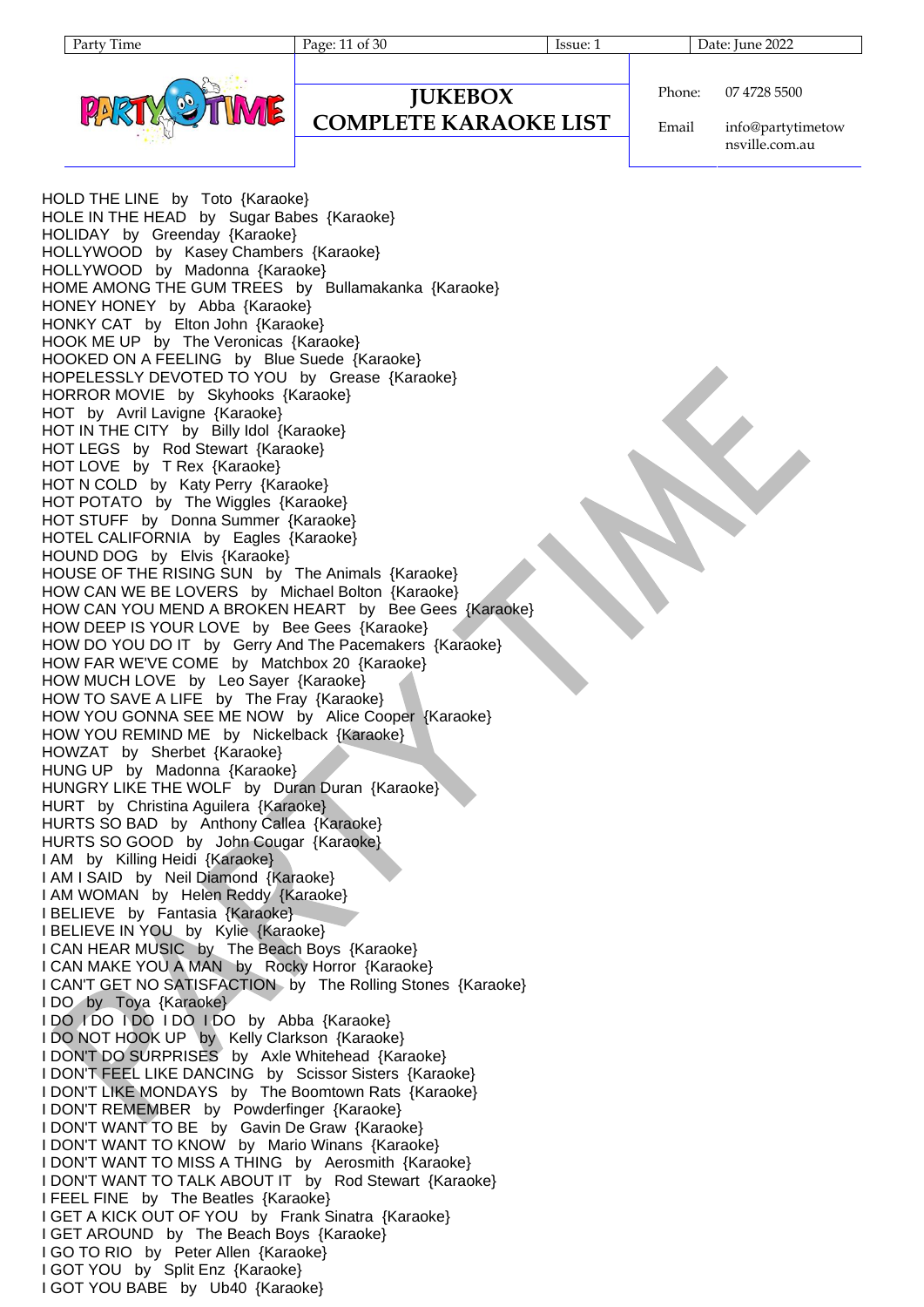Party Time Page: 12 of 30 Issue: 1 Date: June 2022



# **JUKEBOX**

## **COMPLETE KARAOKE LIST**

Phone: 07 4728 5500

Email info@partytimetow nsville.com.au

I HATE MONDAYS by Newton Faulkner {Karaoke} I HATE THIS PART by Pussycat Dolls {Karaoke} I JUST CALLED TO SAY I LOVE YOU by Stevie Wonder {Karaoke} I JUST WANNA LIVE by Good Charlotte {Karaoke} I KISS by Vengaboys {Karaoke} I KISSED A GIRL by Katy Perry {Karaoke} I KNEW I LOVED YOU by Savage Garden {Karaoke} I KNOW WHAT BOYS LIKE by The Waitresses {Karaoke} I KNOW WHERE I'VE BEEN by Hairspray {Karaoke} I KNOW YOU WANT ME by Pitbull {Karaoke} I LIKE THAT by Richard Vission And Static Revenger {Karaoke} I LIKE THE WAY by Body Rockers {Karaoke} I LIKE YOU by Post Malone - Doja Cat {Karaoke} I LOVE A RAINY NIGHT by Eddie Rabbit {Karaoke} I LOVE ROCK AND ROLL by Joan Jett {Karaoke} I LOVE ROCK N ROLL by Britney Spears {Karaoke} I LOVE THE NIGHT LIFE by Alicia Bridges {Karaoke} I MISS YOU by Blink 182 {Karaoke} I NEED A DOLLAR by Aloe Blacc {Karaoke} I NEED SOMEBODY by Bardot {Karaoke} I NEVER CRY by Alice Cooper {Karaoke} I NEVER LIKED YOU by Rogue Traders {Karaoke} I ONLY WANT TO BE WITH YOU by Bay City Rollers {Karaoke} I ONLY WANT TO BE WITH YOU by Dusty Springfield {Karaoke} I SAW HER STANDING THERE by The Beatles {Karaoke} I SHOT THE SHERIFF by Eric Clapton {Karaoke} I SHOULD HAVE KNOWN BETTER by The Beatles {Karaoke} I STILL by Backstreet Boys {Karaoke} I STILL HAVEN'T FOUND WHAT I'M LOOKING FOR by The Chimes {Karaoke} I STILL HAVEN'T FOUND WHAT I'M LOOKING FOR by U2 {Karaoke} I THINK I'M PARANOID by Garbage {Karaoke} I TURN TO YOU by Melanie C {Karaoke} I WANT TO BREAK FREE by Queen {Karaoke} I WANT TO HOLD YOUR HAND by The Beatles {Karaoke} I WANT YOU BACK by Bananarama {Karaoke} I WANT YOU BACK by Jackson 5 {Karaoke} I WAS MADE FOR LOVING YOU by Kiss {Karaoke} I WILL SURVIVE by Gloria Gaynor {Karaoke} I WISH I WAS A PUNK ROCKER by Sandi Thom {Karaoke} I WON'T LET YOU GO by James Morrison {Karaoke} I WONDER WHY by Ol'55 {Karaoke} I WRITE SINS NOT TRADEGIES by Panic At The Disco {Karaoke} I'D COME FOR YOU by Nickelback {Karaoke} I'D DO ANYTHING FOR LOVE by Meatloaf {Karaoke} I'LL BE THERE by Jess Glynne {Karaoke} I'LL MAKE LOVE TO YOU by Boyz I I Men {Karaoke} I'LL NEVER FALL IN LOVE AGAIN by Elvis Costello And Burt Bacharach {Karaoke} I'M A BELIEVER by Smash Mouth {Karaoke} I'M A BELIEVER by The Monkees {Karaoke} I'M A SLAVE FOR YOU by Britney Spears {Karaoke} I'M ALIVE by Celine Dion {Karaoke} I'M AN ALBATRAOZ by Aronchupa {Karaoke} I'M COUNTING ON YOU by Johnny O'keefe {Karaoke} I'M HAPPY JUST TO DANCE WITH YOU by The Beatles {Karaoke} I'M INTO SOMETHING GOOD by Herman's Hermits {Karaoke} I'M LIKE A BIRD by Nellie Furtado {Karaoke} I'M NOT A GIRL...NOT YET A WOMAN by Britney Spears {Karaoke} I'M NOT IN LOVE by 10cc {Karaoke} I'M ON MY WAY by The Proclaimers {Karaoke} I'M OUTA LOVE by Anastacia {Karaoke} I'M REAL by Jennifer Lopez {Karaoke} I'M SO EXCITED by Pointer Sisters {Karaoke}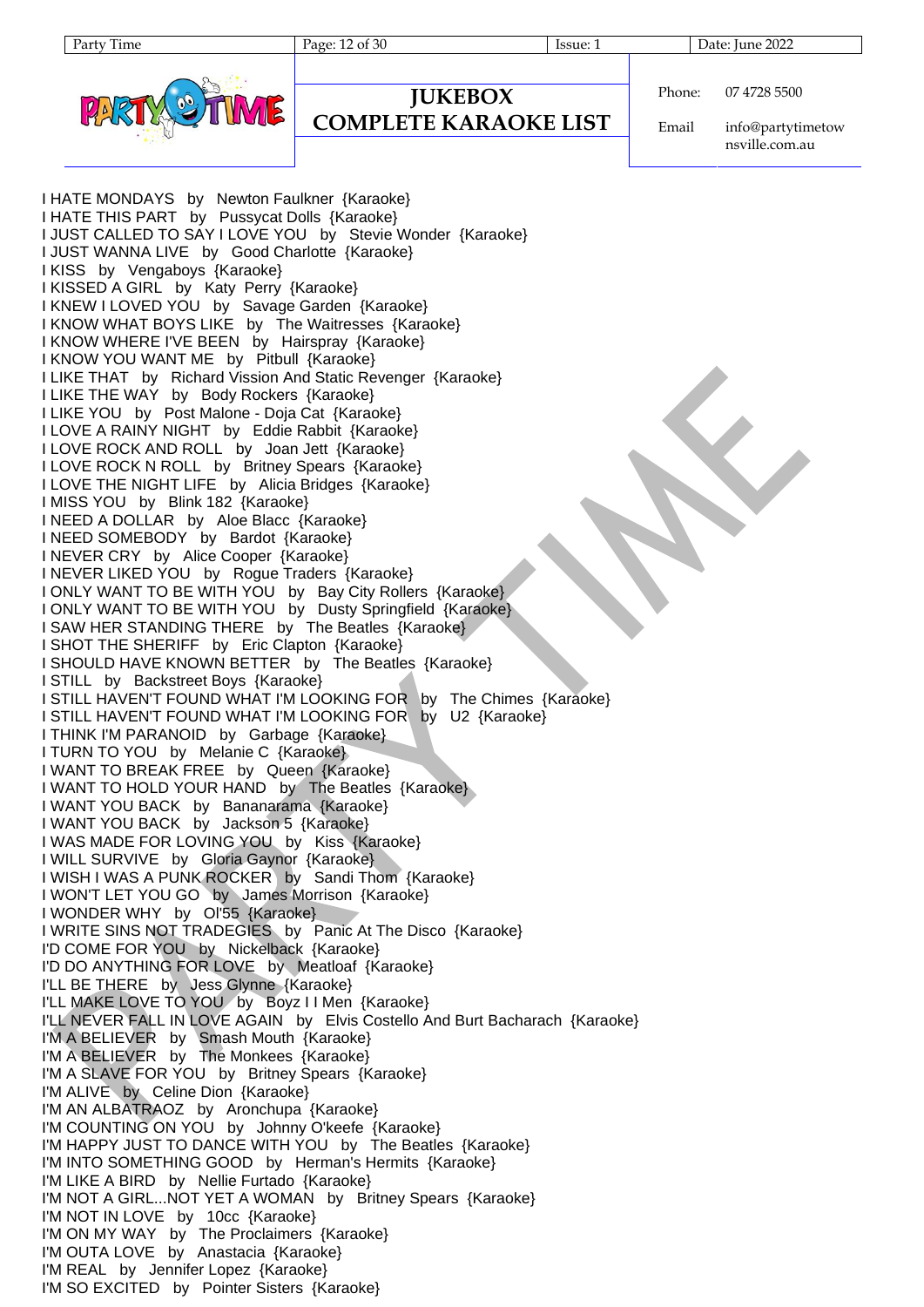```
Phone:
          07 4728 5500
```
**COMPLETE KARAOKE LIST**

**JUKEBOX**

Email info@partytimetow nsville.com.au

I'M THE ONE by Dj Khaled Feat Justin Bieber {Karaoke} I'M TO SEXY by Right Said Fred {Karaoke} I'M YOUR BOOGIE MAN by K C And The Sunshine Band {Karaoke} I'M YOURS by Jason Mraz {Karaoke} I'VE GOT YOU BABE by Cher {Karaoke} IF by Bread {Karaoke} IF I COULD by 1927 {Karaoke} IF I COULD TURN BACK TIME by Cher {Karaoke} IF I DIDN'T LOVE YOU by Jason Aldean - Carrie Underwood {Karaoke} IF I FELL IN LOVE WITH YOU by The Beatles {Karaoke} IF I HAD YOU by Adam Lambert {Karaoke} IF I NEVER SEE YOUR FACE AGAIN by Maroon 5 Feat Rihanna {Karaoke} IF I SAID YOU HAD A BEAUTIFUL BODY by The Bellamy Brothers {Karaoke} IF I WERE YOU by Kasey Chambers {Karaoke} IF IT'S LOVE by Train {Karaoke} IF NOT YOU by Dr Hook {Karaoke} IF THIS IS IT by Newton Faulkner {Karaoke} IF TODAY WAS YOUR LAST DAY by Nickelback {Karaoke} IF U SEEK AMY by Britney Spears {Karaoke} IF YOU CAN'T GIVE ME LOVE by Suzi Quatro {Karaoke} IF YOU COME BACK by Blue {Karaoke} IF YOU COULD READ MY MIND by Stars On 54 {Karaoke} IF YOU DON'T MEAN IT by Dean Geyer {Karaoke} IF YOU HAD MY LOVE by Jennifer Lopez {Karaoke} IF YOU LEAVE CAN I COME TOO by Mental As Anything {Karaoke} IF YOU LEAVE ME NOW by Chicago {Karaoke} IF YOU WANT MY LOVE by Cheap Trick {Karaoke} IGNITION by R Kelly {Karaoke} IKO IKO by Justin Wellington {Karaoke} IMAGINE by John Lennon {Karaoke} IN MY HEAD by Jason Derulo {Karaoke} IN MY LIFE by The Beatles {Karaoke} IN MY POCKET by Mandy Moore {Karaoke} IN THE AIR TONIGHT by Phil Collins {Karaoke} IN THE MIDDLE by Sugababes {Karaoke} IN THE NAVY by Village People {Karaoke} IN THE SUMMER TIME by Shaggy {Karaoke} IN THE SUMMER TIME by Thirsty Merc {Karaoke} IN YOUR EYES by Kylie {Karaoke} INCOMPLETE by Back Street Boys {Karaoke} INDUSTRIAL DISEASE by Dire Straits {Karaoke} INNOCENT EYES by Delta Goodrem {Karaoke} INSTANT REPLAY by Dan Hartman {Karaoke} INTO THE NIGHT by Santana Feat Chad Kroeger {Karaoke} IRRESISTIBLE by The Corrs {Karaoke} IS THIS LOVE by Bob Marley {Karaoke} IT GIRL by Jason Derulo {Karaoke} IT TAKES TWO by Hairspray {Karaoke} IT WASN'T ME by Shaggy {Karaoke} IT'S A HEARTACHE by Bonnie Tyler {Karaoke} IT'S A LONG WAY TO THE TOP by Ac Dc {Karaoke} IT'S ALL SO NICE IN THE NUTHOUSE by Chad Morgan {Karaoke} IT'S ALMOST SUMMER by Billy Thorp And The Aztecs {Karaoke} IT'S GOTTA BE YOU by Isaiah Firebrace {Karaoke} IT'S MY LIFE by Bon Jovi {Karaoke} IT'S MY LIFE by No Doubt {Karaoke} IT'S MY PARTY by Jessie J {Karaoke} IT'S MY PARTY by Lesley Gore {Karaoke} IT'S NOT UNUSUAL by Tom Jones {Karaoke} IT'S NOW OR NEVER by Elvis {Karaoke} IT'S OK by Atomic Kitten {Karaoke} IT'S ONLY MAKE BELIEVE by Glen Campbell {Karaoke}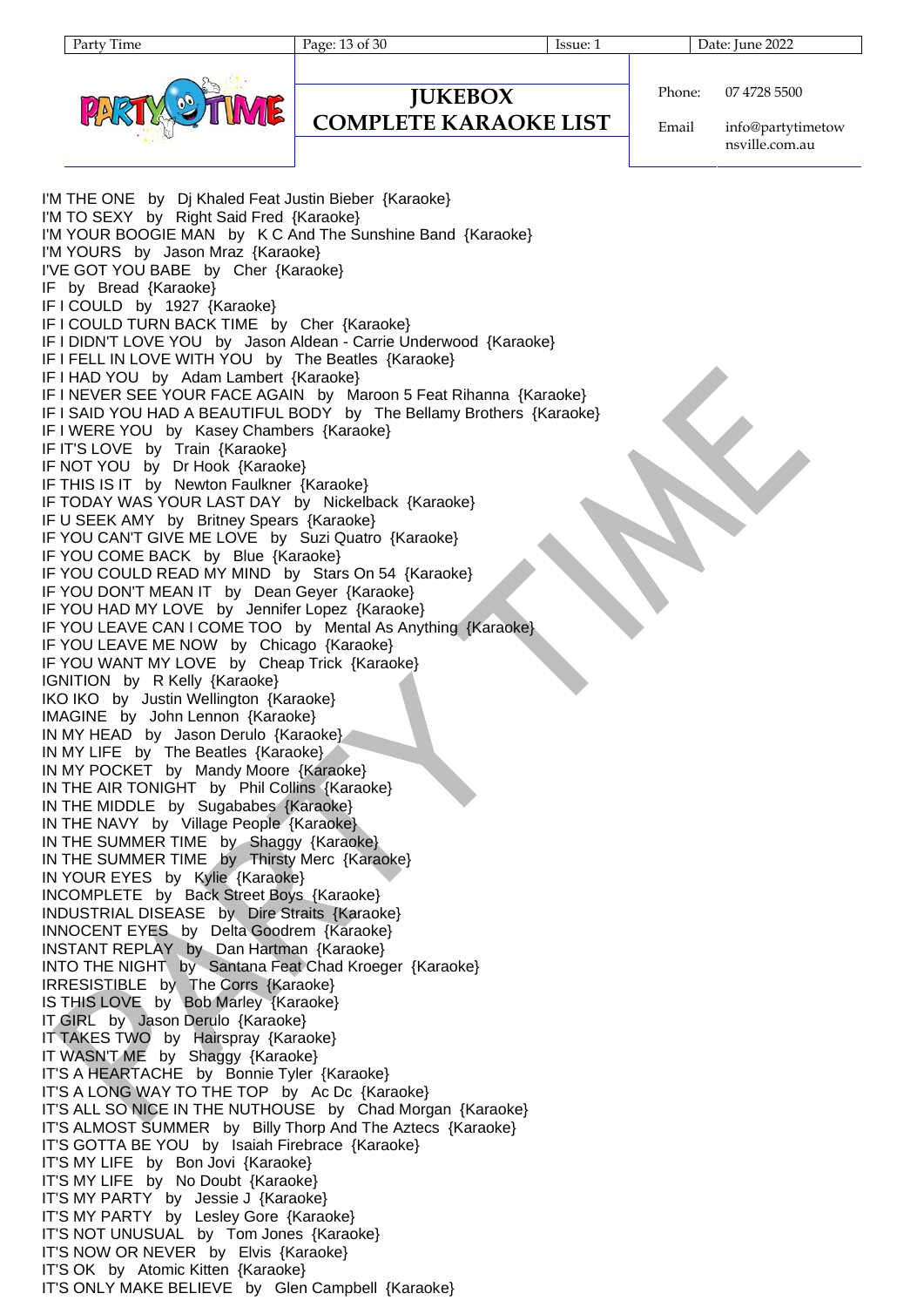

# **JUKEBOX**

## **COMPLETE KARAOKE LIST**

Phone: 07 4728 5500

Email info@partytimetow nsville.com.au

IT'S RAINING MEN by Geri Halliwell {Karaoke} JACK AND DIANE by John Cougar {Karaoke} JACKSON by Johnny Cash {Karaoke} JAILBREAK by Ac Dc {Karaoke} JAILHOUSE ROCK by Elvis {Karaoke} JAKE THE PEG by Rolf Harris {Karaoke} JAMES DEAN by Daniel Bedingfield {Karaoke} JANUARY by Pilot {Karaoke} JEALOUS by Labrinth {Karaoke} JEANS ON by David Dundas {Karaoke} JESSIE'S GIRL by Glee Cast {Karaoke} JESUS OF SUBURBIA by Greenday {Karaoke} JET AIRLINER by Steve Miller Band {Karaoke} JET LAG by Simple Plan {Karaoke} JIVE TALKIN' by Bee Gees {Karaoke} JOHNNY B GOODE by Chuck Berry {Karaoke} JOY TO THE WORLD by Three Dog Night {Karaoke} JOYRIDE by Roxette {Karaoke} JUDY INDIGUISE by John Fred And His Playboy Band {Karaoke} JUMP by Van Halen {Karaoke} JUMP IN MY CAR by The Ted Mulry Gang {Karaoke} JUMPIN JUMPIN by Destiny's Child {Karaoke} JUST FEEL BETTER by Santana (feat Steven Tyler) {Karaoke} JUST ONE LOOK by The Hollies {Karaoke} JUST SAY SO by Brian Mc Fadden {Karaoke} JUST THE WAY YO ARE by Bruno Mars {Karaoke} JUST WANT YOU TO KNOW by Backstreet Boys {Karaoke} KEEP A KNOCKING by Suzi Quatro {Karaoke} KEEP IT COMIN' LOVE by K C And The Sunshine Band {Karaoke} KEY LARGO by Bertie Higgins {Karaoke} KHE SANH by Cold Chisel {Karaoke} KILLER 2000 by A T B {Karaoke} KILLER QUEEN by Queen {Karaoke} KISS by Prince {Karaoke} KISS by Tom Jones {Karaoke} KISS ME by Sixpence None The Richer {Karaoke} KISS YOU ALL OVER by Exile {Karaoke} KNOCK ON WOOD by Amii Stewart {Karaoke} KNOCKIN' ON HEAVEN'S DOOR by Bob Dylan {Karaoke} KNOW YOUR ENEMY by Greenday {Karaoke} KODACHROME by Simon And Garfunkle {Karaoke} KOKOMO by The Beach Boys {Karaoke} KRYPTONITE by 3 Doors Down {Karaoke} KRYPTONITE by Guy Sebastian {Karaoke} KUNG FU FIGHTING by Carl Douglas {Karaoke} L A INTERNATIONAL AIRPORT by Susan Raye {Karaoke} LA LA by Ashlee Simpson {Karaoke} LADIES CHOICE by Hairspray {Karaoke} LADY MADONNA by The Beatles {Karaoke} LADY MARMALADE by Christina Aguilera - Lil' Kim - Pink - Mya {Karaoke} LADY WRITER by Dire Straits {Karaoke} LANA by Roy Orbison {Karaoke} LANDSLIDE by Dixie Chicks {Karaoke} LAST DANCE by Donna Summer {Karaoke} LAST FRIDAY NIGHT by Katy Perry {Karaoke} LAST KISS by Pearl Jam {Karaoke} LAST NIGHT by Ian Carey Feat Snoop Dogg {Karaoke} LAST TO KNOW by Pink {Karaoke} LAST TRAIN TO CLARKSVILLE by The Monkees {Karaoke} LATE NIGHT TALKING by Harry Styles {Karaoke} LAY IT ALL ON ME by Rudimental Feat Ed Sheeran {Karaoke} LAY YOUR LOVE ON ME by Racey {Karaoke}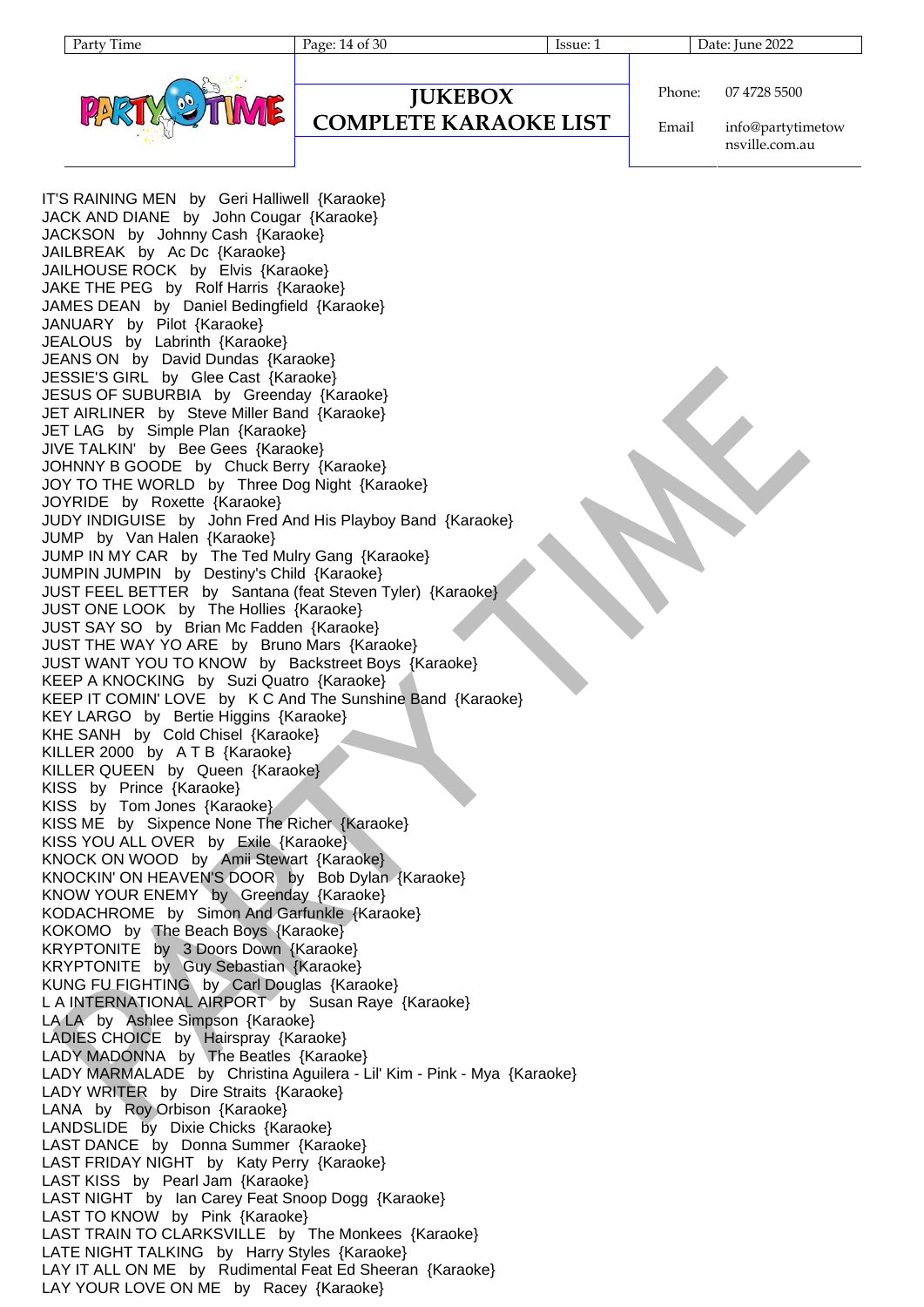Party Time Page: 15 of 30 Issue: 1 Date: June 2022



#### **COMPLETE KARAOKE LIST**

Phone: 07 4728 5500

Email info@partytimetow nsville.com.au

LE FREAK by Chic {Karaoke} LEADER OF THE PACK by Shangri Las {Karaoke} LEAN ON ME by Club Noveau {Karaoke} LEARN TO FLY by Shannon Noll {Karaoke} LEAVE GET OUT by Jo Jo {Karaoke} LEAVE ME ALONE by Pink {Karaoke} LEAVING HOME by Jebediah {Karaoke} LEAVING ON A JET PLANE by John Denver {Karaoke} LEFT OUTSIDE ALONE by Anastacia {Karaoke} LEGS by Z Z Top {Karaoke} LEROY by Wheatus {Karaoke} LET HER CRY by Hootie And The Blow Fish {Karaoke} LET IT BE by The Beatles {Karaoke} LET ME BE ME by Jessica Mauboy {Karaoke} LET ME BLOW YOUR MIND by Eve {Karaoke} LET ME LOVE YOU by Dj Snake Feat Justin Bieber {Karaoke} LET ME LOVE YOU by Mario {Karaoke} LET YOUR LOVE FLOW by Bellamy Brothers {Karaoke} LET'S DANCE by Five {Karaoke} LET'S GET IT STARTED by Black Eyed Peas {Karaoke} LET'S GET LOUD by Jennifer Lopez {Karaoke} LET'S GO TO PARADISE by Mental As Anything {Karaoke} LET'S HAVE A PARTY by Wanda Jackson {Karaoke} LET'S HEAR IT FOR THE BOY by Deniece Williams {Karaoke} LET'S SPEND THE NIGHT TOGETHER by The Rolling Stones {Karaoke} LET'S STICK TOGETHER by Bryan Ferry {Karaoke} LET'S TWIST AGAIN by Chubby Checker {Karaoke} LIE TO ME by 5 Seconds Of Summer {Karaoke} LIFE IS A ROLLERCOASTER by Ronan Keating {Karaoke} LIFE'S BEEN GOOD by Joe Walsh {Karaoke} LIFESTYLES OF THE RICH AND FAMOUS by Good Charlotte {Karaoke} LIFT by Shannon Noll {Karaoke} LIGHT MY FIRE by Jos'e Feliciano {Karaoke} LIGHT MY FIRE by The Doors {Karaoke} LIGHT SURROUNDING YOU by Evermore {Karaoke} LIGHTS UP by Harry Styles {Karaoke} LIKE A DOG by Powderfinger {Karaoke} LIKE A PRAYER by Madonna {Karaoke} LIKE A VIRGIN by Madonna {Karaoke} LIKE I WOULD by Zayn {Karaoke} LIKE I'M GONNA LOSE YOU by Meghan Trainor Feat John Legend {Karaoke} LIKE IT LIKE THAT by Guy Sebastian {Karaoke} LIKE IT'S HER BIRTHDAY by Good Charlotte {Karaoke} LIKE ONLY A WOMAN CAN by Brian Mc Fadden {Karaoke} LIKE WOW WIPEOUT by Hoodoo Gurus {Karaoke} LIPS OF AN ANGEL by Hinder {Karaoke} LISTEN LIKE THIEVES (by Inxs {Karaoke} LISTEN TO THE MUSIC by Doobie Brothers {Karaoke} LISTEN WITH YOUR HEART by Casey Donovan {Karaoke} LITTLE DEUCE COUPE by The Beach Boys {Karaoke} LITTLE LIES by Fleetwood Mac {Karaoke} LITTLE LION MAN by Mumford And Sons {Karaoke} LITTLE MISS CAN'T BE WRONG by Spin Doctors {Karaoke} LITTLE RED CORVETTE by Prince {Karaoke} LITTLE SISTER by Elvis {Karaoke} LITTLE TALKS by Of Monsters And Men {Karaoke} LITTLE TOWN FLIRT by Del Shannon {Karaoke} LITTLE WONDERS by Rob Thomas {Karaoke} LIVE IT UP by Mental As Anything {Karaoke} LIVE WHILE WE'RE YOUNG by One Direction {Karaoke} LIVIN' LA VIDA LOCA by Ricky Martin {Karaoke} LIVING DOLL by Cliff Richard {Karaoke}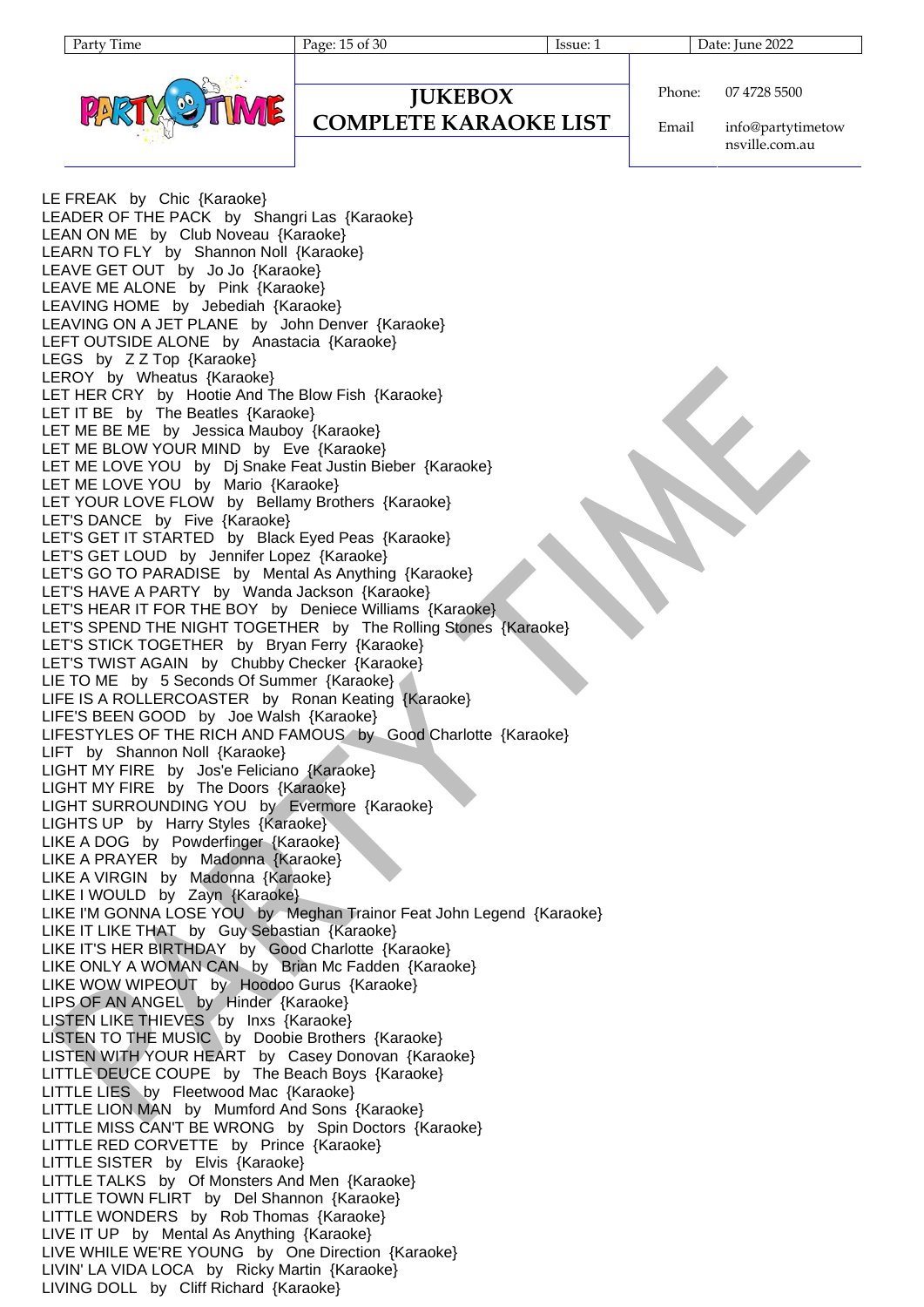Party Time Page: 16 of 30 Issue: 1 Date: June 2022



**JUKEBOX**

#### **COMPLETE KARAOKE LIST**

Phone: 07 4728 5500

Email info@partytimetow nsville.com.au

LIVING IN THE 70'S by Skyhooks {Karaoke} LIVING NEXT DOOR TO ALICE by Smokie {Karaoke} LIVING ON THE CEILING by Blancmange {Karaoke} LIVING THING by ELO {Karaoke} LOCOMOTION by Kylie Minogue {Karaoke} LOCOMOTION by Little Eva {Karaoke} LOLA by The Kinks {Karaoke} LONELY by Diplo - Jonas Brothers {Karaoke} LONELY by Shannon Noll {Karaoke} LONELY DAYS by Bee Gees {Karaoke} LONG COOL WOMAN IN A BLACK DRESS by The Hollies {Karaoke} LONG TALL SALLY by Little Richard {Karaoke} LOOK THROUGH ANY WINDOW by The Hollies {Karaoke} LOOK WHAT YOU'VE DONE by Jet {Karaoke} LOOKIN' OUT MY BACK DOOR by Creedence Clearwater Revival {Karaoke} LOOKING FOR AN ECHO by Ol'55 {Karaoke} LOSE CONTROL by Meduza - Becky Hill - Goodboys {Karaoke} LOST AND RUNNING by Powderfinger {Karaoke} LOST IN LOVE by Air Supply {Karaoke} LOST WITHOUT YOU by Delta Goodrem {Karaoke} LOTTA LOVE by Nicolette Larson {Karaoke} LOVE by Ashlee Simpson {Karaoke} LOVE AND MARRIAGE by Frank Sinatra {Karaoke} LOVE CATS by The Cure {Karaoke} LOVE DON'T COST A THING by Jennifer Lopez {Karaoke} LOVE GAME by Lady Gaga {Karaoke} LOVE HER MADLY by The Doors {Karaoke} LOVE HURTS by Nazareth {Karaoke} LOVE HURTS by Roy Orbison {Karaoke} LOVE IN THE AIR by John Paul Young {Karaoke} LOVE IS A BRIDGE by Little River Band {Karaoke} LOVE IS A DRUG by Eskimo Joe {Karaoke} LOVE IS ALL AROUND by The Troggs {Karaoke} LOVE ME DO by The Beatles {Karaoke} LOVE ME TENDER by Elvis {Karaoke} LOVE ME TONIGHT by Tom Jones {Karaoke} LOVE NOT WAR by Jason Derulo - Nuka {Karaoke} LOVE POTION NO 9 by The Searchers {Karaoke} LOVE REALLY HURTS WITHOUT YOU by Billy Ocean {Karaoke} LOVE SHACK by B52's {Karaoke} LOVE SONG by Amiel {Karaoke} LOVE SONG by Sara Bareilles {Karaoke} LOVE WILL KEEP US TOGETHER by Captain And Tennille {Karaoke} LOVE YOU STILL ABCDEFU by Tyler Shaw {Karaoke} LOVE YOUR WAY by Powderfinger {Karaoke} LOVE YOURSELF by Justin Bieber {Karaoke} LOVES ME LIKE A ROCK by Simon And Garfunkle {Karaoke} LOVIN' EACH DAY by Ronan Keating {Karaoke} LUCILLE by Kenny Rogers {Karaoke} LUCILLE by Little Richard {Karaoke} LUCILLE by The Everly Brothers {Karaoke} LUCKY LIPS by Cliff Richard {Karaoke} LUCY IN THE SKY WITH DIAMONDS by The Beatles {Karaoke} LUMBERJACK SONG by Monte Python {Karaoke} LUV ME LUV ME by Shaggy {Karaoke} LYIN' EYES by Eagles {Karaoke} LYING by Amy Meredith {Karaoke} MACHO MAN by Village People {Karaoke} MAGIC CARPET RIDE by Steppenwolf {Karaoke} MAGICAL MYSTERY TOUR by The Beatles {Karaoke} MAIN STREET by Bob Seger {Karaoke} MAKE ME SMILE by Steve Harley And The Cockney Rebel {Karaoke}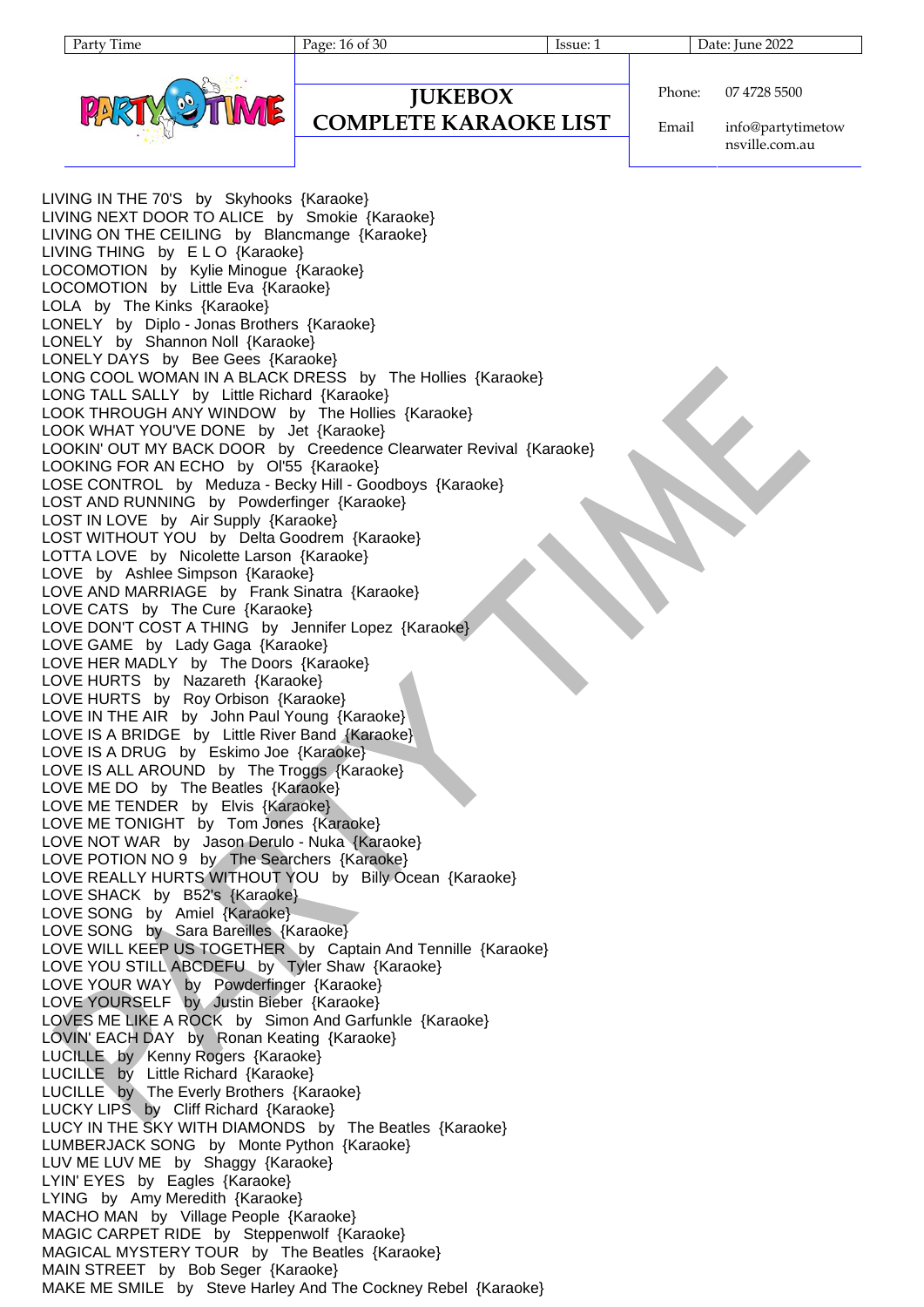

## **JUKEBOX**

#### **COMPLETE KARAOKE LIST**

Phone: 07 4728 5500

Email info@partytimetow nsville.com.au

MAKES ME WONDER by Maroon 5 {Karaoke} MAKING YOUR MIND UP by Bucks Fizz {Karaoke} MALIBU by Miley Cyrus {Karaoke} MAMA by Jonas Blue {Karaoke} MAMA DON'T by J J Cale {Karaoke} MAMBO NO 5 by Lou Bega {Karaoke} MAMBO NUMBER 5 by Bob The Builder {Karaoke} MAMMA MIA by A Teens {Karaoke} MAMMA MIA by Abba {Karaoke} MAN I FEEL LIKE A WOMAN by Shania Twain {Karaoke} MAN OVERBOARD by Blink 182 {Karaoke} MANEATER by Nelly Furtado {Karaoke} MARRY YOU by Bruno Mars {Karaoke} MATERIAL GIRL by Madonna {Karaoke} MAXWELL'S SILVER HAMMER by The Beatles {Karaoke} MAYBE TONIGHT by Kate De Araugo {Karaoke} ME LOVE by Sean Kingston {Karaoke} ME MYSELF AND I by Scandal'us {Karaoke} ME TOO by Meghan Trainor {Karaoke} MEAN WOMAN BLUES by Roy Orbison {Karaoke} MEANING OF LIFE by Monte Python {Karaoke} MEMORIES by David Guetta {Karaoke} MERCY by Duffy {Karaoke} MESSAGE IN A BOTTLE by The Police {Karaoke} MICHELLE by The Beatles {Karaoke} MICKEY by Toni Basil {Karaoke} MIDNIGHT AT THE OASIS by Maria Muldaur {Karaoke} MINE by Bazzi {Karaoke} MINE by Taylor Swift {Karaoke} MINORITY by Greenday {Karaoke} MISERY by The Beatles {Karaoke} MISS CALIFORNIA by Dante Thomas {Karaoke} MISS YOU by Rolling Stones {Karaoke} MISSING YOU by John Waite {Karaoke} MISSIONARY MAN by Eurythmics {Karaoke} MISTAKEN IDENTITY by Delta Goodrem {Karaoke} MISTER JONES by Counting Crows {Karaoke} MISTY by Ray Stevens {Karaoke} MIXED EMOTIONS by Rolling Stones {Karaoke} MOCKING BIRD by Rob Thomas {Karaoke} MONEY by The Searchers {Karaoke} MONEY FOR NOTHING by Dire Straits {Karaoke} MONEY MAKER by Throttle Feat Lunchmoney Lewis {Karaoke} MONEY MONEY MONEY by Abba {Karaoke} MONSTER by Shawn Mendes - Justin Bieber {Karaoke} MONSTER MASH by Bobby ( Boris ) Pickett {Karaoke} MONTEGO BAY by Bobby Bloom {Karaoke} MONY MONY by Billy Idol {Karaoke} MOONSHADOW by Cat Stevens {Karaoke} MORE THAN I CAN SAY by Leo Sayer {Karaoke} MORNING HAS BROKEN by Cat Stevens {Karaoke} MORNING TRAIN ( NINE TO FIVE ) by Sheena Easton {Karaoke} MORNINGTOWN RIDE by The Seekers {Karaoke} MOSCOW by Genghis Khan {Karaoke} MOST GIRLS by Pink {Karaoke} MOST PEOPLE I KNOW by Billy Thorpe {Karaoke} MOUSE TRAP HEART by Thirsty Merc {Karaoke} MOVE YOUR FEET by Junior Senior {Karaoke} MOVING ON UP by M - People {Karaoke} MR BLUE SKY by ELO {Karaoke} MR BO JANGLES by The Nitty Gritty Dirt Band {Karaoke} MR MYSTERIOUS by Vanessa Amorosi {Karaoke}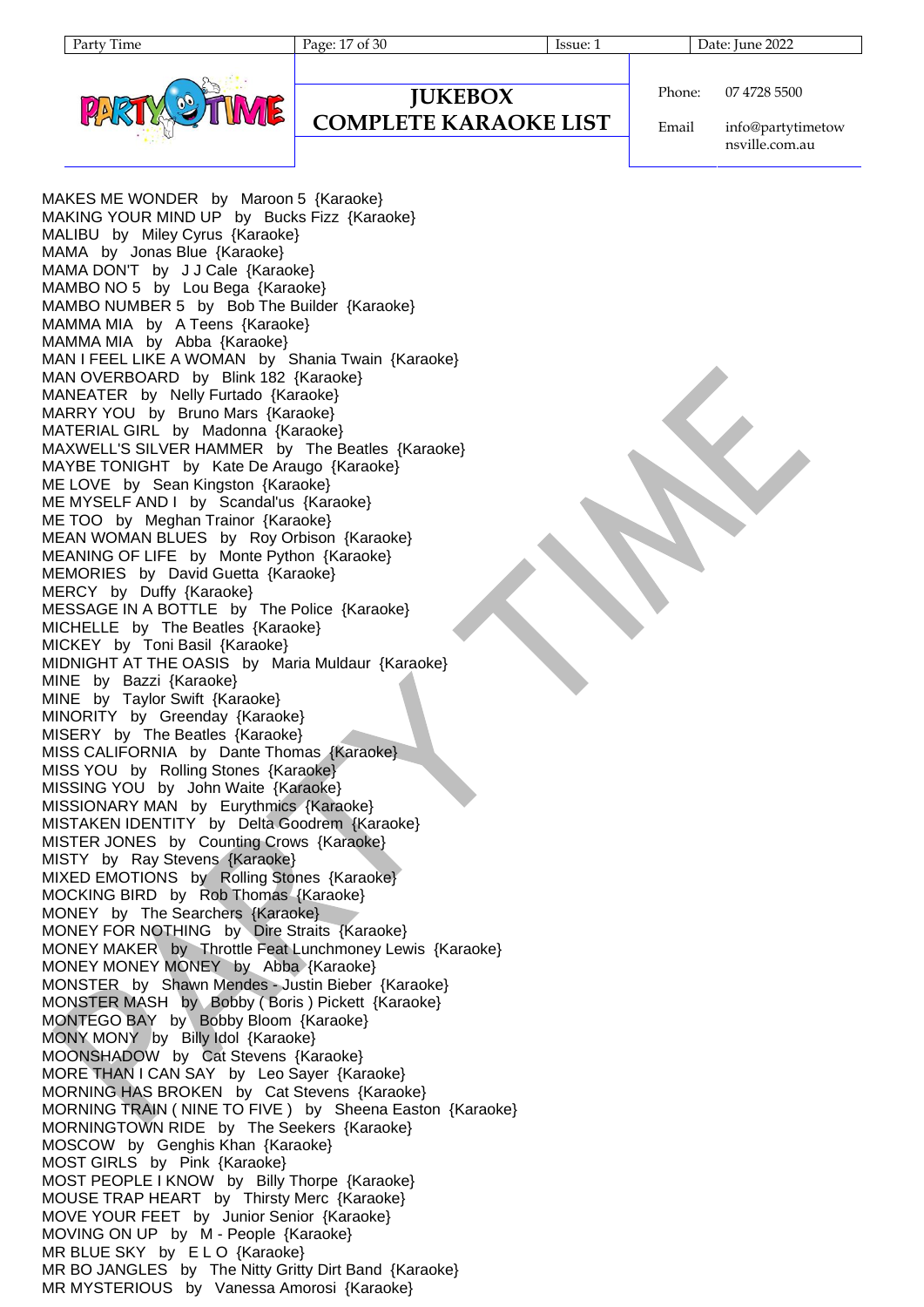Party Time Page: 18 of 30 Issue: 1 Date: June 2022



#### **COMPLETE KARAOKE LIST**

Phone: 07 4728 5500

Email info@partytimetow nsville.com.au

MS VANITY by Rob Mills {Karaoke} MULL OF KINTYRE by Paul Mc Cartney {Karaoke} MURDER ON THE DANCE FLOOR by Sophie Ellis Bextor {Karaoke} MUSIC by Madonna {Karaoke} MUSIC GETS THE BEST OF ME by Sophie Ellis Bextor {Karaoke} MY BABY by Cold Chisel {Karaoke} MY BOY LOLLY POP by Millie {Karaoke} MY BOYFRIEND'S BACK by Spazzys {Karaoke} MY BOYFRIEND'S BACK by The Angels {Karaoke} MY COO CA CHOO by Alvin Stardust {Karaoke} MY DELIRIUM by Ladyhawke {Karaoke} MY GIRL by Hoodoo Gurus {Karaoke} MY GUY by Mary Wells {Karaoke} MY HAPPINESS by Powderfinger {Karaoke} MY HAPPY ENDING by Avril Lavigne {Karaoke} MY HEART BEATS LIKE A DRUM by A T C {Karaoke} MY HEART BELONGS TO ONLY YOU by Bobby Vinton {Karaoke} MY LITTLE ANGEL by William Shakespeare {Karaoke} MY OLD MAN'S A DUSTMAN by Lonnie Donegan {Karaoke} MY PEOPLE by The Presets {Karaoke} MY PLACE by Nelly {Karaoke} MY PRAYER by The Platters {Karaoke} MY SHARONA by The Knack {Karaoke} MY WAY by Calvin Harris {Karaoke} MY WAY by Frank Sinatra {Karaoke} MY WORLD by Bee Gees {Karaoke} NASTY GIRL by Nitty {Karaoke} NAUGHTY GIRL by Mr G {Karaoke} NEED YOU NOW by Lady Antebellum {Karaoke} NEEDLES AND PINS by The Searchers {Karaoke} NEUTRON DANCE by Pointer Sisters {Karaoke} NEVER CAN SAY GOODBYE by Gloria Gaynor {Karaoke} NEVER GONNA GIVE UP ON YOU BABY by Rick Astley {Karaoke} NEVER LET ME GO by Florence And The Machine {Karaoke} NEVER SAY NEVER by Justin Bieber Feat Jaden Smith {Karaoke} NEVER THE SAME AGAIN by Melanie C {Karaoke} NEW DIVIDE by Linkin Park {Karaoke} NEW ROMANTICS by Taylor Swift {Karaoke} NEW SENSATION by Inxs {Karaoke} NEW YORK by Eskimo Joe {Karaoke} NEW YORK NEW YORK by Frank Sinatra {Karaoke} NICE TO MEET YA by Niall Horan {Karaoke} NIGHT CHANGES by One Direction {Karaoke} NIGHT FEVER by Bee Gees {Karaoke} NIGHT MOVES by Bob Seger {Karaoke} NIGHT OF MY LIFE by Damien Leith {Karaoke} NIGHTFALLS by Keith Urban {Karaoke} NIGHTS IN WHITE SATIN by Moody Blues {Karaoke} NINE IN THE MORNING by Panic At The Disco {Karaoke} NO by Meghan Trainor {Karaoke} NO MONEY by Galantis {Karaoke} NO MORE TEARS ( ENOUGH IS ENOUGH ) by Donna Summer And Barbra Streisand {Karaoke} NO ONE by Alicia Keys {Karaoke} NO SECRETS by The Angels {Karaoke} NO SENSE by Cold Chisel {Karaoke} NOBODY KNOWS by Pink {Karaoke} NOT FAIR by Lily Allen {Karaoke} NOT IN LOVE by Enrique Iglesias {Karaoke} NOT ME NOT I by Delta Goodrem {Karaoke} NOT PRETTY ENOUGH by Kasey Chambers {Karaoke} NOT READY TO MAKE NICE by Dixie Chicks {Karaoke} NOTHING'S REAL BUT LOVE by Rebecca Ferguson {Karaoke}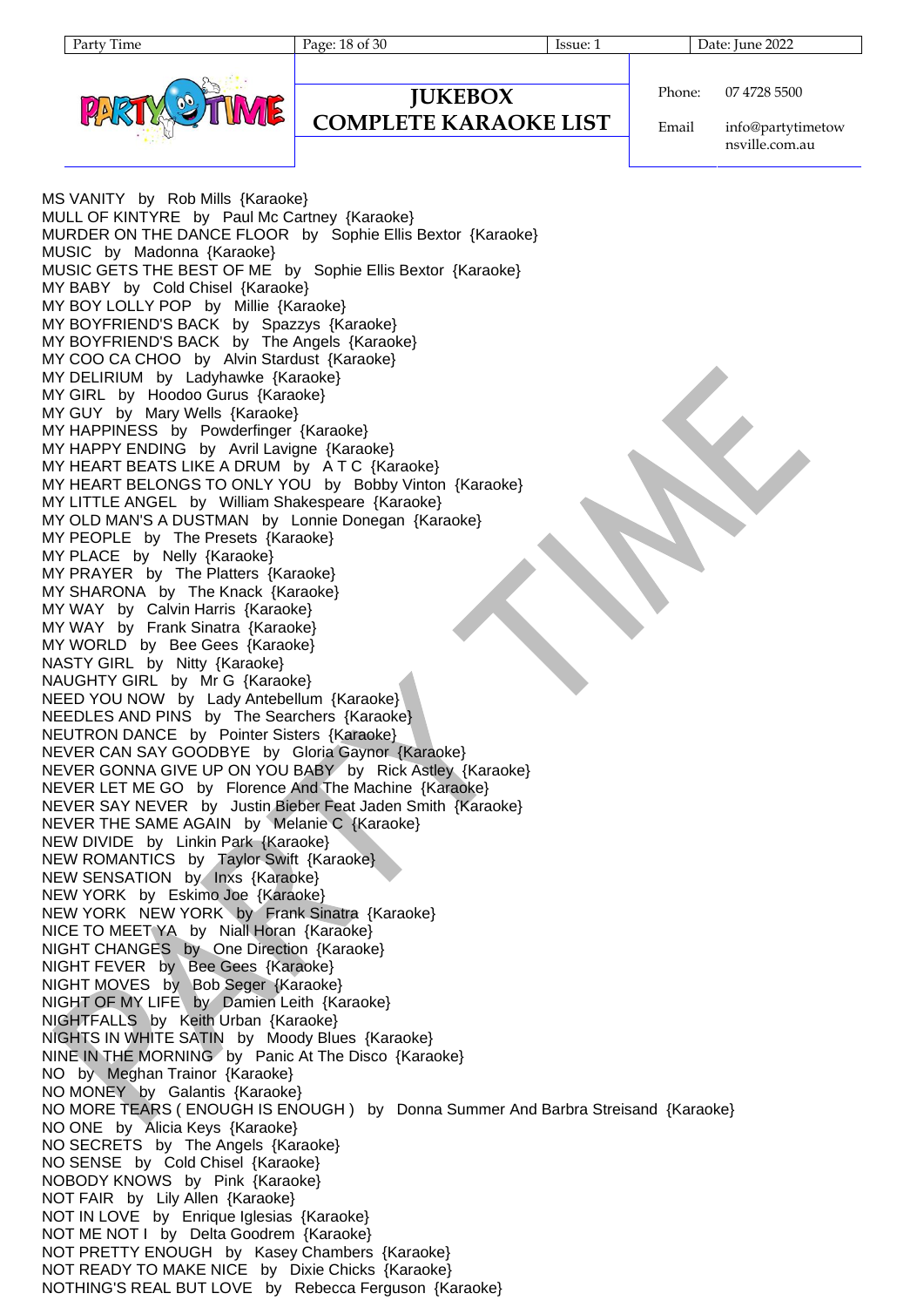

```
Phone:
          07 4728 5500
```
**COMPLETE KARAOKE LIST**

**JUKEBOX**

Email info@partytimetow nsville.com.au

NOW I RUN by Shannon Noll {Karaoke} NOWHERE MAN by The Beatles {Karaoke} NUTBUSH CITY LIMITS by Ike And Tina Turner {Karaoke} OB-LA-DI OB-LA-DA by The Beatles {Karaoke} OCTOBER GREY by Screaming Jets {Karaoke} OCTOPUS'S GARDEN by The Beatles {Karaoke} ODE TO MY FAMILY by The Cranberries {Karaoke} OH BOY by Buddy Holly {Karaoke} OH CAROL by Neil Sedaka {Karaoke} OH CAROL by Smokie {Karaoke} OH LONESOME ME by Johnny Cash {Karaoke} OH OH by Guy Sebastian {Karaoke} OH PRETTY WOMAN by Roy Orbison {Karaoke} OH YEAH by Yello {Karaoke} OLD MAN EMU by John Williamson {Karaoke} OLD SCARS by Ryan Keen {Karaoke} OLD TIME ROCK AND ROLL by Bob Seger {Karaoke} OLIVER'S ARMY by Elvis Costello {Karaoke} ON A NIGHT LIKE THIS by Kylie {Karaoke} ON THE PROWL by Ol'55 {Karaoke} ON THE ROAD AGAIN by Willie Nelson {Karaoke} ON TOP OF THE WORLD by Imagine Dragons {Karaoke} ONE CALL AWAY by Charlie Puth {Karaoke} ONE MAN BAND by Leo Sayer {Karaoke} ONE PERFECT DAY by Little Heroes {Karaoke} ONLY THE LONELY by Roy Orbison {Karaoke} ONLY THE LONELY ( LIVE ) by Roy Orbison {Karaoke} ONLY WOMEN BLEED by Alice Cooper {Karaoke} ONLY YOU by The Platters {Karaoke} OOBY DOOBY by Creedence Clearwater Revival {Karaoke} OOH AHH by Tamara {Karaoke} OOPS I DID IT AGAIN by Britney Spears {Karaoke} OPERATION BLADE by Public Domain {Karaoke} OPPORTUNITY by Pete Murray {Karaoke} ORANGE BLOSSOM SPECIAL by Johnny Cash {Karaoke} OUR LIPS ARE SEALED by Hilary And Haylie Duff {Karaoke} OUR TIME NOW by Plain White T's {Karaoke} OUT OF THE BLUE by Delta Goodrem {Karaoke} OUT WITH MY BABY by Guy Sebastian {Karaoke} OUTTA MY HEAD by Ashlee Simpson {Karaoke} OVER AND OVER by Nelly {Karaoke} OVERLOAD by Sugababes {Karaoke} P S I LOVE YOU by The Beatles {Karaoke} PARADISE BY THE DASHBOARD LIGHT by Meatloaf {Karaoke} PART TIME LOVER by Stevie Wonder {Karaoke} PARTY IN THE U S A by Miley Cyrus {Karaoke} PASSADENA by John Paul Young {Karaoke} PAYPHONE by Maroon 5 {Karaoke} PEACE TRAIN by Cat Stevens {Karaoke} PEACEFUL EASY FEELING by Eagles {Karaoke} PENNY LANE by The Beatles {Karaoke} PEOPLE HELP THE PEOPLE by Birdy {Karaoke} PEPPERMINT TWIST by The Sweet {Karaoke} PERFECT by Fairground Attraction {Karaoke} PERFECT by Simple Plan {Karaoke} PERSONALITY by Lloyd Price {Karaoke} PHILADELPHIA FREEDOM by Elton John {Karaoke} PHOTOGRAPH by Nickelback {Karaoke} PHYSICAL by Olivia Newton-john {Karaoke} PIANO MAN by Billy Joel {Karaoke} PICTURES IN THE MIRROR by The Living End {Karaoke} PICTURES OF YOU by The Last Goodnight {Karaoke}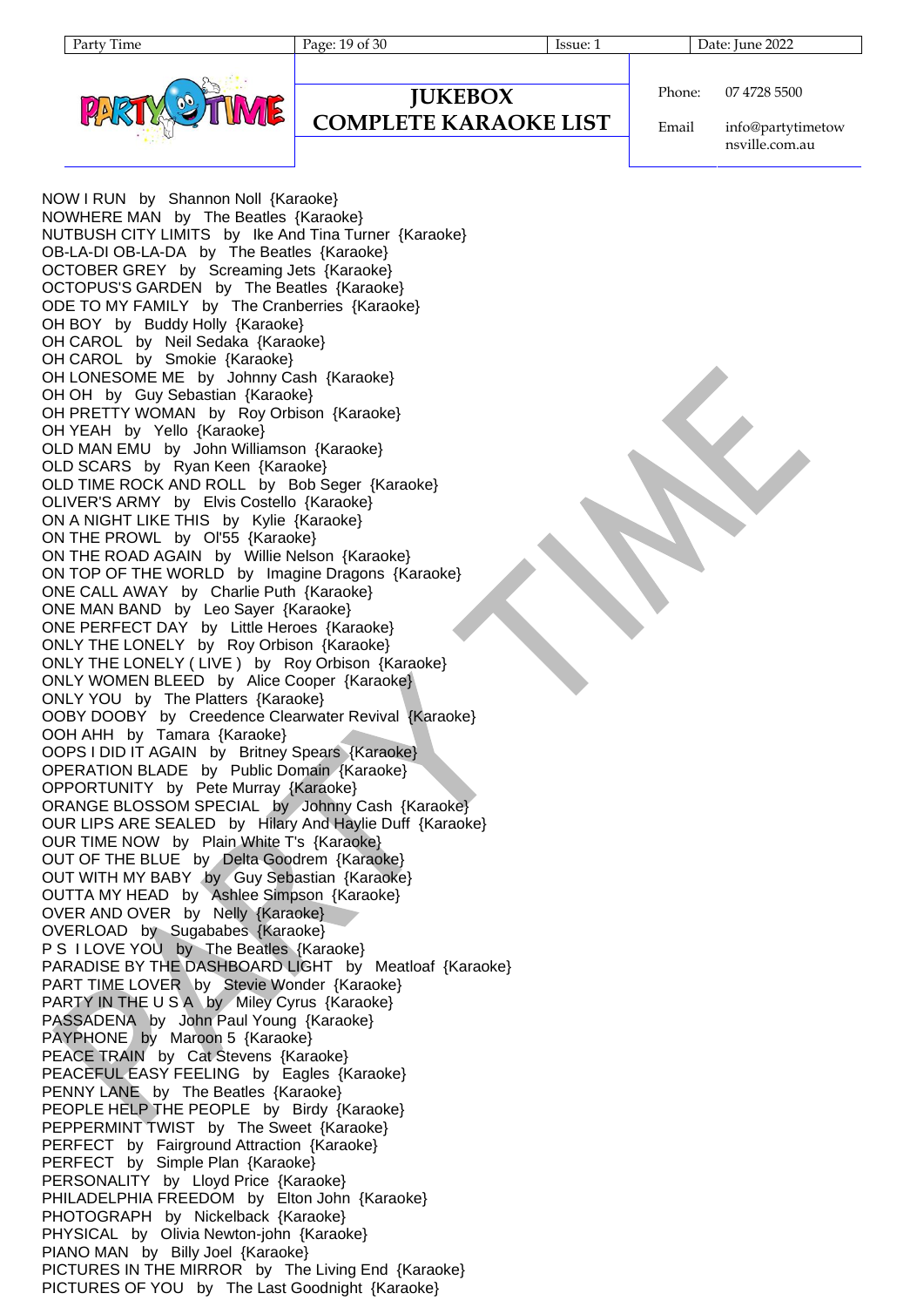

# **JUKEBOX**

### **COMPLETE KARAOKE LIST**

Phone: 07 4728 5500

Email info@partytimetow nsville.com.au

PIECES OF ME by Ashlee Simpson {Karaoke} PILLOWTALK by Zayn {Karaoke} PINBALL WIZARD by The Who {Karaoke} PINK CADILLAC by Natalie Cole {Karaoke} PLANET CLAIRE by B52's {Karaoke} PLAY THAT FUNKY MUSIC by Wild Cherry {Karaoke} PLEASE DON'T GO by K C And The Sunshine Band {Karaoke} PLEASE DON'T TEASE by Cliff Richard {Karaoke} PLEASE MISTER POSTMAN by The Beatles {Karaoke} PLEASE MR POSTMAN by The Carpenters {Karaoke} PLEASE PLEASE ME by The Beatles {Karaoke} POETRY IN MOTION by Johnny Tillotson {Karaoke} POISON by Rita Ora {Karaoke} POISON ARROW by A B C {Karaoke} POISON IVY by Billy Thorpe And The Aztecs {Karaoke} POISON IVY by The Coasters {Karaoke} POLYESTER GIRL by Regurgitator {Karaoke} POMPEII by Bastille {Karaoke} PONY by Kasey Chambers {Karaoke} PONY TIME by Chubby Checker {Karaoke} POP MUZIK ( REMIX) by M {Karaoke} POP!ULAR by Darren Hayes {Karaoke} POST MALONE by Rani And Sam Feldt {Karaoke} POWER OF LOVE by Huey Lewis And The News {Karaoke} PREDICTABLE by Delta Goodrem {Karaoke} PRETEND by Gerry And The Pacemakers {Karaoke} PRETTY FLY by The Offspring {Karaoke} PRICE TAG by Jessie J Feat B O B {Karaoke} PRISONER by Miley Cyrus {Karaoke} PRIVATE IDAHO by B52's {Karaoke} PROPER EDUCATION by Eric Prydz Vs Floyd {Karaoke} PROUD MARY by Creedence Clearwater Revival {Karaoke} PUB WITH NO BEER by Slim Dusty {Karaoke} PUMP UP THE JAM by Technotronic {Karaoke} PUMPIN BLOOD by Nonono {Karaoke} PURPLE PEOPLE EATER by Sheb Wooley {Karaoke} PURPLE PILLS by D - 12 {Karaoke} PUSH THE BUTTON by Sugababes {Karaoke} PUSH UP by Freestylers {Karaoke} QUESTION by Moody Blues {Karaoke} RADIO by Robbie Williams {Karaoke} RADIO GA GA (by Queen {Karaoke} RADIOACTIVE by Rita Ora {Karaoke} RAIN by Anthony Callea {Karaoke} RAIN by Dragon {Karaoke} RAIN by Jos'e Feliciano {Karaoke} RAINDROPS KEEP FALLIN' ON MY HEAD by B J Thomas {Karaoke} RAINDROPS KEEP FALLING ON MY HEAD by Johnny Farnham {Karaoke} RAINING IN MY HEART by Leo Sayer {Karaoke} RAMBLIN' ROSE by Nat King Cole {Karaoke} RAPTURE by Iio {Karaoke} RATHER BE by Clean Bandit Feat Jess Glynne {Karaoke} RAVE ON by Buddy Holly {Karaoke} RAVE ON by John Cougar Mellencamp {Karaoke} RAY OF LIGHT by Madonna {Karaoke} REALITY by Lost Frequencies Feat Janieck Devy {Karaoke} REBEL YELL by Billy Idol {Karaoke} RED BLOODED WOMAN by Kylie Minogue {Karaoke} RED RED WINE by Ub40 {Karaoke} REDNECK WOMAN by Gretchen Wilson {Karaoke} RELEASE ME by Agnes {Karaoke} RELEASE ME by Engelbert Humperdinck {Karaoke}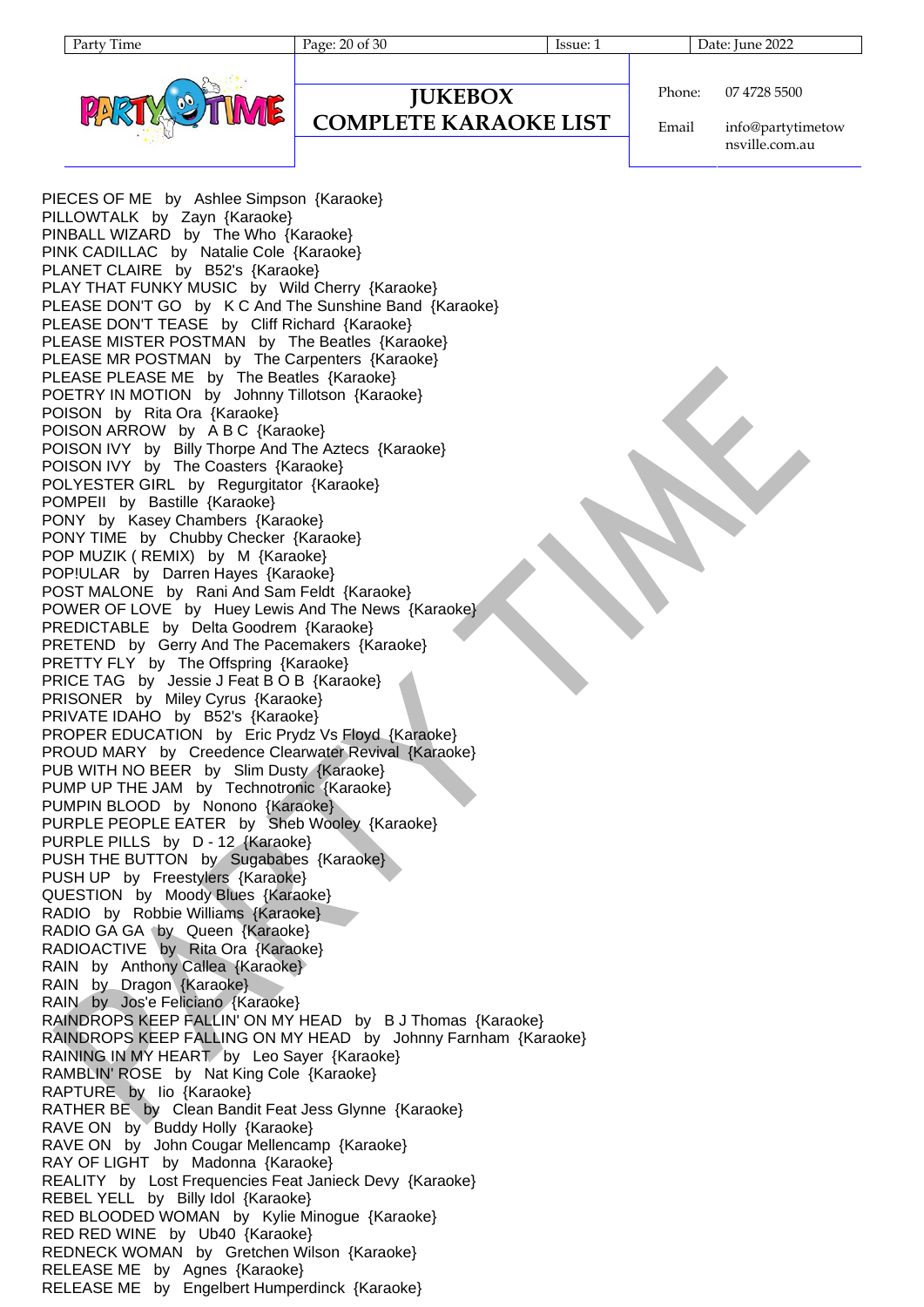Party Time Page: 21 of 30 Issue: 1 Date: June 2022



## **JUKEBOX**

### **COMPLETE KARAOKE LIST**

Phone: 07 4728 5500

Email info@partytimetow nsville.com.au

RESPECT by Aretha Franklin {Karaoke} RESPESTABLE by Rolling Stones {Karaoke} RETURN TO SENDER by Elvis {Karaoke} REVOLUTION by The Beatles {Karaoke} REVOLUTION by The Veronicas {Karaoke} RHINESTONE COWBOY by Glen Campbell {Karaoke} RICH GIRL by Gwen Stefani {Karaoke} RIDERS IN THE SKY by Johnny Cash {Karaoke} RIDIN' SOLO by Jason Derulo {Karaoke} RING MY BELL by Anita Ward {Karaoke} RING OF FIRE by Johnny Cash {Karaoke} RING RING by Abba {Karaoke} RISING SUN by Cold Chisel {Karaoke} RIVER by Eminem Feat Ed Sheeran {Karaoke} ROAD HOUSE BLUES by The Doors {Karaoke} ROAD TO NOWHERE by Talking Heads {Karaoke} ROAM by B52's {Karaoke} ROCK 'N' ROLL LOVE LETTER by Bay City Rollers {Karaoke} ROCK AND ROLL by Eric Hutchinson {Karaoke} ROCK AND ROLL by Led Zeppelin {Karaoke} ROCK AND ROLL ALL NITE by Kiss {Karaoke} ROCK AROUND THE CLOCK by Bill Haley And The Comets {Karaoke} ROCK D J by Robbie Williams {Karaoke} ROCK LOBSTER by B52's {Karaoke} ROCK N ROLL AIN'T NOISE POLLUTION by Ac Dc {Karaoke} ROCK N ROLL MUSIC by Mental As Anything {Karaoke} ROCK THE BOAT by Hues Corporation {Karaoke} ROCK WITH YOU by Michael Jackson {Karaoke} ROCK YOUR BABY by George Mc Crae {Karaoke} ROCKABILLY REBEL by Major Matchbox {Karaoke} ROCKARIA by E L O {Karaoke} ROCKETEER by Far East Movement {Karaoke} ROCKIN' ALL OVER THE WORLD by Status Quo {Karaoke} ROCKY MOUNTAIN WAY by Joe Walsh {Karaoke} ROLL OVER BEETHOVEN by ELO {Karaoke} ROLLIN' WITH THE FLOW by Charlie Rich {Karaoke} ROLLING IN THE DEEP by Adele {Karaoke} ROLLOVER D J by Jet {Karaoke} ROME WASN'T BUILT IN A DAY by Morcheeba {Karaoke} ROMEO AND JULIET by Dire Straits {Karaoke} ROSE GARDEN by Lynn Anderson {Karaoke} ROSES by Outkast {Karaoke} ROXANNE by The Police {Karaoke} RUBBER BULLETS by 10cc {Karaoke} RUBY BABY by Dion {Karaoke} RUBY DON'T TAKE YOUR LOVE TO TOWN by Kenny Rogers {Karaoke} RUBYLOVE by Cat Stevens {Karaoke} RUMORS by Lizzo {Karaoke} RUN TO ME by Bee Gees {Karaoke} RUN TO YOU by Bryan Adams {Karaoke} RUNAROUND SUE by Dion {Karaoke} RUNAWAY by Del Shannon {Karaoke} RUNAWAY TRAIN by Soul Asylum {Karaoke} RUSSIAN ROULETTE by Rihanna {Karaoke} SOS by Abba {Karaoke} SOS by Rihanna {Karaoke} S S SINGLE BED by Fox {Karaoke} SAD EYES by Enrique {Karaoke} SAD SONGS by Elton John {Karaoke} SAILING by Rod Stewart {Karaoke} SANDY by Grease {Karaoke} SARA by Fleetwood Mac {Karaoke}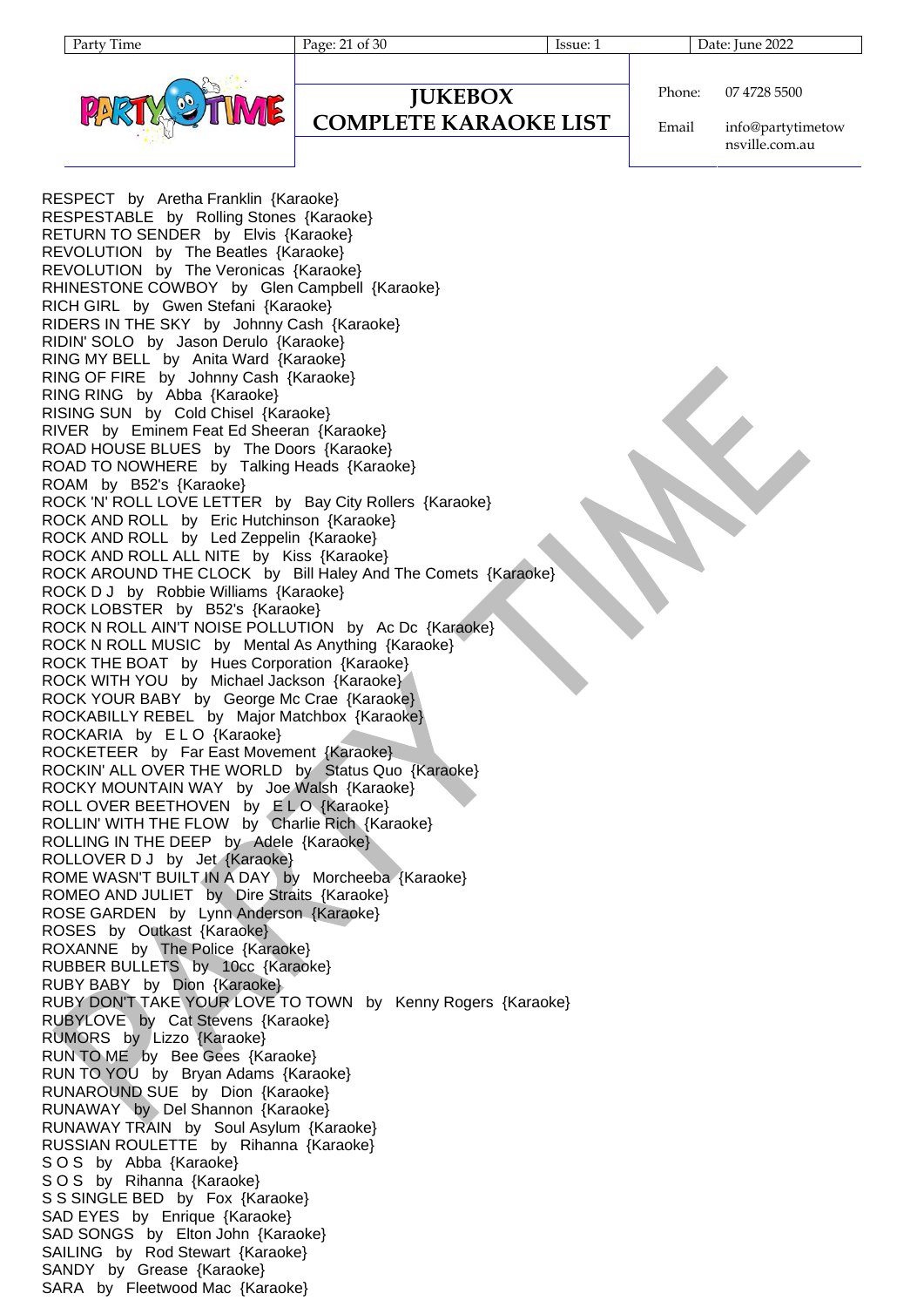**JUKEBOX COMPLETE KARAOKE LIST**

Party Time Page: 22 of 30 Issue: 1 Date: June 2022



```
Phone:
          07 4728 5500
```
Email info@partytimetow nsville.com.au

SARAH by Eskimo Joe {Karaoke} SAVE THE LAST DANCE FOR ME by The Drifters {Karaoke} SAVED BY THE BELL by Bee Gees {Karaoke} SAVIN' ME by Nickelback {Karaoke} SAY SOMETHING by Justin Timberlake Feat Chris Stapleton {Karaoke} SAY YOU LOVE ME by Fleetwood Mac {Karaoke} SCAR by Missy Higgins {Karaoke} SCHOOL'S OUT by Alice Cooper {Karaoke} SCREAM by Usher {Karaoke} SEA OF LOVE by The Honeydrippers {Karaoke} SEARCHIN' by Young Divas {Karaoke} SECOND HAND NEWS by Fleetwood Mac {Karaoke} SEE YOU AGAIN by Miley Cyrus {Karaoke} SEE YOU AGAIN by Wiz Khalifa Feat Charlie Puth {Karaoke} SEE YOU LATER ALLIGATOR by Bill Haley And The Comets {Karaoke} SENORITA by Justine Timberlake {Karaoke} SENSES WORKING OVERTIME by X T C {Karaoke} SET FIRE TO THE RAIN by Adele {Karaoke} SEVEN WONDERS by Fleetwood Mac {Karaoke} SEX BOMB by Tom Jones And Mousse T {Karaoke} SEX ON FIRE by Kings Of Leon {Karaoke} SEX ON THE RADIO by Good Charlotte {Karaoke} SEXUAL HEALING by Marvin Gaye {Karaoke} SGT PEPPER'S LONELY HEARTS CLUB BAND by The Beatles {Karaoke} SHADDUP YOU FACE by Joe Dolce {Karaoke} SHADOW by Ashlee Simpson {Karaoke} SHADOW OF THE DAY by Linkin Park {Karaoke} SHAKE IT UP by The Cars {Karaoke} SHAKE RATTLE AND ROLL by Bill Haley And The Comets {Karaoke} SHAKE YOUR BOOTY by K C And The Sunshine Band {Karaoke} SHAKE YOUR TAILFEATHER by Blues Brothers {Karaoke} SHALALALA LALA by Vengaboys {Karaoke} SHANG-A-LANG by Bay City Rollers {Karaoke} SHARP DRESSED MAN by Z Z Top {Karaoke} SHE BANGS by Ricky Martin {Karaoke} SHE BANGS by William Hung {Karaoke} SHE IS by The Fray {Karaoke} SHE LOVES YOU by The Beatles {Karaoke} SHE WEARS MY RING by Johnny O'keefe {Karaoke} SHE WILL BE LOVED by Maroon 5 {Karaoke} SHE WOLF by Shakira {Karaoke} SHE'S MY BABY by Johnny O'keefe {Karaoke} SHILO by Neil Diamond {Karaoke} SHINE by Shannon Noll {Karaoke} SHIVER by Natalie Imbruglia {Karaoke} SHOT ME DOWN by David Guetta Feat Skylar Grey {Karaoke} SHOTGUN by George Ezra {Karaoke} SHOUT by Johnny O'keefe {Karaoke} SHOUT OUT TO MY EX by Little Mix {Karaoke} SHOW ME THE WAY by Peter Frampton {Karaoke} SHUT UP by Black Eyed Peas {Karaoke} SHUT UP by Simple Plan {Karaoke} SHUT UP AND LET ME GO by The Ting Tings {Karaoke} SICK AND TIRED by Anastacia {Karaoke} SIGNED SEALED DELIVERED I'M YOUR by Stevie Wonder {Karaoke} SILVERY MOON by Sherbet {Karaoke} SIMPLE by Florida Georgia Line {Karaoke} SIMPLE SIMON SAYS by 1910 Fruitgum Co {Karaoke} SIMPLY IRRESISTIBLE by Robert Palmer {Karaoke} SIN SIN SIN by Robbie Williams {Karaoke} SINCE I DON'T HAVE YOU by Don Mc Lean {Karaoke} SINCE U BEEN GONE by Kelly Clarkson {Karaoke}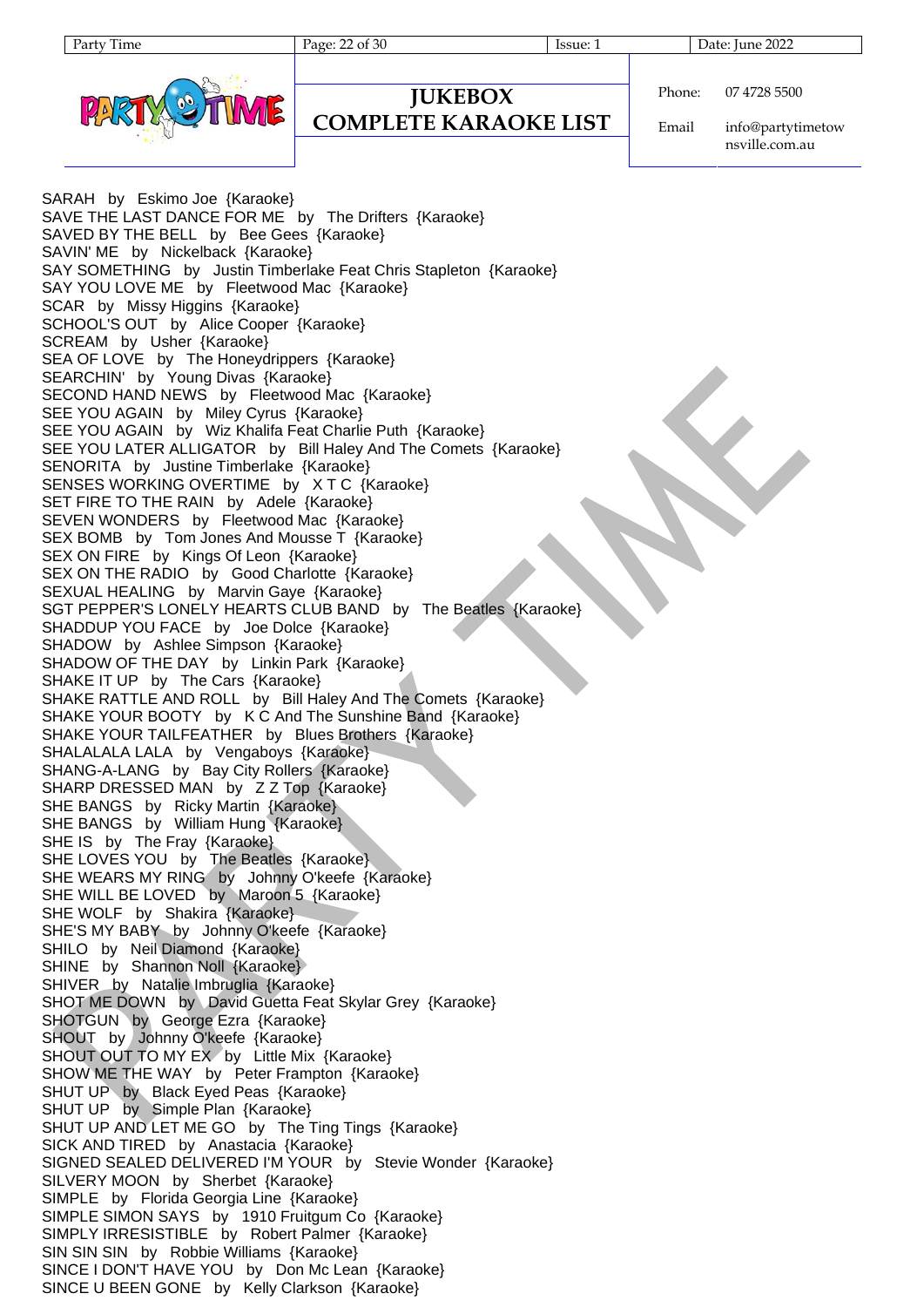Party Time Page: 23 of 30 Issue: 1 Date: June 2022



Phone: 07 4728 5500

**JUKEBOX COMPLETE KARAOKE LIST**

Email info@partytimetow nsville.com.au

SINCE YOU'VE BEEN GONE by Powderfinger {Karaoke} SING by Johnny O'keefe {Karaoke} SIREN ( NEVER LET YOU GO ) by Divinyls {Karaoke} SISTER GOLDEN HAIR by America {Karaoke} SISTER JANE by New World {Karaoke} SISTERS ARE DOING IT FOR THEMSELVES by Eurythimics {Karaoke} SIT NEXT TO ME by Foster The People {Karaoke} SIT ON MY FACE by Monte Python {Karaoke} SITTIN' ON THE DOCK OF THE BAY by Otis Redding {Karaoke} SIX MONTHS IN A LEAKY BOAT by Split Enz {Karaoke} SK8ER BOI by Avril Lavigne {Karaoke} SKATE by Bruno Mars - Silk Sonic {Karaoke} SKIPPY THE BUSH KANGAROO by Tv {Karaoke} SLEDGEHAMMER by Peter Gabriel {Karaoke} SLICE OF HEAVEN by Dave Dobbyn {Karaoke} SLIDE by Goo Goo Dolls {Karaoke} SLIPPING AWAY by Max Merrit And The Meteors {Karaoke} SLOW by Kylie {Karaoke} SMILE by Lily Allen {Karaoke} SMILE by Uncle Kracker {Karaoke} SMOKE GETS IN YOUR EYES by The Platters {Karaoke} SMOKE ON THE WATER by Deep Purple {Karaoke} SMOOTH CRIMINAL by Alien Ant Farm {Karaoke} SO BEAUTIFUL by Darren Hayes {Karaoke} SO DONE by The Kid Laroi {Karaoke} SO FAR AWAY by Dire Straits {Karaoke} SO TOUGH by Johnny O'keefe {Karaoke} SO WHAT by Pink {Karaoke} SOLITARY MAN by Neil Diamond {Karaoke} SOME GIRLS DO by Racey {Karaoke} SOMEBODY TO LOVE by Justin Bieber Feat Usher {Karaoke} SOMEBODY TO LOVE by Queen {Karaoke} SOMEBODY TOLD ME by The Killers {Karaoke} SOMEBODYS CRYING by Chris Isaak {Karaoke} SOMEDAY SOON by Natalie Bassingthwaighte {Karaoke} SOMETHIN' ABOUT YOU BABY I LIKE by Tom Jones {Karaoke} SOMETHING by The Beatles {Karaoke} SOMETHING DEEP INSIDE by Billie Piper {Karaoke} SOMETHING IN THE AIR by Thunderclap Newman {Karaoke} SOMETHING JUST LIKE THIS by The Chainsmokers Feat Coldplay {Karaoke} SOMETIMES by Britney Spears {Karaoke} SONG SUNG BLUE by Neil Diamond {Karaoke} SORRY by Madonna {Karaoke} SORRY SUZANNE by The Hollies {Karaoke} SOUND OF SILENCE by Simon And Garfunkle {Karaoke} SPARE ME THE DETAILS by The Offspring {Karaoke} SPEAK TO THE SKY by Rick Springfield {Karaoke} SPEED OF SOUND by Coldplay {Karaoke} SPICKS AND SPECKS by Bee Gees {Karaoke} SPIDER MAN THEME by Michael Buble {Karaoke} SPINNING AROUND by Kylie Minogue {Karaoke} SPIRIT IN THE SKY by Norman Greenbaum {Karaoke} STACEY'S MOM by Fountains Of Wayne {Karaoke} STAIRWAY TO HEAVEN by Led Zeppelin {Karaoke} STAIRWAY TO HEAVEN by Rolf Harris {Karaoke} STAND BY ME by 4 The Cause {Karaoke} STAND BY ME by Ben E King {Karaoke} STAND BY YOUR MAN by Lynn Anderson {Karaoke} STAND BY YOUR MAN by Tammy Wynette {Karaoke} STARLIGHT by Superman Lovers {Karaoke} STARS ARE BLIND by Paris Hilton {Karaoke} START ME UP by Rolling Stones {Karaoke}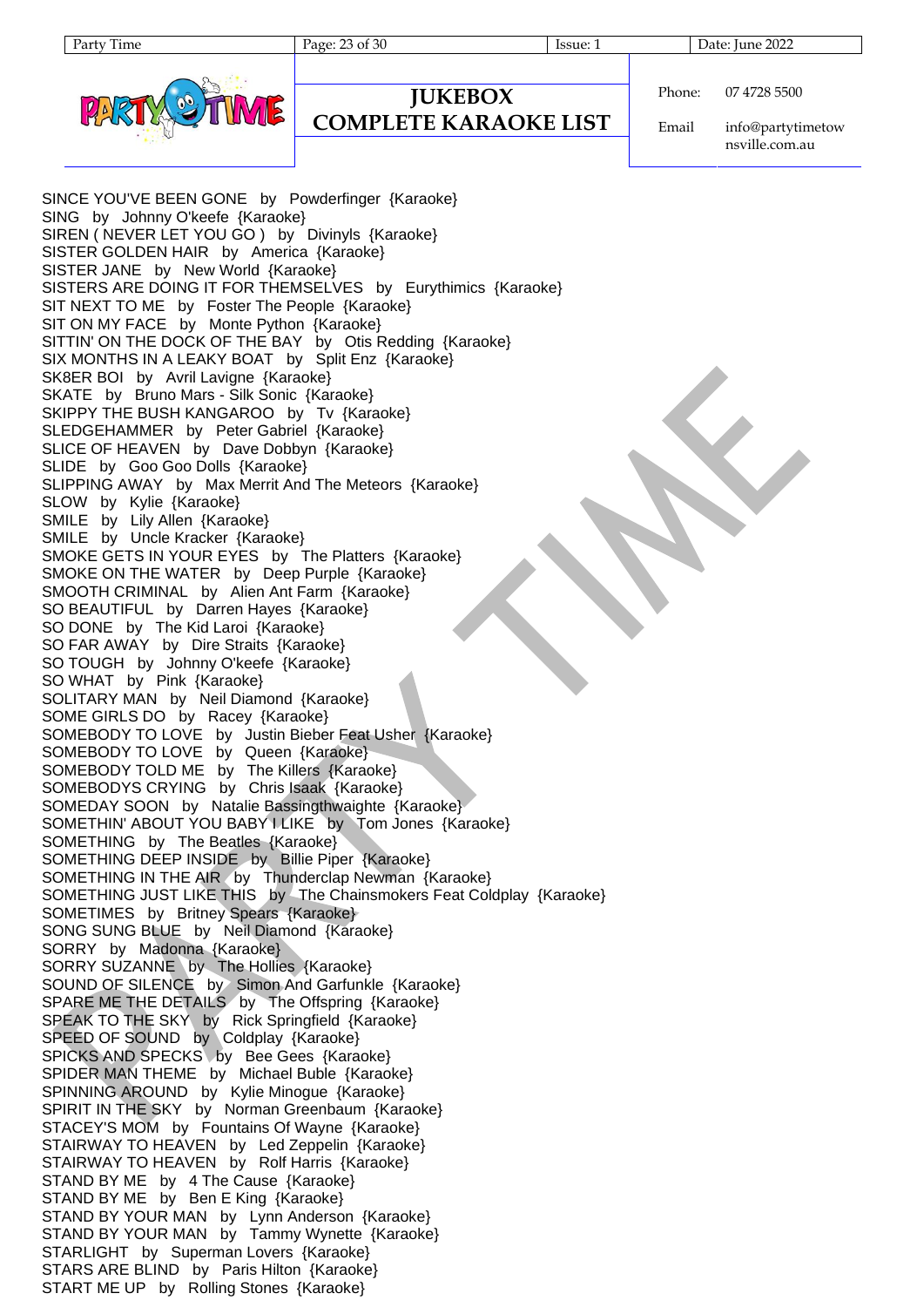

# **JUKEBOX**

## **COMPLETE KARAOKE LIST**

Phone: 07 4728 5500

Email info@partytimetow nsville.com.au

STAY by The Kid Laroi - Justin Bieber {Karaoke} STAY by Zedd {Karaoke} STAY THE NIGHT by James Blunt {Karaoke} STAYING ALIVE by The Bee Gees {Karaoke} STEER by Missy Higgins {Karaoke} STEP BY STEP by New Kids On The Block {Karaoke} STILL INTO YOU by Paramore {Karaoke} STOP AND STARE by One Republic {Karaoke} STORM IN A TEACUP by The Fortunes {Karaoke} STRAIGHT LINES by Silverchair {Karaoke} STRANGE MAGIC by E L O {Karaoke} STRONGER by Britney Spears {Karaoke} STRONGER by Kelly Clarkson {Karaoke} STUCK ON YOU by Elvis {Karaoke} STUPID BOY by Keith Urban {Karaoke} STUPID GIRLS by Pink {Karaoke} STYLE by Taylor Swift {Karaoke} SUCKER by Jonas Brothers {Karaoke} SUDDENLY I SEE by K T Tunstall {Karaoke} SUGA SUGA by Baby Bash {Karaoke} SUGAR MAN by Yolanda Be Cool And Dcup {Karaoke} SUGAR SHACK by Jimmy Gilmer {Karaoke} SUGAR SUGAR by The Archies {Karaoke} SULTANS OF SWING by Dire Straits {Karaoke} SUMMER HOLIDAY by Cliff Richard {Karaoke} SUMMER NIGHTS by Grease {Karaoke} SUMMER OF 69 by Bryan Adams {Karaoke} SUMMER PARADISE by Simple Plan {Karaoke} SUMMER RAIN by Slinkee Mink {Karaoke} SUNGLASSES AT NIGHT by Corey Hart {Karaoke} SUNSETS by Powderfinger {Karaoke} SUNSHINE by Ricki - Lee {Karaoke} SUNSHINE ON A RAINY DAY by Christine Anu {Karaoke} SUPERSTAR by Jamelia {Karaoke} SUPERSTITION by Stevie Wonder {Karaoke} SURF CITY by Jan And Dean {Karaoke} SURFIN' SAFARI by The Beach Boys {Karaoke} SURFIN' U S A by The Beach Boys {Karaoke} SUSPICION by Elvis {Karaoke} SUSPICIOUS MINDS by Elvis {Karaoke} SWAY by Michael Buble {Karaoke} SWEAT by Snoop Dogg Feat David Guetta {Karaoke} SWEET ABOUT ME by Gabriella Cilmi {Karaoke} SWEET CAROLINE by Neil Diamond {Karaoke} SWEET DISPOSITION by The Temper Trap {Karaoke} SWEET DREAMS by La Bouche {Karaoke} SWEET HOME ALABAMA by Lynyrd Skynyrd {Karaoke} SWEET TALKIN WOMAN by E L O {Karaoke} SWEET TRANSVESTITE by Rocky Horror {Karaoke} T N T by Ac Dc {Karaoke} TAINTED LOVE by Soft Cell {Karaoke} TAKE A BOW by Rihanna {Karaoke} TAKE BACK THE CITY by Snow Patrol {Karaoke} TAKE IT EASY by Eagles {Karaoke} TAKE ME HOME by Cash Cash Feat Bebe Rexha {Karaoke} TAKE ME HOME COUNTRY ROADS by John Denver {Karaoke} TAKE ME ON THE FLOOR by The Veronicas {Karaoke} TAKE ME OUT by Franz Ferdinand {Karaoke} TAKE ME TO THE CLOUDS ABOVE by L M C {Karaoke} TAKE MY BREATH by The Weeknd {Karaoke} TAKE MY BREATH AWAY by Berlin {Karaoke} TAKE OVER CONTROL by Afrojack {Karaoke}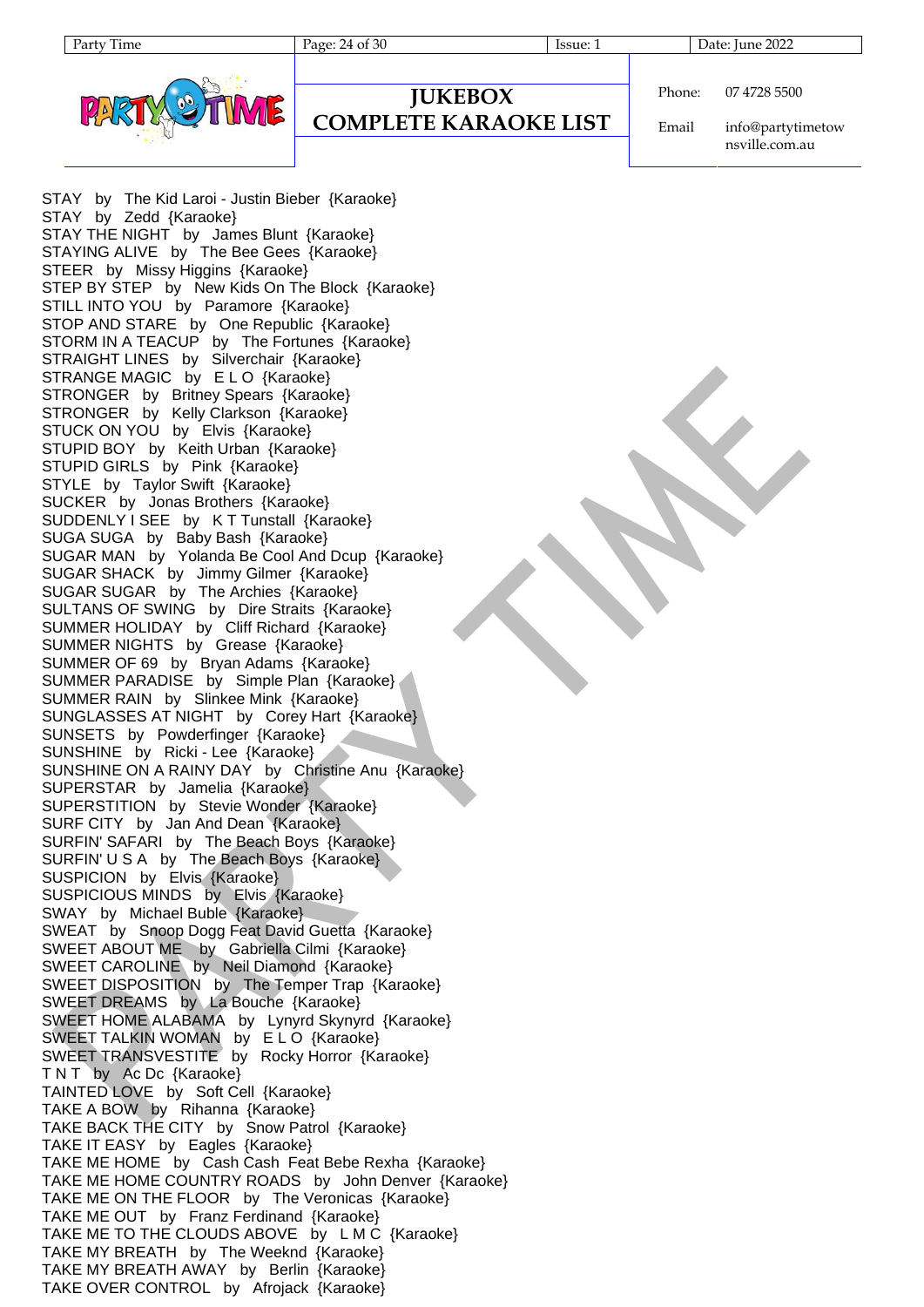**JUKEBOX COMPLETE KARAOKE LIST**

Party Time Page: 25 of 30 Issue: 1 Date: June 2022

```
Phone:
          07 4728 5500
```
Email info@partytimetow nsville.com.au

TAKE THE LONG WAY HOME by Supertramp {Karaoke} TAKIN' CARE OF BUISINESS by Bachman Turner Overdrive {Karaoke} TALK by Coldplay {Karaoke} TALK by Khalid {Karaoke} TALK LIKE THAT by The Presets {Karaoke} TALK OF THE TOWN by John Farnham {Karaoke} TALKIN' BOUT A REVOLUTION by Tracey Chapman {Karaoke} TEDDY BEAR by Elvis {Karaoke} TEENAGE DIRTBAG by Wheatus {Karaoke} TEENAGE DREAM by Katy Perry {Karaoke} TEENAGER OF THE YEAR by Lo-tel {Karaoke} TELEPHONE by Lady Gaga {Karaoke} TELEPHONE LINE by E L O {Karaoke} TELL HIM by The Exciters {Karaoke} TELL ME BABY by Red Hot Chili Peppers {Karaoke} TELL ME WHY by The Beatles {Karaoke} TEN DAYS by Missy Higgins {Karaoke} TEQUILA by The Champs {Karaoke} THANK GOD I'M A COUNTRY BOY by John Denver {Karaoke} THANK U by Alanis Morissette {Karaoke} THANK YOU by Jamelia {Karaoke} THAT'LL BE THE DAY by Buddy Holly {Karaoke} THAT'S GOOD by Devo {Karaoke} THAT'S LIFE by Frank Sinatra {Karaoke} THAT'S THE WAY I LIKE IT by K C And The Sunshine Band {Karaoke} THAT'S WHAT FRIENDS ARE FOR by Dionne Warwick {Karaoke} THE ADDAMS FAMILY by Tv {Karaoke} THE AIR THAT I BREATHE by The Hollies {Karaoke} THE BALLAD OF MONA LISA by Panic At The Disco {Karaoke} THE BOXER by Simon And Garfunkle {Karaoke} THE BOY DOES NOTHING by Alesha Dixon {Karaoke} THE COVER OF THE ROLLING STONES by Dr Hook {Karaoke} THE CURE by Lady Gaga {Karaoke} THE EDGE OF GLORY by Lady Gaga {Karaoke} THE FEAR by Lily Allen {Karaoke} THE FIGHTER by Gym Class Heroes Feat Ryan Tedder {Karaoke} THE FIGHTER by Keith Urban {Karaoke} THE FIXER by Pearl Jam {Karaoke} THE GAMBLER by Kenny Rogers {Karaoke} THE GREAT PRETENDER by The Platters {Karaoke} THE ITCH by Vitamin C {Karaoke} THE LAST DAY ON EARTH by Kate Miller - Heidke {Karaoke} THE LAST WALTZ by Englebert Humperdinck {Karaoke} THE LAZY SONG by Bruno Mars {Karaoke} THE LETTER by Joe Cocker {Karaoke} THE LOGICAL SONG by Supertramp {Karaoke} THE LONG AND WINDING ROAD by The Beatles {Karaoke} THE LONG RUN by Eagles {Karaoke} THE MIDDLE by Zedd - Maren Morris - Grey {Karaoke} THE MORE I SEE YOU by Peter Allen {Karaoke} THE NIGHT BEFORE by The Beatles {Karaoke} THE NIPS ARE GETTING BIGGER by Mental As Anything {Karaoke} THE ONE by Foo Fighters {Karaoke} THE ONLY EXCEPTION by Paramore {Karaoke} THE POWER OF LOVE by Gabrielle Aplin {Karaoke} THE PRAYER by Anthony Callea {Karaoke} THE PUSHBIKE SONG by The Mixtures {Karaoke} THE REASON by Hoobastank {Karaoke} THE ROSE by Bette Midler {Karaoke} THE SHOOP SHOOP SONG by Cher {Karaoke} THE SHOW GOES ON by Lupe Fiasco {Karaoke} THE SHOW MUST GO ON by Leo Sayer {Karaoke}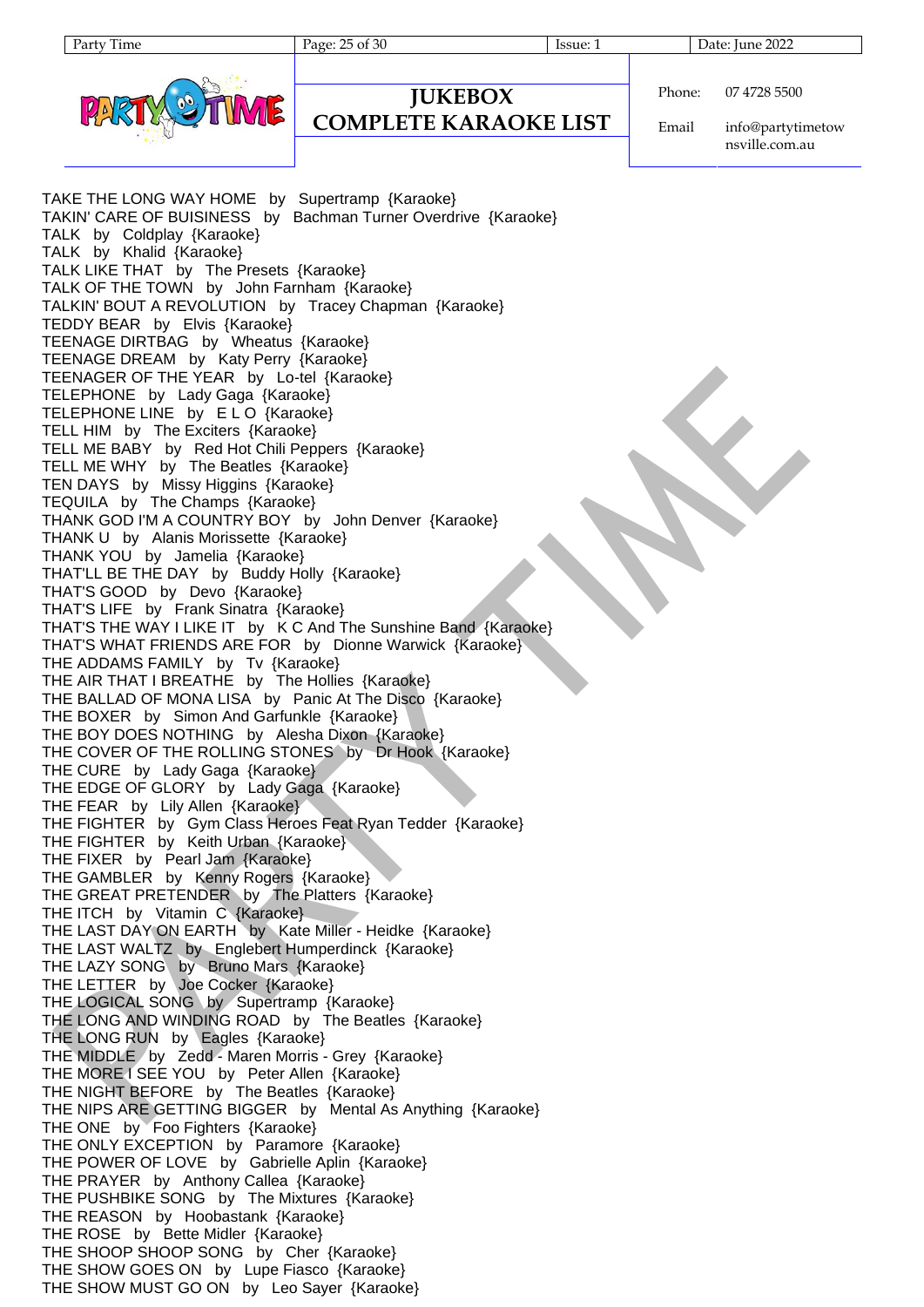Party Time Page: 26 of 30 Issue: 1 Date: June 2022



Phone:

**JUKEBOX COMPLETE KARAOKE LIST** 07 4728 5500

Email info@partytimetow nsville.com.au

THE SPECIAL TWO by Missy Higgins {Karaoke} THE STROKE by Billy Squire {Karaoke} THE SWEET ESCAPE by Gwen Stefani {Karaoke} THE TIDE IS HIGH by Atomic Kitten {Karaoke} THE TIDE IS HIGH by Blondie {Karaoke} THE TIME WARP by Rocky Horror {Karaoke} THE VOICE WITHIN by Christina Aguilera {Karaoke} THE WANDERER by Dion {Karaoke} THE WAY THAT YOU DO IT by Pussyfoot {Karaoke} THE WAY YOU MAKE ME FEEL by Michael Jackson {Karaoke} THE WAY YOU MOVE by Outkast {Karaoke} THE WEEKEND by Michael Gray {Karaoke} THE WINGS OF AN EAGLE by Russel Morris {Karaoke} THE WONDER OF YOU by Elvis Presley {Karaoke} THE YOUNG ONES by Cliff Richard {Karaoke} THE ZEPHYR SONG by Red Hot Chili Peppers {Karaoke} THEME FROM RAWHIDE by Blues Brothers {Karaoke} THERE'S A KIND OF HUSH by Herman's Hermits {Karaoke} THERE'S NOTHING HOLDIN' ME BACK by Shawn Mendes {Karaoke} THEREFORE I AM by Billie Eilish {Karaoke} THESE BOOTS ARE MADE FOR WALKING by Nancy Sinatra {Karaoke} THESE WORDS by Natasha Bedingfield {Karaoke} THINGS WE SAID TODAY by The Beatles {Karaoke} THINK by Aretha Franklin (blues Brothers) {Karaoke} THINK IT OVER by Ol'55 {Karaoke} THINKING ABOUT YOU by Calvin Harris Feat Ayah Marar {Karaoke} THIS AIN'T A SCENE by Fall Out Boy {Karaoke} THIS AINT A LOVE SONG by Scouting For Girls {Karaoke} THIS GUYS IN LOVE by The Reels {Karaoke} THIS HEART ATTACK by Faker {Karaoke} THIS IS HOW A HEART BREAKS by Rob Thomas {Karaoke} THIS IS MY SONG by Petula Clark {Karaoke} THIS IS WHO I AM by Vanessa Amorosi {Karaoke} THIS LITTLE GIRL by Ol'55 {Karaoke} THIS LOVE by The Veronicas {Karaoke} THIS MAGIC MOMENT by Jay And The Americans {Karaoke} THIS OLE HOUSE by Shakin' Stevens {Karaoke} THIS TIME I KNOW IT'S FOR REAL by Young Divas {Karaoke} THNKS FR TH MMRS by Fall Out Boy {Karaoke} THORN IN MY SIDE by Eurythmics {Karaoke} THOUSAND MILES by The Kid Laroi {Karaoke} THRILLER by Michael Jackson {Karaoke} THROUGH THE YEARS by Kenny Rogers {Karaoke} THROW YOUR ARMS AROUND ME by Hunters And Collectors {Karaoke} THROWING IT ALL AWAY by Genesis {Karaoke} THUNDERSTRUCK by Ac Dc {Karaoke} TICKET TO RIDE by The Beatles {Karaoke} TIE A YELLOW RIBBON ROUND THE OAK TREE by Tony Orlando And Dawn {Karaoke} TIE ME KANGAROO DOWN SPORT by Rolf Harris {Karaoke} TIGHTROPE by Stephanie Mcintosh {Karaoke} TIK TOK by Kesha {Karaoke} TIL I KISSED YOU by The Everly Brothers {Karaoke} TILL THE WORLD ENDS by Britney Spears {Karaoke} TIME AFTER TIME by Cyndi Lauper {Karaoke} TIME OF YOUR LIFE by Greenday {Karaoke} TINY DANCER by Elton John {Karaoke} TO ALL THE GIRLS I'VE LOVED BEFORE by Julio Iglesias {Karaoke} TO HER DOOR by Paul Kelly {Karaoke} TO LOVE SOMEBODY by Bee Gees {Karaoke} TO THE END OF THE EARTH by Jessica Mauboy {Karaoke} TO THE MOON AND BACK by Savage Garden {Karaoke} TODAY WAS A FAIRYTALE by Taylor Swift {Karaoke}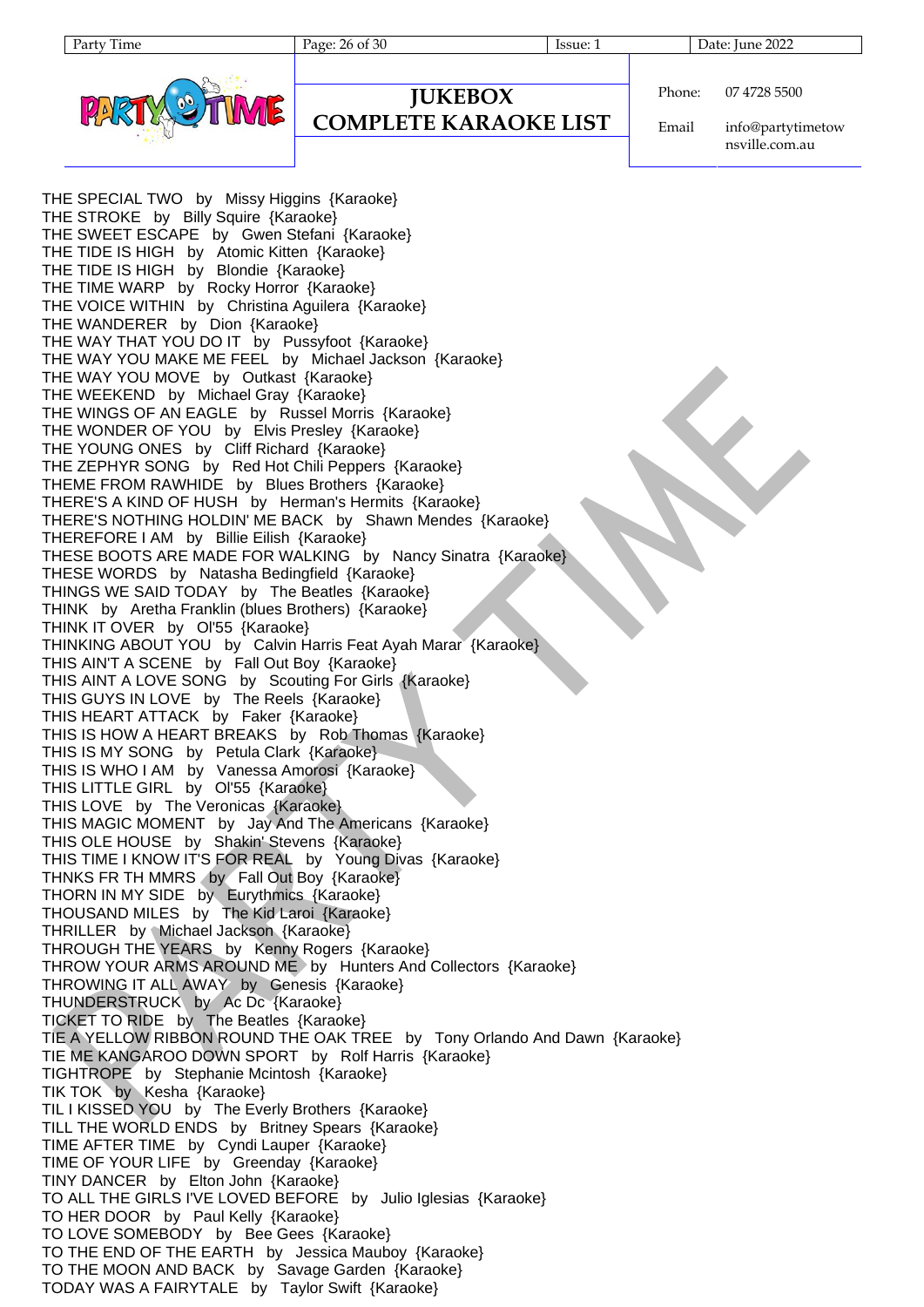

Phone: 07 4728 5500

**JUKEBOX COMPLETE KARAOKE LIST**

Email info@partytimetow nsville.com.au

TOGETHER WE ARE ONE by Delta Goodrem {Karaoke} TONGUE TIED by Grouplove {Karaoke} TONIGHT'S THE NIGHT by Rod Stewart {Karaoke} TOO MANY TIMES by Mental As Anything {Karaoke} TOO MUCH TOO LITTLE TOO LATE by Johnny Mathis {Karaoke} TOP OF THE WORLD by The Carpenters {Karaoke} TOXIC by Britney Spears {Karaoke} TRICK ME by Kelis {Karaoke} TRIPPING by Robbie Williams {Karaoke} TROUBLE by Pink {Karaoke} TRUE by Spandau Ballet {Karaoke} TRUE COLORS by Kasey Chambers {Karaoke} TRULY MADLY DEEPLY by Savage Garden {Karaoke} TRY by Pink {Karaoke} TRY A LITTLE KINDNESS by Glen Campbell {Karaoke} TRY AGAIN by Aaliyah {Karaoke} TURN ME LOOSE by Loverboy {Karaoke} TURN ME LOOSE by Young Divas {Karaoke} TURN ME ON by David Guetta Feat Nicki Minaj {Karaoke} TURN TO STONE by ELO {Karaoke} TURNING JAPANESE by The Vapours {Karaoke} TWIST AND SHOUT by The Beatles {Karaoke} TWIST AND SHOUT by The Searchers {Karaoke} TWISTING BY THE POOL by Dire Straits {Karaoke} TWO OUT OF THREE AIN'T BAD by Meatloaf {Karaoke} U + U R HAND by Pink {Karaoke} U F O by Sneaky Sound System {Karaoke} UNCHAIN MY HEART by Joe Cocker {Karaoke} UNCHAINED MELODY by The Righteous Brothers {Karaoke} UNDER PRESSURE by Queen And David Bowie {Karaoke} UNDER THE BOARDWALK by The Drifters {Karaoke} UNDERCOVER OF THE NIGHT by Rolling Stones {Karaoke} UNDERNEATH THE RADAR by Underworld {Karaoke} UNDERNEATH YOUR CLOTHES by Shakira {Karaoke} UNDERWEAR GOES INSIDE THE PANTS by Lazyboy {Karaoke} UNDISCLOSED DESIRES by Muse {Karaoke} UNDO IT by Carrie Underwood {Karaoke} UNFAITHFUL by Rihanna {Karaoke} UNITED STATES OF WHATEVER by Liam Lynch {Karaoke} UNTITLED by Simple Plan {Karaoke} UNTOUCHED by The Veronicas {Karaoke} UNWELL by Matchbox 20 {Karaoke} UP WHERE WE BELONG by Joe Cocker {Karaoke} USE SOMEBODY by Kings Of Leon {Karaoke} V A C A T I O N by Connie Francis {Karaoke} VENUS by Frankie Avalon {Karaoke} VIDEO KILLED THE RADIO STAR by The Buggles {Karaoke} VINCENT by Don Mc Lean {Karaoke} VOODOO CHILD by Rogue Traders {Karaoke} WAIT UP by The Cockroaches {Karaoke} WAITING FOR LOVE by Avicii {Karaoke} WAKE ME UP BEFORE YOU GO GO by Wham {Karaoke} WAKE ME UP WHEN SEPTEMBER ENDS by Greenday {Karaoke} WAKE UP by The Living End {Karaoke} WAKE UP JEFF by The Wiggles {Karaoke} WAKING UP IN VEGAS by Kate Perry {Karaoke} WALK AWAY by Kelly Clarkson {Karaoke} WALK ME HOME by Pink {Karaoke} WALK OF LIFE by Dire Straits {Karaoke} WALK ON THE WILD SIDE by Lou Reed {Karaoke} WALK RIGHT BACK by The Everly Brothers {Karaoke} WALK RIGHT IN by Dr Hook {Karaoke}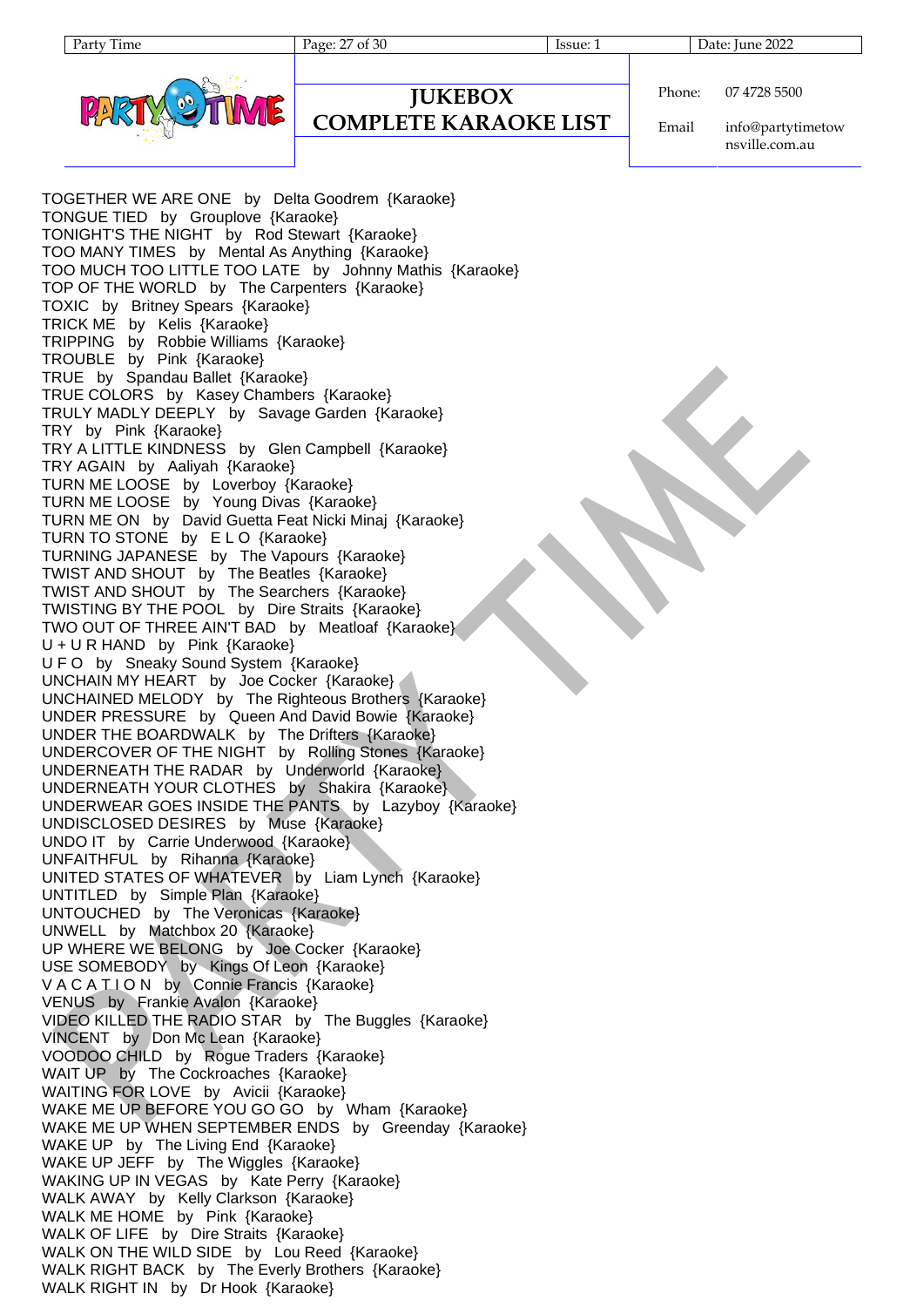Party Time Page: 28 of 30 Issue: 1 Date: June 2022



```
Phone:
          07 4728 5500
```
#### **JUKEBOX COMPLETE KARAOKE LIST**

Email info@partytimetow nsville.com.au

WALKING AWAY by Craig David {Karaoke} WALKING ON A DREAM by Empire Of The Sun {Karaoke} WALKING ON SUNSHINE by Katrina And The Waves {Karaoke} WALKING ON THE MOON by The Police {Karaoke} WAS ABI by Lee Harding {Karaoke} WATCH OVER ME by Bernard Fanning {Karaoke} WATCHING YOU by Rogue Traders {Karaoke} WATER ME by Lizzo {Karaoke} WATERLOO by Abba {Karaoke} WAY OUT WEST by The Dingoes {Karaoke} WAY TO GO by Rogue Traders {Karaoke} WE ARE THE CHAMPIONS by Queen {Karaoke} WE ARE THE PEOPLE by Empire In The Sun {Karaoke} WE BELONG TOGETHER by Mariah Carey {Karaoke} WE BUILT THIS CITY by Starship {Karaoke} WE CAN WORK IT OUT by The Beatles {Karaoke} WE DON'T TALK ANYMORE by Charlie Puth {Karaoke} WE R WHO WE R by Kesha {Karaoke} WE WILL ROCK YOU by Five {Karaoke} WE WILL ROCK YOU by Queen {Karaoke} WE'VE ONLY JUST BEGUN by The Carpenters {Karaoke} WELCOME TO MY LIFE by Simple Plan {Karaoke} WELL ALL RIGHT by Santana {Karaoke} WHAT A FOOL BELIEVES by Doobie Brothers {Karaoke} WHAT A WONDERFUL WORLD by Louis Armstrong {Karaoke} WHAT ABOUT ME by Shannon Noll {Karaoke} WHAT EVER YOU WANT by Status Quo {Karaoke} WHAT HAPPENED TO US by Jessica Mauboy Feat Jay Sean {Karaoke} WHAT I LIKE ABOUT YOU by The Romantics {Karaoke} WHAT YOU WAITING FOR by Gwen Stefani {Karaoke} WHAT YOUR ON by Rogue Traders {Karaoke} WHAT'S GOING ON by Casey Donovan {Karaoke} WHAT'S LEFT OF ME by Nick Lachey {Karaoke} WHAT'S MY NAME by Rihanna {Karaoke} WHATAYA WANT FROM ME by Adam Lambert {Karaoke} WHEELS by Foo Fighters {Karaoke} WHEN A MAN LOVES A WOMAN by Percy Sledge {Karaoke} WHEN EVER GOD SHINES HIS LIGHT by Van Morrison {Karaoke} WHEN I GET YOU ALONE by Thicke {Karaoke} WHEN I GROW UP by Garbage {Karaoke} WHEN I'M GONE by Simple Plan {Karaoke} WHEN I'M SIXTY-FOUR by The Beatles {Karaoke} WHEN THE GENERALS TALK by Midnight Oil {Karaoke} WHEN THE GOING GETS TOUGH by Billy Ocean {Karaoke} WHEN THE WAR IS OVER by Cold Chisel {Karaoke} WHEN THERE WAS ME AND YOU by High School Musical {Karaoke} WHEN TOMORROW COMES by Eurythmics {Karaoke} WHEN WILL I BE LOVED by Linda Ronstadt {Karaoke} WHEN YOU LOOK AT ME by Christina Milian {Karaoke} WHEN YOU LOOK ME IN THE EYES by Jonas Brothers {Karaoke} WHEN YOU SAY YOU LOVE ME by Human Nature {Karaoke} WHEN YOU WERE MINE by Taylor Henderson {Karaoke} WHEN YOU'RE GONE by Avril Lavigne {Karaoke} WHEN YOU'RE GONE by Bryan Adams {Karaoke} WHENEVER WHEREVER by Shakira {Karaoke} WHERE ARE WE RUNNIN' by Lenny Kravitz {Karaoke} WHERE DID OUR LOVE GO by Diana Ross And The Supremes {Karaoke} WHERE I STOOD by Missy Higgins {Karaoke} WHERE THEM GIRLS AT by David Guetta {Karaoke} WHEREVER YOU WILL GO by The Calling {Karaoke} WHIP IT by Devo {Karaoke} WHIP MY HAIR by Willow {Karaoke}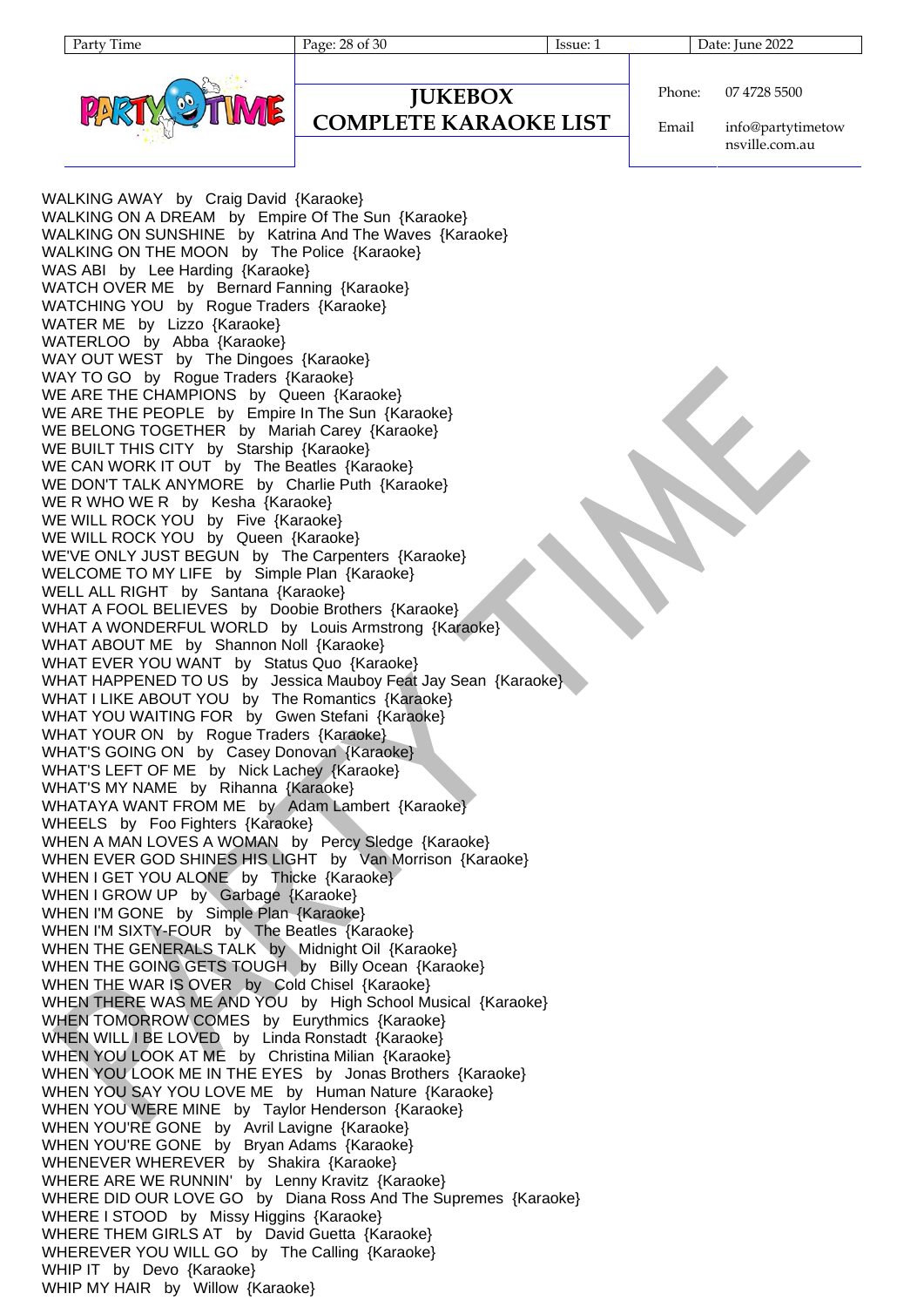Party Time Page: 29 of 30 Issue: 1 Date: June 2022



## **JUKEBOX**

#### **COMPLETE KARAOKE LIST**

Phone: 07 4728 5500

Email info@partytimetow nsville.com.au

WHISTLE by Flo Rida {Karaoke} WHITE FLAG by Dido {Karaoke} WHITE NOISE by The Living End {Karaoke} WHITE WEDDING by Billy Idol {Karaoke} WHO CAN IT BE NOW by Men At Work {Karaoke} WHO LET THE DOGS OUT by Baha Men {Karaoke} WHO MADE WHO by Ac Dc {Karaoke} WHO'LL STOP THE RAIN by Creedence Clearwater Revival {Karaoke} WHO'S THAT GIRL by Guy Sebastian {Karaoke} WHOLE AGAIN by Atomic Kitten {Karaoke} WHOLE LOTTA LOVE by Led Zeppelin {Karaoke} WHY DO FOOLS FALL IN LOVE by Frankie Valli And The Four Seasons {Karaoke} WHY DON'T YOU GET A JOB by The Offspring {Karaoke} WICHITA LINESMAN by Glen Campbell {Karaoke} WILD ONE by Bobby Rydell {Karaoke} WILD ONE by Johnny O'keefe {Karaoke} WILD THING by The Troggs {Karaoke} WILD WILD WEST by The Escape Club {Karaoke} WILD WORLD by Cat Stevens {Karaoke} WILL I EVER by Alice D J {Karaoke} WIMOWEH by Tight Fit {Karaoke} WITH A GIRL LIKE YOU by The Troggs {Karaoke} WITH A LITTLE HELP FROM MY FRIENDS by The Beatles {Karaoke} WITH ARMS WIDE OPEN by Creed {Karaoke} WITH OR WITHOUT YOU by U2 {Karaoke} WITH UR LOVE by Cher Lloyd Feat Mike Posner {Karaoke} WITH YOU by Chris Brown {Karaoke} WITH YOU by Jessica Simpson {Karaoke} WOMANIZER by Britney Spears {Karaoke} WON'T GO HOME WITHOUT YOU by Maroon 5 {Karaoke} WOOLY BULLY by Sam The Sham {Karaoke} WORDS by Bee Gees {Karaoke} WORDS by F R David {Karaoke} WORK IT OUT by Beyonce {Karaoke} WOT by Captain Sensible {Karaoke} Y M C A by Village People {Karaoke} YEAH by Usher {Karaoke} YEARS MAY COME YEARS MAY GO by Herman's Hermits {Karaoke} YELLOW by Coldplay {Karaoke} YELLOW SUBMARINE by The Beatles {Karaoke} YESTER-ME YESTER-YOU YESTERDAY by Stevie Wonder {Karaoke} YESTERDAY by The Beatles {Karaoke} YESTERDAY ONCE MORE by The Carpenters {Karaoke} YOU by Wes Carr {Karaoke} YOU AIN'T SEEN NOTHING YET by Bachman Turner Overdrive {Karaoke} YOU ALL DAT by Baha Men {Karaoke} YOU AND ME by Alice Cooper {Karaoke} YOU ARE SO BEAUTIFUL by Joe Cocker {Karaoke} YOU ARE THE SUNSHINE OF MY LIFE by Stevie Wonder {Karaoke} YOU BELONG WITH ME by Taylor Swift {Karaoke} YOU CAN CALL ME AL by Paul Simon {Karaoke} YOU CAN LEAVE YOUR HAT ON by Joe Cocker {Karaoke} YOU CAN'T DO THAT by The Beatles {Karaoke} YOU CAN'T HURRY LOVE by Phil Collins {Karaoke} YOU FOUND ME by The Fray {Karaoke} YOU GET WHAT YOU WANT by New Radicals {Karaoke} YOU GIVE ME SOMETHING by James Morrison {Karaoke} YOU JUST LIKE ME 'COS I'M GOOD IN BED by Skyhooks {Karaoke} YOU MAKE LOVING FUN by Fleetwood Mac {Karaoke} YOU MAKE ME FEEL by Cobra Starship Feat Sabi {Karaoke} YOU SEND ME by Sam Cooke {Karaoke} YOU SEXY THING by Hot Chocolate {Karaoke}